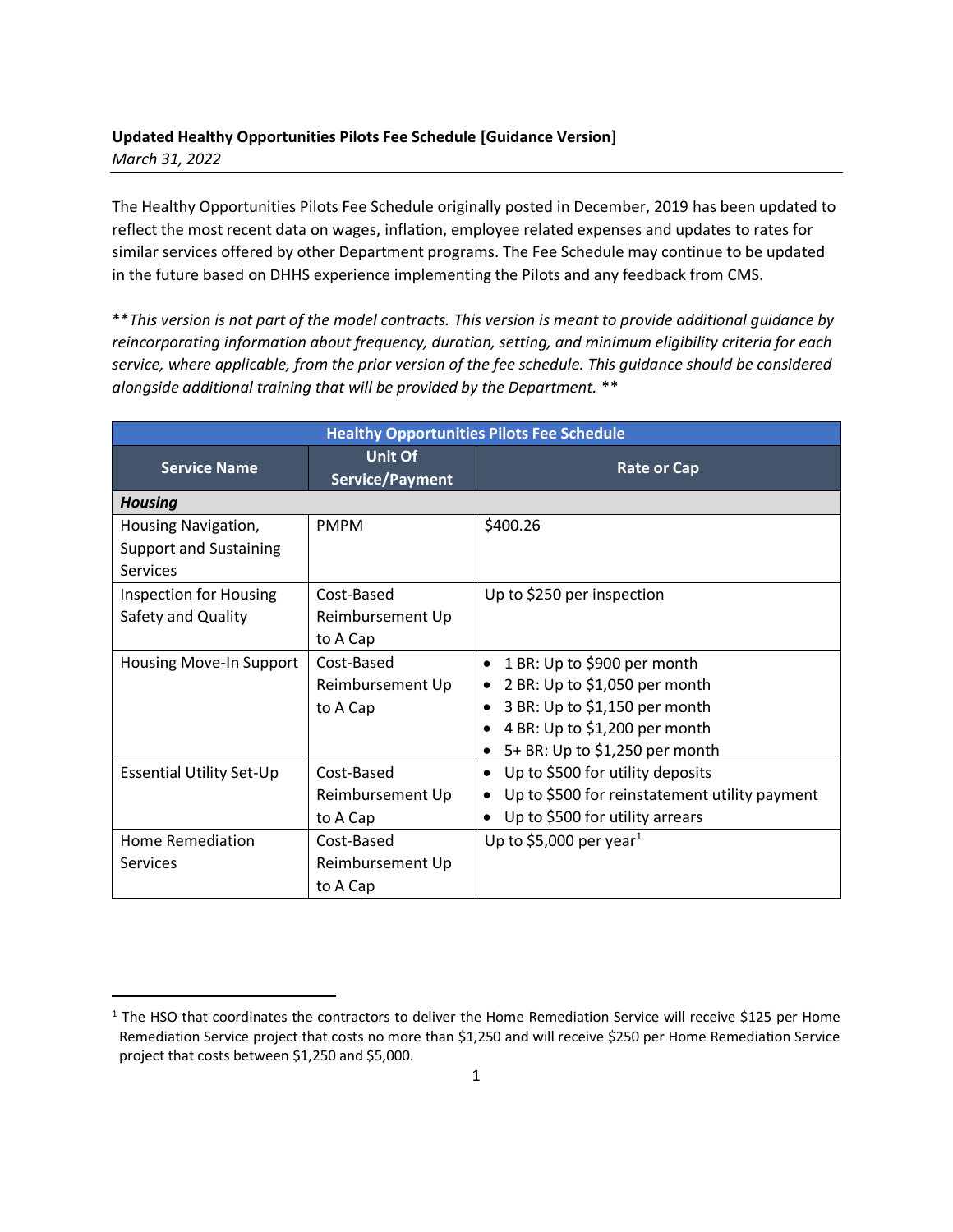| <b>Healthy Opportunities Pilots Fee Schedule</b>        |                                          |                                                                          |  |
|---------------------------------------------------------|------------------------------------------|--------------------------------------------------------------------------|--|
| <b>Service Name</b>                                     | <b>Unit Of</b><br><b>Service/Payment</b> | <b>Rate or Cap</b>                                                       |  |
| Home Accessibility and                                  | Cost-Based                               | Up to \$10,000 per lifetime of waiver                                    |  |
| <b>Safety Modifications</b>                             | Reimbursement Up                         | demonstration <sup>2</sup>                                               |  |
|                                                         | to A Cap                                 |                                                                          |  |
| <b>Healthy Home Goods</b>                               | Cost-Based                               | Up to \$2,500 per year                                                   |  |
|                                                         | Reimbursement Up                         |                                                                          |  |
|                                                         | to A Cap                                 |                                                                          |  |
| One-Time Payment for                                    | Cost-Based                               | First month's rent: Up to 110% FMR <sup>3</sup> (based on<br>$\bullet$   |  |
| Security Deposit and First                              | Reimbursement Up                         | home size)                                                               |  |
| Month's Rent                                            | to A Cap                                 | Security deposit: Up to 110% FMR (based on<br>$\bullet$<br>home size) x2 |  |
| Short-Term Post                                         | Cost-Based                               | First month's rent: Up to 110% FMR (based on<br>$\bullet$                |  |
| <b>Hospitalization Housing</b>                          | Reimbursement Up                         | home size)                                                               |  |
|                                                         | to A Cap                                 | Security deposit: Up to 110% FMR (based on<br>$\bullet$                  |  |
|                                                         |                                          | home size) x2                                                            |  |
| <b>Interpersonal Violence / Toxic Stress</b>            |                                          |                                                                          |  |
| <b>IPV Case Management</b>                              | <b>PMPM</b>                              | \$221.96                                                                 |  |
| Services                                                |                                          |                                                                          |  |
| Violence Intervention<br><b>PMPM</b>                    |                                          | \$168.94                                                                 |  |
| <b>Services</b>                                         |                                          |                                                                          |  |
| Evidence-Based<br>One class                             |                                          | \$22.60                                                                  |  |
| <b>Parenting Curriculum</b>                             |                                          |                                                                          |  |
| <b>Home Visiting Services</b>                           | One home visit                           | \$67.89                                                                  |  |
| <b>Dyadic Therapy</b>                                   | Per occurrence                           | \$68.25                                                                  |  |
| <b>Food</b>                                             |                                          |                                                                          |  |
| <b>Food and Nutrition</b>                               | 15 minute interaction                    | \$13.27                                                                  |  |
| <b>Access Case</b>                                      |                                          |                                                                          |  |
| <b>Management Services</b>                              |                                          |                                                                          |  |
| One class<br><b>Evidence-Based Group</b>                |                                          | \$22.80                                                                  |  |
| <b>Nutrition Class</b>                                  |                                          |                                                                          |  |
| <b>Diabetes Prevention</b><br>Four classes<br>$\bullet$ |                                          | Phase 1: \$275.83<br>$\bullet$                                           |  |
| Program                                                 | (first phase)                            | Completion of 4 classes: \$27.38                                         |  |
|                                                         |                                          | Completion of 4 additional classes (8                                    |  |
|                                                         |                                          | total): \$54.77                                                          |  |

<sup>&</sup>lt;sup>2</sup> The HSO that coordinates the contractors to deliver the Home Accessibility and Safety Modification will receive \$250 per Home Accessibility Modification project that costs no more than \$2,500 and will receive \$500 per Home Accessibility and Safety Modification project that costs between \$2,500 and \$10,000.

<sup>&</sup>lt;sup>3</sup> Fair Market Rent (FMR) standards as established by the U.S. Department of Housing and Urban Development, available here[: https://www.huduser.gov/portal/datasets/fmr.html#2022](https://www.huduser.gov/portal/datasets/fmr.html#2022)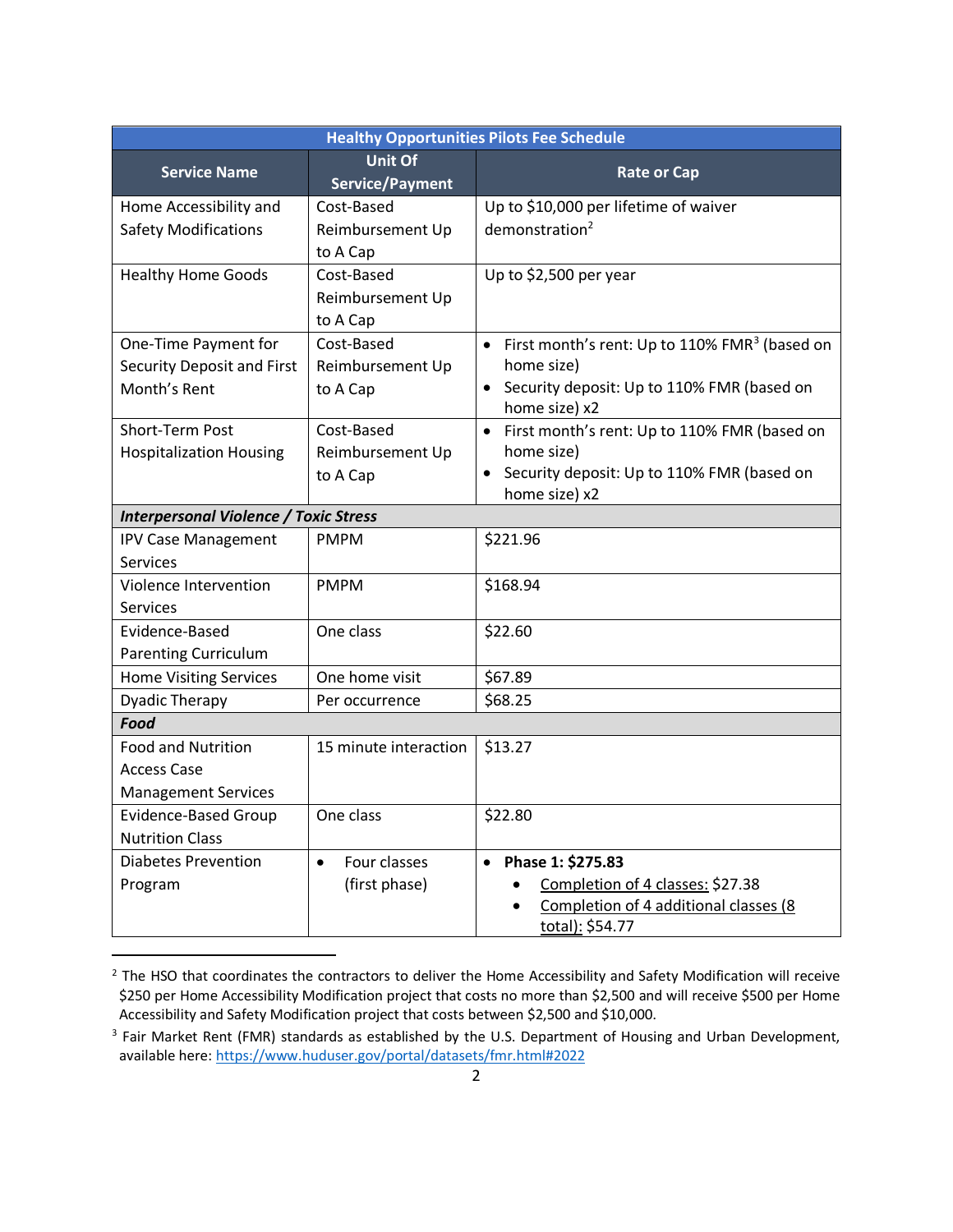| <b>Healthy Opportunities Pilots Fee Schedule</b>                     |                                                  |                                                                                                                                                                                                                                                           |  |
|----------------------------------------------------------------------|--------------------------------------------------|-----------------------------------------------------------------------------------------------------------------------------------------------------------------------------------------------------------------------------------------------------------|--|
| <b>Service Name</b>                                                  | <b>Unit Of</b><br><b>Service/Payment</b>         | <b>Rate or Cap</b>                                                                                                                                                                                                                                        |  |
|                                                                      | Three classes<br>$\bullet$<br>(second phase) $4$ | Completion of 4 additional classes (12<br>$\bullet$<br>total): \$68.46<br>Completion of 4 additional classes (16<br>total): \$125.22<br>Phase 2: \$103.44<br>Completion of 3 classes: \$31.02<br>Completion of 3 additional classes (6<br>total): \$72.42 |  |
| Fruit and Vegetable<br>Prescription                                  | Cost-Based<br>Reimbursement Up<br>to A Cap       | Up to \$210 per month <sup>5</sup>                                                                                                                                                                                                                        |  |
| Healthy Food Box (For<br>Pick-Up)                                    | One food box                                     | $\bullet$ Small box: \$89.29<br>Large box: \$142.86                                                                                                                                                                                                       |  |
| <b>Healthy Food Box</b><br>(Delivered)                               | One food box                                     | Small box: \$96.79<br>$\bullet$<br>Large box: \$150.36                                                                                                                                                                                                    |  |
| Healthy Meal (For Pick-<br>Up)                                       | One meal                                         | \$7.00                                                                                                                                                                                                                                                    |  |
| <b>Healthy Meal (Home</b><br>Delivered)                              | One meal                                         | \$7.60                                                                                                                                                                                                                                                    |  |
| <b>Medically Tailored Home</b><br><b>Delivered Meal</b>              | One meal                                         | \$7.80                                                                                                                                                                                                                                                    |  |
| <b>Transportation</b>                                                |                                                  |                                                                                                                                                                                                                                                           |  |
| Reimbursement for<br><b>Health-Related Public</b><br>Transportation  | Cost-Based<br>Reimbursement Up<br>to A Cap       | Up to \$102 per month                                                                                                                                                                                                                                     |  |
| Reimbursement for<br><b>Health-Related Private</b><br>Transportation | Cost-Based<br>Reimbursement Up<br>to A Cap       | Up to \$267 per month <sup>6</sup>                                                                                                                                                                                                                        |  |

<sup>&</sup>lt;sup>4</sup> The Centers for Disease Control and Prevention recognized Diabetes Prevention Program is offered in two phases, including a minimum of 16 classes in Phase 1 and 6 classes in Phase 2. The DPP program is payed for in allocations so HSOs that participate in the Pilot are able to receive pro-rated payments as enrollees complete four classes.

<sup>&</sup>lt;sup>5</sup> The HSO that coordinates the Fruit and Vegetable Prescription service will receive \$5.25 per person served in a given month.

<sup>&</sup>lt;sup>6</sup> Repairs to a Pilot Enrollee's car may be deemed an allowable, cost-effective alternative to private transportation by the Enrollee's Prepaid Health Plan. Reimbursement for this service may not exceed six months of capped private transportation services.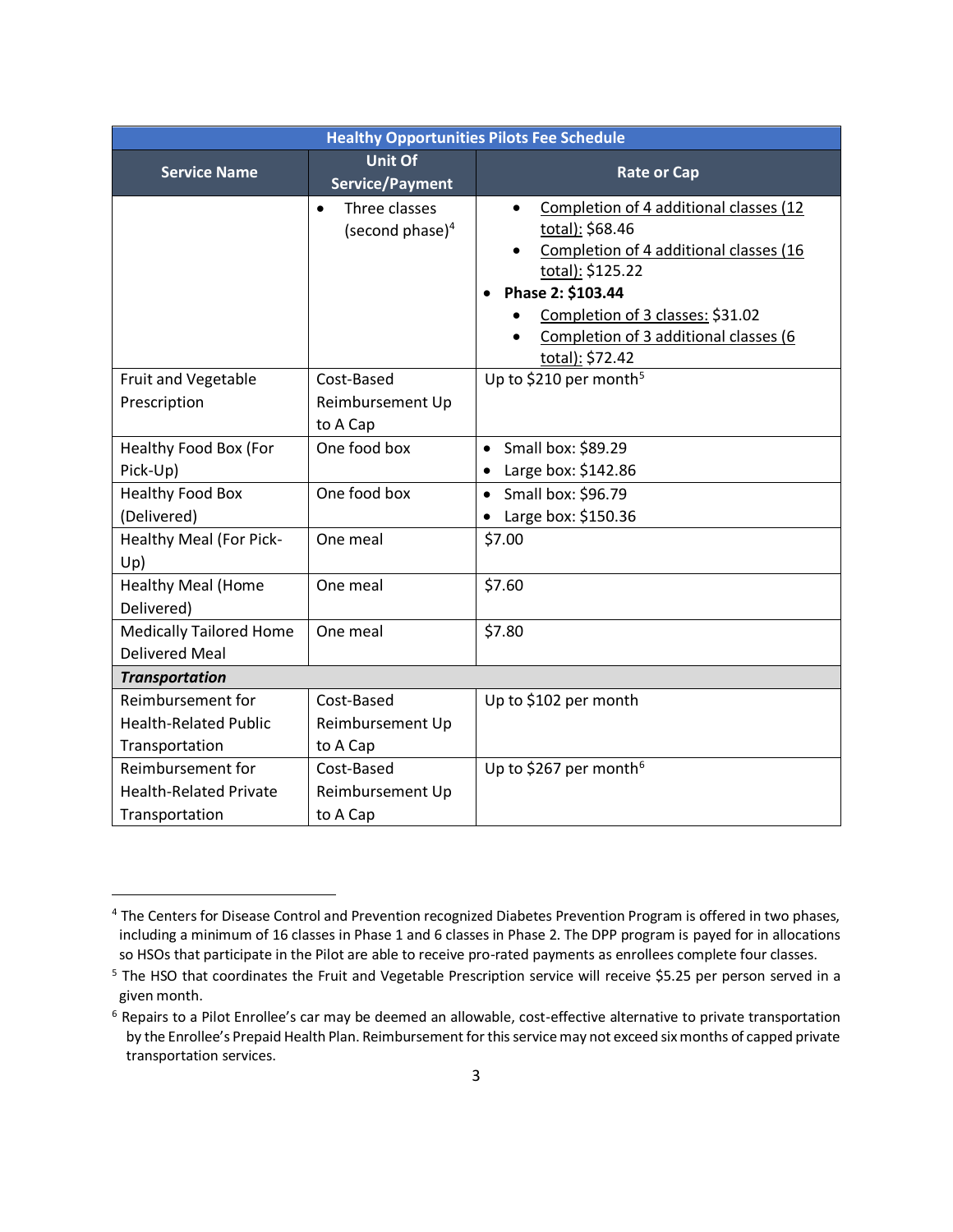| <b>Healthy Opportunities Pilots Fee Schedule</b> |                            |                    |  |
|--------------------------------------------------|----------------------------|--------------------|--|
| <b>Service Name</b>                              | Unit Of<br>Service/Payment | <b>Rate or Cap</b> |  |
| <b>Transportation PMPM</b>                       | <b>PMPM</b>                | \$71.30            |  |
| Add-On for Case                                  |                            |                    |  |
| <b>Management Services</b>                       |                            |                    |  |
| <b>Cross-Domain</b>                              |                            |                    |  |
| <b>Holistic High Intensity</b>                   | <b>PMPM</b>                | \$501.41           |  |
| <b>Enhanced Case</b>                             |                            |                    |  |
| Management                                       |                            |                    |  |
| <b>Medical Respite</b>                           | Per diem                   | \$206.98           |  |
| Linkages to Health-                              | 15 minute interaction      | \$25.30            |  |
| <b>Related Legal Supports</b>                    |                            |                    |  |
| <b>Pilot Service Descriptions</b>                |                            |                    |  |

| <b>Housing Services</b> |  |
|-------------------------|--|
|-------------------------|--|

| <b>Housing Navigation, Support and Sustaining Services</b> |                                                                                         |  |  |
|------------------------------------------------------------|-----------------------------------------------------------------------------------------|--|--|
| Category                                                   | <b>Information</b>                                                                      |  |  |
| Service Name                                               | Housing Navigation, Support and Sustaining Services                                     |  |  |
| Service                                                    | Provision of one-to-one case management and/or educational services to prepare an       |  |  |
| Description                                                | enrollee for stable, long-term housing (e.g., identifying housing preferences and       |  |  |
|                                                            | developing a housing support plan), and to support an enrollee in maintaining stable,   |  |  |
|                                                            | long-term housing (e.g., development of independent living skills, ongoing              |  |  |
|                                                            | monitoring and updating of housing support plan). Activities may include:               |  |  |
|                                                            | <b>Housing Navigation and Support</b>                                                   |  |  |
|                                                            | Assisting the enrollee to identify housing preferences and needs.                       |  |  |
|                                                            | Connecting the enrollee to social services to help with finding housing<br>$\bullet$    |  |  |
|                                                            | necessary to support meeting medical care needs.                                        |  |  |
|                                                            | Assisting the enrollee to select adequate housing and complete a housing<br>$\bullet$   |  |  |
|                                                            | application, including by:                                                              |  |  |
|                                                            | Obtaining necessary personal documentation required for housing<br>$\circ$              |  |  |
|                                                            | applications or programs;                                                               |  |  |
|                                                            | Supporting with background checks and other required paperwork<br>$\circ$               |  |  |
|                                                            | associated with a housing application                                                   |  |  |
|                                                            | Assisting the enrollee to develop a housing support and crisis plan to support          |  |  |
|                                                            | living independently in their own home.                                                 |  |  |
|                                                            | Assisting the enrollee to develop a housing stability plan and support the<br>$\bullet$ |  |  |
|                                                            | follow through and achievement of the goals defined in the plan.                        |  |  |
|                                                            | Assisting to complete reasonable accommodation requests.                                |  |  |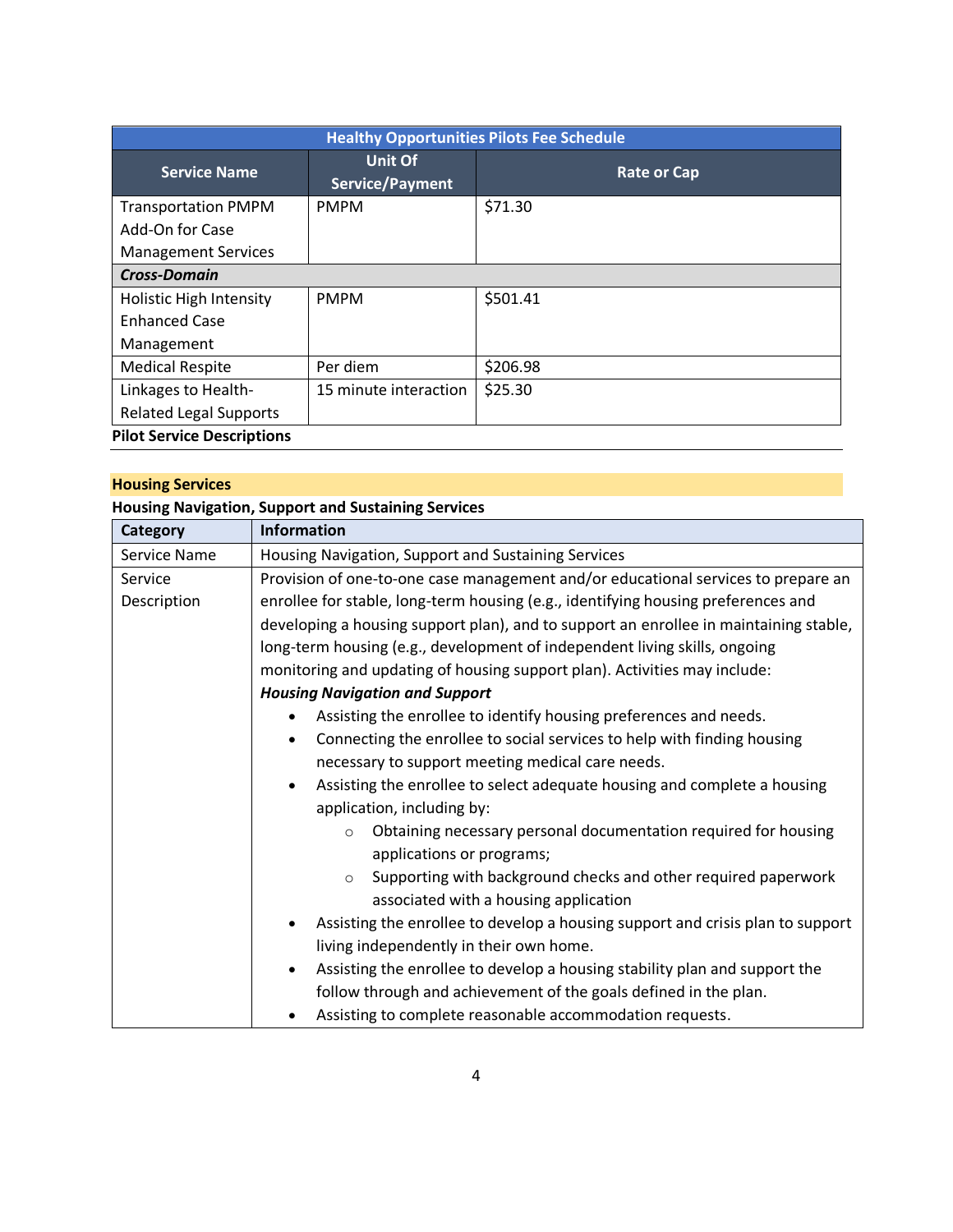| Identifying vendor(s) for and coordinating housing inspection, housing move-<br>$\bullet$ |
|-------------------------------------------------------------------------------------------|
| in, remediation and accessibility services.                                               |
| Assisting with budgeting and providing financial counseling for housing/living            |
| expenses (including coordination of payment for first month's rent and                    |
| short-term post hospitalization rental payments).                                         |
| Providing financial literacy education and on budget basics and locating<br>$\bullet$     |
| community based consumer credit counseling bureaus                                        |
| Coordinating other Pilot housing-related services, including:<br>٠                        |
| Coordinating transportation for enrollees to housing-related services<br>$\circ$          |
| necessary to obtain housing (e.g. apartment/home visits).                                 |
| Coordinating the enrollee's move into stable housing including by<br>$\circ$              |
| assisting with the following:                                                             |
| Logistics of the move (e.g., arranging for moving company or<br>п                         |
| truck rental);                                                                            |
| Utility set-up and reinstatement;                                                         |
| Obtaining furniture/commodities to support stable housing                                 |
| Referral to legal support to address needs related to finding and<br>$\circ$              |
| maintaining stable housing.                                                               |
| <b>Tenancy Sustaining Services</b>                                                        |
| Assisting the enrollee in revising housing support/crisis plan.                           |
| Assisting the enrollee to develop a housing stability plan and support the<br>$\bullet$   |
| follow through and achievement of the goals defined in the plan, including                |
| assistance applying to related programs to ensure safe and stable housing                 |
| (e.g., Social Security Income and weatherization programs), or assuring                   |
| assistance is received from the enrollee's Medicaid care manager.                         |
| Assisting the enrollee with completing additional or new reasonable                       |
| accommodation requests.                                                                   |
| Supporting the enrollee in the development of independent living skills.                  |
| Connecting the enrollee to education/training on tenants' and landlords'                  |
| role, rights and responsibilities.                                                        |
| Assisting the enrollee in reducing risk of eviction with conflict resolution              |
| skills.                                                                                   |
| Coordinating other Pilot housing-related services, including:                             |
| Assisting the enrollee to complete annual or interim housing re-<br>$\circ$               |
| certifications.                                                                           |
| Coordinating transportation for enrollees to housing-related services<br>$\circ$          |
| necessary to sustain housing.                                                             |
| Referral to legal support to address needs related to finding and<br>$\circ$              |
| maintaining stable housing.                                                               |
|                                                                                           |
|                                                                                           |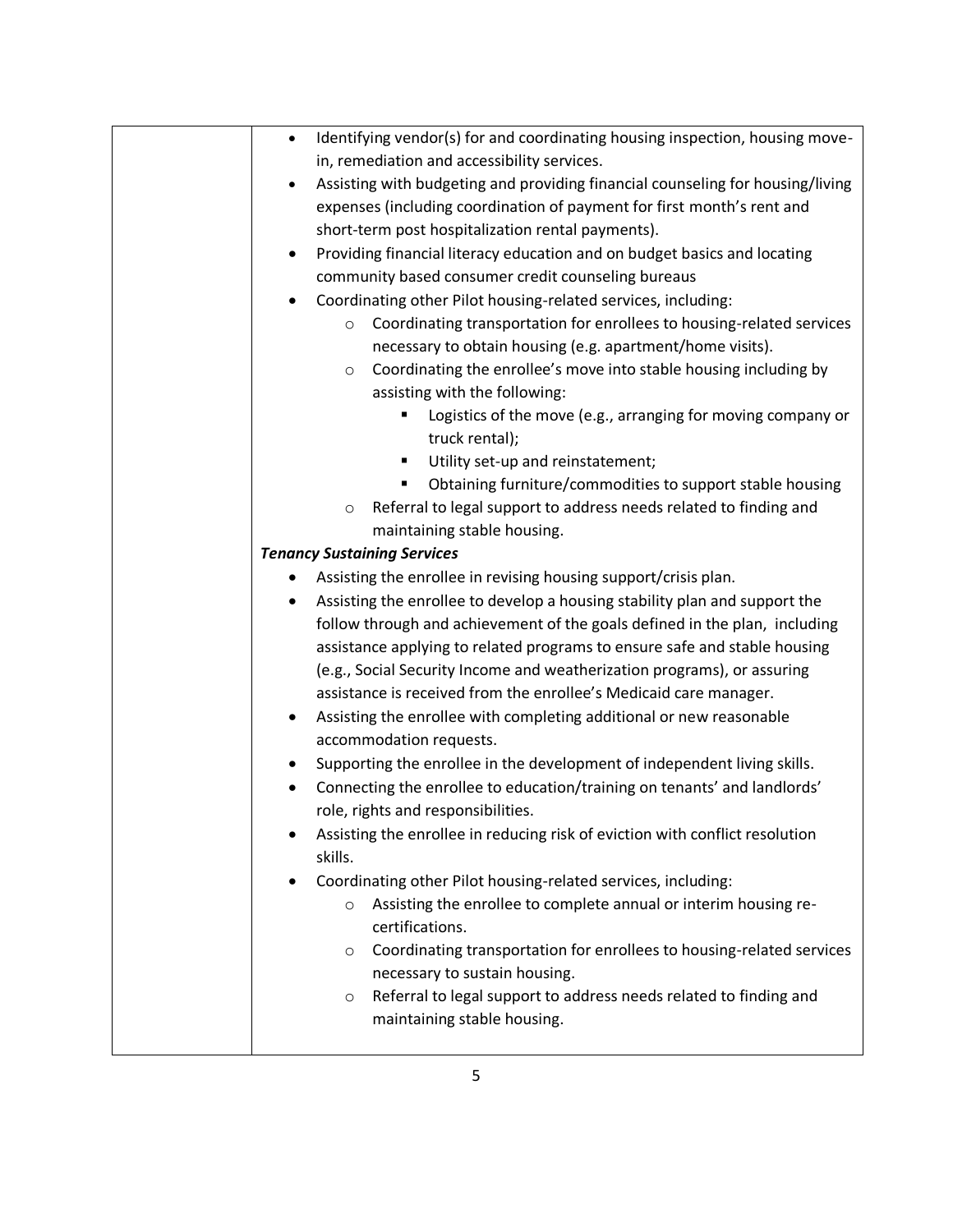|                                        | Activities listed above may occur without the Pilot enrollee present. For homeless<br>enrollees, all services must align with a Housing First approach to increase access to<br>housing, maximize housing stability and prevent returns to homelessness.                                                                                                                                                                                                                                                                                                                          |
|----------------------------------------|-----------------------------------------------------------------------------------------------------------------------------------------------------------------------------------------------------------------------------------------------------------------------------------------------------------------------------------------------------------------------------------------------------------------------------------------------------------------------------------------------------------------------------------------------------------------------------------|
|                                        | The HSO has the option to partner with other organizations to ensure it is able to<br>provide all activities described as part of this service. If desired by the HSO, the Lead<br>Pilot Entity can facilitate partnerships of this kind.                                                                                                                                                                                                                                                                                                                                         |
| Frequency<br>(if applicable)           | As needed                                                                                                                                                                                                                                                                                                                                                                                                                                                                                                                                                                         |
| Duration<br>(if applicable)            | On average, individuals require 6-18 months of case management services to<br>become stably housed but individual needs will vary and may continue beyond the<br>18 month timeframe. Service duration would persist until services are no longer<br>needed, as determined in an individual's person-centered care plan, contingent on<br>determination of continued Pilot eligibility.                                                                                                                                                                                            |
| Setting                                | The majority of sessions with enrollees should be in-person, in a setting desired<br>$\bullet$<br>by the individual. In-person meetings will, on average occur for the first 3 months<br>of service.<br>Case managers may only utilize telephonic contacts if appropriate.<br>$\bullet$<br>Some sessions may be "off-site," (e.g., at potential housing locations).<br>$\bullet$                                                                                                                                                                                                  |
| Minimum<br><b>Eligibility Criteria</b> | Enrollee is assessed to be currently experiencing homelessness, are at risk of<br>$\bullet$<br>homelessness and those whose quality/safety of housing are adversely affecting<br>their health. Services are authorized in accordance with PHP authorization<br>policies, such as but not limited to service being indicated in the enrollee's<br>person-centered care plan.<br>Enrollee is not currently receiving duplicative support through other Pilot<br>$\bullet$<br>services.<br>Enrollees may not simultaneously receive the Housing Navigation, Support and<br>$\bullet$ |
|                                        | Sustaining Services and the IPV Case Management Services. Individuals with co-<br>occurring housing and IPV-related needs should receive the Holistic High<br>Intensity Case Management service.<br>This service is not covered as a Pilot service if the receiving individual would be<br>$\bullet$<br>eligible for substantially the same service as a Medicaid covered service.<br>Enrollee is not currently receiving duplicative support through other federal,<br>$\bullet$<br>state, or locally-funded programs.                                                           |

# **Inspection for Housing Safety and Quality**

| Category | <b>Information</b>                        |
|----------|-------------------------------------------|
| Service  | Inspection for Housing Safety and Quality |
| Name     |                                           |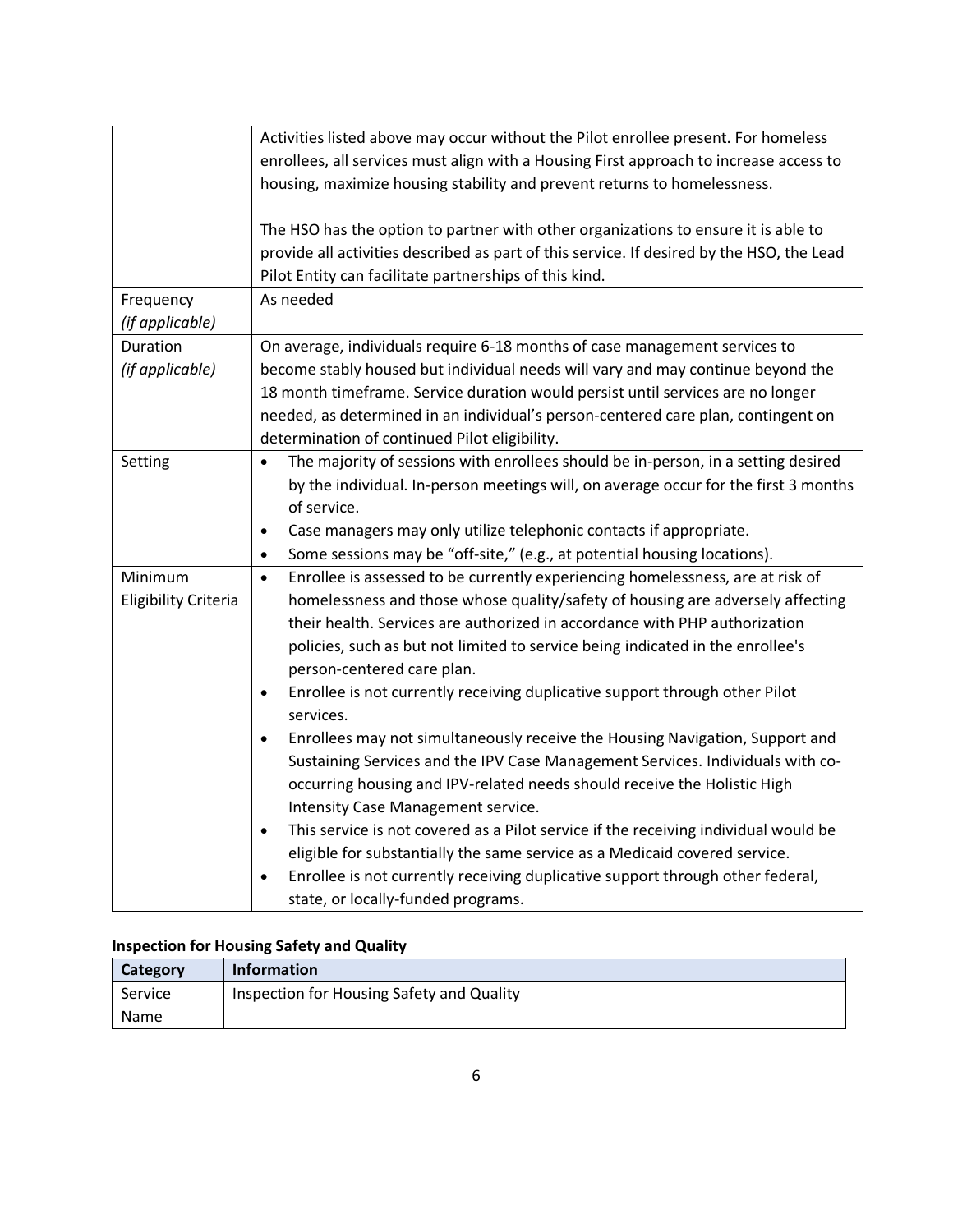| Service         | A housing safety and quality inspection by a certified professional includes assessment          |  |  |
|-----------------|--------------------------------------------------------------------------------------------------|--|--|
| Description     | of potential home-based health and safety risks to ensure living environment is not              |  |  |
|                 | adversely affecting occupants' health and safety. Inspections may assess the                     |  |  |
|                 | habitability and/or environmental safety of an enrollee's current or future dwelling.            |  |  |
|                 | Inspections may include:                                                                         |  |  |
|                 | Inspection of building interior and living spaces for the following:                             |  |  |
|                 | Adequate space for individual/family moving in;<br>$\circ$                                       |  |  |
|                 | Suitable indoor air quality and ventilation;<br>O                                                |  |  |
|                 | Adequate and safe water supply;<br>$\circ$                                                       |  |  |
|                 | Sanitary facilities, including kitchen, bathroom and living spaces<br>$\circ$                    |  |  |
|                 | Adequate electricity and thermal environment (e.g. window condition)<br>$\circ$                  |  |  |
|                 | and absence of electrical hazards;                                                               |  |  |
|                 | Potential lead exposure;<br>$\circ$                                                              |  |  |
|                 | Conditions that may affect health (e.g. presence of chemical irritants,<br>$\circ$               |  |  |
|                 | dust, mold, pests);                                                                              |  |  |
|                 | Conditions that may affect safety.<br>$\circ$                                                    |  |  |
|                 | Inspection of building exterior and neighborhood for the following:                              |  |  |
|                 | Suitable neighborhood safety and building security;<br>$\circ$                                   |  |  |
|                 | Condition of building foundation and exterior, including building<br>$\circ$                     |  |  |
|                 | accessibility; and,                                                                              |  |  |
|                 | Condition of equipment for heating, cooling/ventilation and plumbing.<br>$\circ$                 |  |  |
|                 |                                                                                                  |  |  |
|                 | Inspector must communicate inspection findings to the care or case manager working               |  |  |
|                 | with the enrollee to ensure referrals to appropriate organizations for additional home           |  |  |
|                 | remediation and/or modifications, if necessary.                                                  |  |  |
|                 |                                                                                                  |  |  |
|                 | This service can cover Housing Quality Standards (HQS) inspections upon move-in to a             |  |  |
|                 | new residence, or other inspections to identify sub-standard housing that impacts an             |  |  |
|                 | enrollee's health and safety.                                                                    |  |  |
|                 |                                                                                                  |  |  |
|                 | This service covers failed inspections and re-inspections.                                       |  |  |
|                 |                                                                                                  |  |  |
|                 | Each housing inspection does not need to include all activities listed in this service           |  |  |
|                 | description. Service providers should only execute the necessary components of a                 |  |  |
|                 | housing safety and quality inspection as required based on an enrollee's                         |  |  |
|                 | circumstances. Costs for services provided must be commensurate with a vendor's                  |  |  |
|                 | scope of activities.                                                                             |  |  |
| Frequency       | Enrollees may receive ad hoc assessments to identify housing quality, accessibility<br>$\bullet$ |  |  |
| (if applicable) | and safety issues at time of indication as needed when that current housing may                  |  |  |
|                 | be adversely affecting health or safety.                                                         |  |  |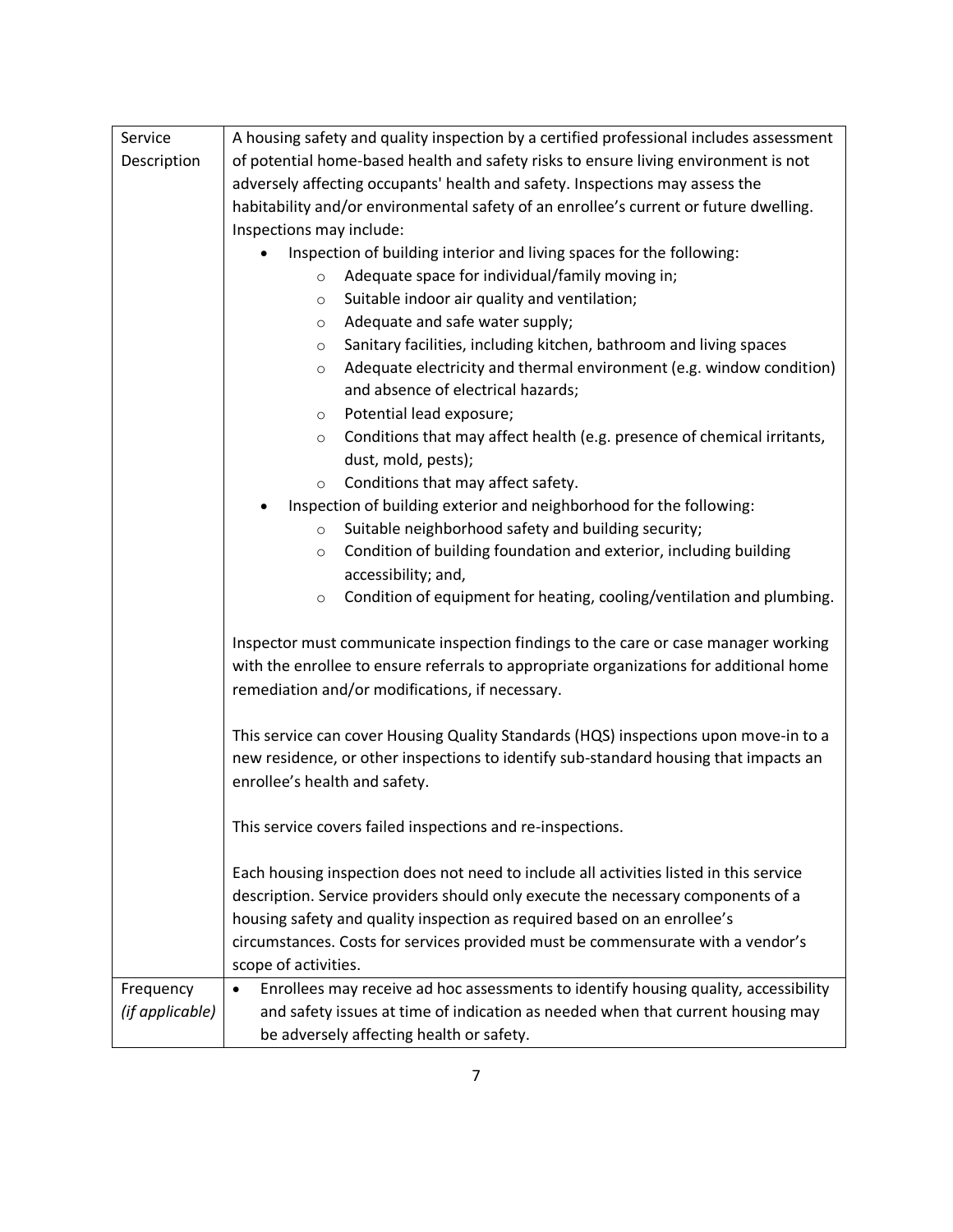|                                    | Housing Quality Standards (HQS) inspections must occur at enrollee move-in to<br>٠<br>new place of residence if enrollee will receive "One-Time Payment for Security<br>Deposit" and First Month's Rent or "Short Term Post Hospitalization Housing"<br>services.                                                                                                                                                                                                                                                                                                                                                                                                                                                                             |
|------------------------------------|-----------------------------------------------------------------------------------------------------------------------------------------------------------------------------------------------------------------------------------------------------------------------------------------------------------------------------------------------------------------------------------------------------------------------------------------------------------------------------------------------------------------------------------------------------------------------------------------------------------------------------------------------------------------------------------------------------------------------------------------------|
| Duration                           | Approximately one hour.                                                                                                                                                                                                                                                                                                                                                                                                                                                                                                                                                                                                                                                                                                                       |
| (if applicable)                    |                                                                                                                                                                                                                                                                                                                                                                                                                                                                                                                                                                                                                                                                                                                                               |
| Setting                            | Housing inspection should occur in the enrollee's current place of residence or<br>potential residence.                                                                                                                                                                                                                                                                                                                                                                                                                                                                                                                                                                                                                                       |
| Minimum<br>Eligibility<br>Criteria | Inspections may be conducted for individuals who are moving into new housing<br>٠<br>units (e.g., HQS Inspection) or for individuals who are currently in housing that<br>may be adversely affecting their health or safety.<br>Services are authorized in accordance with PHP authorization policies, such as but<br>$\bullet$<br>not limited to service being indicated in the enrollee's person-centered care plan.<br>This service is not covered as a Pilot service if the receiving individual would be<br>$\bullet$<br>eligible for substantially the same service as a Medicaid covered service.<br>Enrollee is not currently receiving duplicative support through other federal, state,<br>$\bullet$<br>or locally-funded programs. |

# **Housing Move-In Support**

| Category     | <b>Information</b>                                                                           |  |  |
|--------------|----------------------------------------------------------------------------------------------|--|--|
| Service Name | Housing Move-In Support                                                                      |  |  |
| Service      | Housing move-in support services are non-recurring set-up expenses. Allowable                |  |  |
| Description  | expenses include but are not limited to the following:                                       |  |  |
|              | Moving expenses required to occupy and utilize the housing (e.g., moving                     |  |  |
|              | service to transport an individual's belongings from current location to new                 |  |  |
|              | housing/apartment unit, delivery of furniture, etc.)                                         |  |  |
|              | Discrete goods to support an enrollee's transition to stable housing as part of<br>$\bullet$ |  |  |
|              | this service. These may include, for example:                                                |  |  |
|              | Essential furnishings (e.g., mattresses and beds, dressers, dining table<br>$\circ$          |  |  |
|              | and chairs);                                                                                 |  |  |
|              | Bedding (e.g., sheets, pillowcases and pillows);<br>$\circ$                                  |  |  |
|              | Basic kitchen utensils and dishes;<br>$\circ$                                                |  |  |
|              | Bathroom supplies (e.g., shower curtains and towels);<br>$\circ$                             |  |  |
|              | Cribs;<br>$\circ$                                                                            |  |  |
|              | Cleaning supplies.<br>$\circ$                                                                |  |  |
|              |                                                                                              |  |  |
|              | This service shall not cover used mattresses, cloth, upholstered furniture, or other used    |  |  |
|              | goods that may pose a health risk to enrollees.                                              |  |  |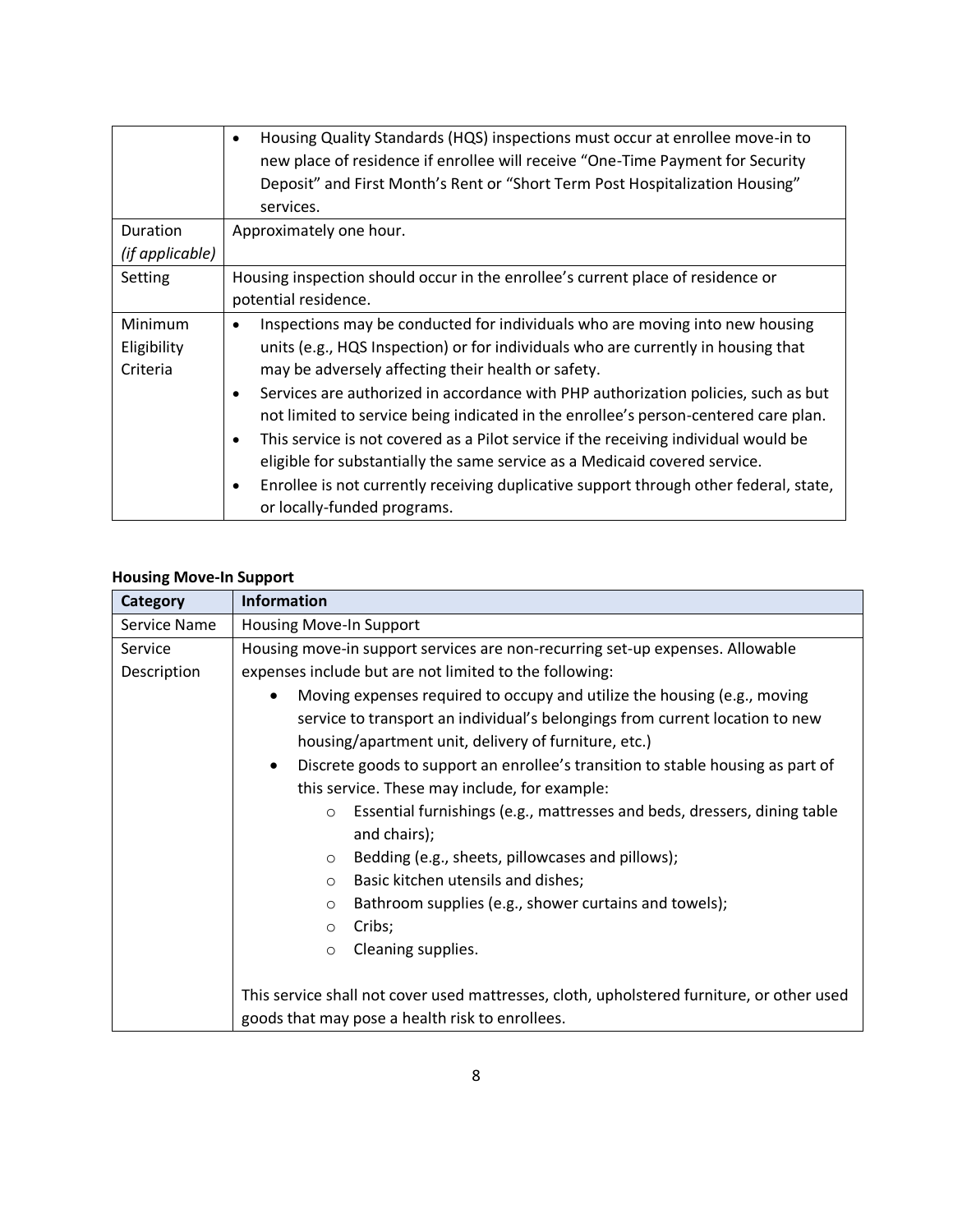| Frequency       | Enrollees that meet minimum service eligibility criteria may receive housing move-in           |  |  |
|-----------------|------------------------------------------------------------------------------------------------|--|--|
| (if applicable) | support services when they move into a housing/apartment unit for the first time or            |  |  |
|                 | move from their current place of residence to a new place of residence. This service           |  |  |
|                 | may be utilized more than once per year, so long as overall spending remains below the         |  |  |
|                 | annual cap.                                                                                    |  |  |
| Duration        | N/A                                                                                            |  |  |
| (if applicable) |                                                                                                |  |  |
| Setting         | Variable. Many housing move-in support services will occur in the enrollee's current           |  |  |
|                 | place of residence or potential residence. Some discrete goods may be given to an              |  |  |
|                 | enrollee in a location outside the home, including an HSO site or clinical setting.            |  |  |
| Minimum         | Enrollee must be receiving Housing Navigation, Support and Sustaining Services or<br>$\bullet$ |  |  |
| Eligibility     | Holistic High Intensity Enhanced Case Management.                                              |  |  |
| Criteria        | Enrollees receiving services substantially similar to Housing Navigation,<br>$\circ$           |  |  |
|                 | Supports and Sustaining Services through a different funding source (e.g.                      |  |  |
|                 | Medicaid State Plan, a 1915(c) waiver service, or Housing and Urban                            |  |  |
|                 | Development grant) may still receive this Pilot service if deemed eligible.                    |  |  |
|                 | The provider delivering the substantially similar service must coordinate                      |  |  |
|                 | with the enrollee's Medicaid care manager (if applicable) to determine the                     |  |  |
|                 | necessity of the Pilot service and ensure appropriate documentation in the                     |  |  |
|                 | enrollee's care plan.                                                                          |  |  |
|                 | Housing move-in support services are available for individuals who are moving into             |  |  |
|                 | housing from homelessness <sup>7</sup> or shelter, or for individuals who are moving from      |  |  |
|                 | their current housing to a new place of residence due to one or more of the reasons            |  |  |
|                 | listed under "Minimum Eligibility Criteria."                                                   |  |  |
|                 | Enrollee is moving into housing/apartment unit due to one or more of the following<br>٠        |  |  |
|                 | reasons:                                                                                       |  |  |
|                 | Transitioning from homelessness or shelter to stable housing;<br>$\circ$                       |  |  |
|                 | Addressing the sequelae of an abusive relationship<br>O                                        |  |  |
|                 | Evicted or at risk of eviction from current housing;<br>O                                      |  |  |
|                 | Current housing is deemed unhealthy, unsafe or uninhabitable by a<br>$\circ$                   |  |  |
|                 | certified inspector;                                                                           |  |  |
|                 | Displaced from prior residence due to occurrence of a natural disaster.<br>$\circ$             |  |  |
|                 | This Pilot service is furnished only to the extent that the enrollee is unable to meet         |  |  |
|                 | such expense or when the services cannot be reasonably obtained from other                     |  |  |
|                 | sources.                                                                                       |  |  |

 $<sup>7</sup>$  The Healthy Opportunities Pilots define homelessness by the U.S. Department of Health and</sup> Human Services (HHS) definition from Section 330 of the Public Health Service Act (42 U.S.C., 254b) and HRSA/Bureau of Primary Health Care Program Assistance Letter 88-12, Health Care for the Homeless Principles of Practice, available at: https://www.nhchc.org/faq/officialdefinition-homelessness/.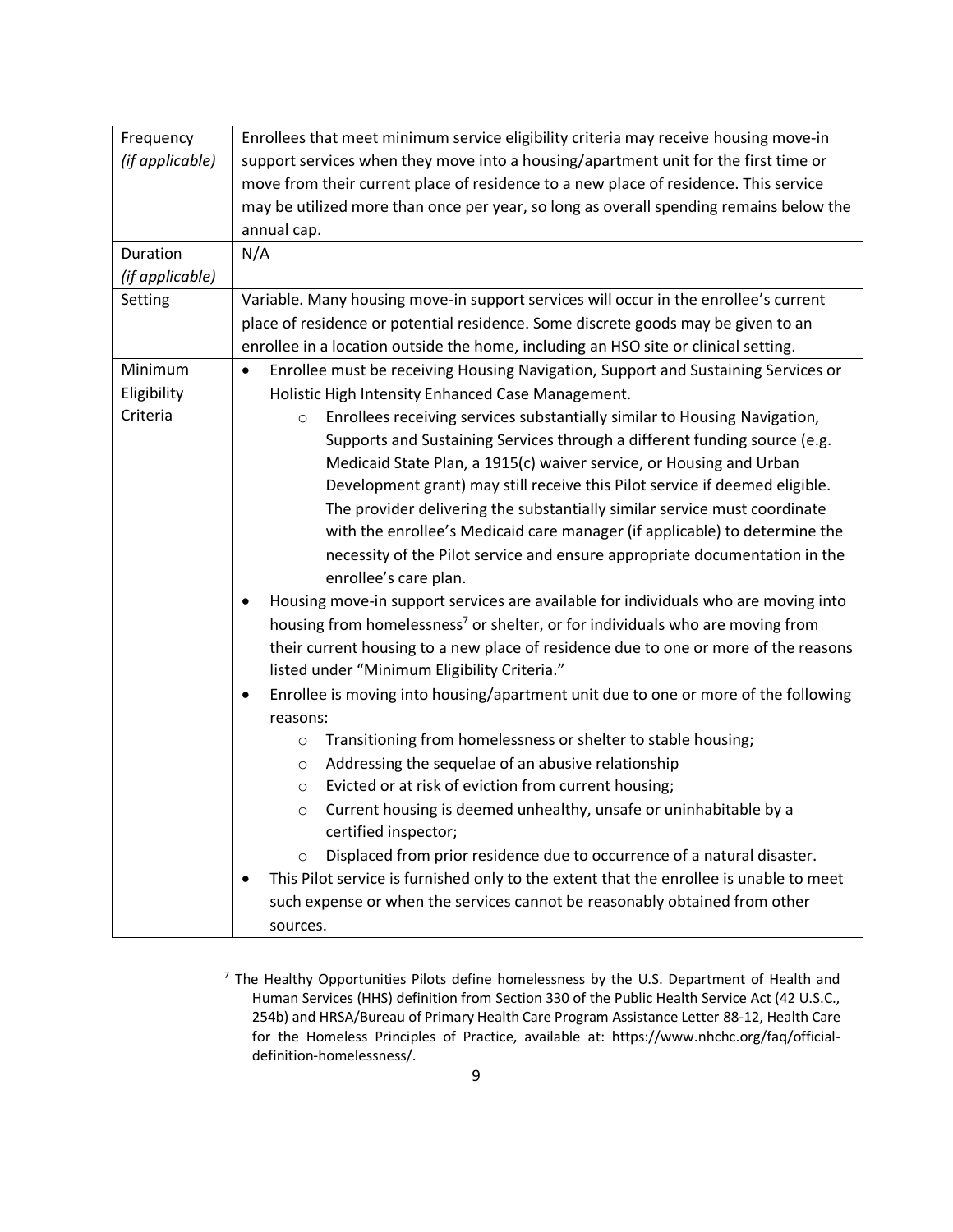| Services are authorized in accordance with PHP authorization policies, such as but    |
|---------------------------------------------------------------------------------------|
| not limited to service being indicated in the enrollee's person-centered care plan.   |
| This service is not covered as a Pilot service if the receiving individual would be   |
| eligible for substantially the same service as a Medicaid covered service.            |
| Enrollee is not currently receiving duplicative support through other federal, state, |
| or locally-funded programs.                                                           |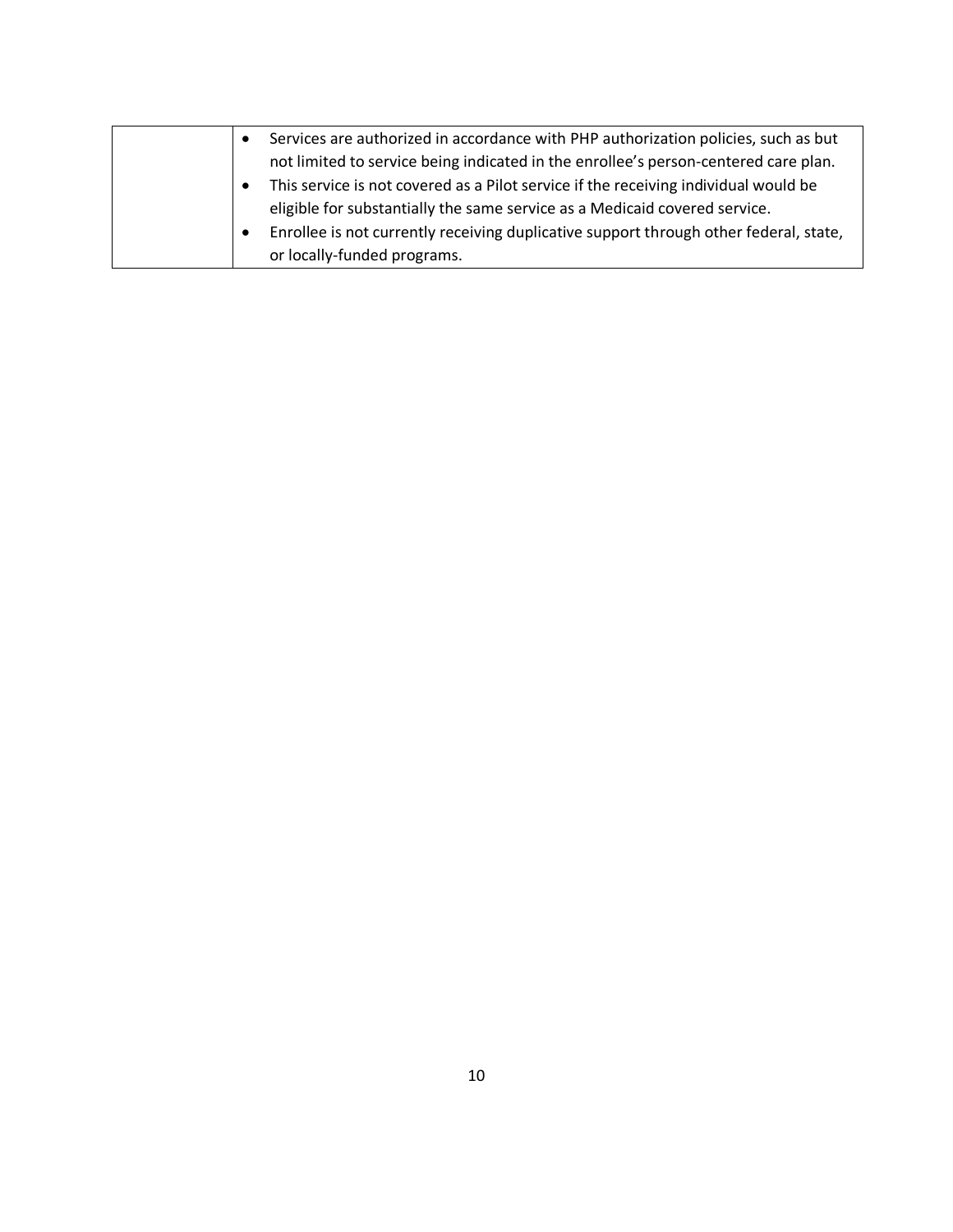#### **Essential Utility Set-Up**

| Category                    | <b>Information</b>                                                                                                                                                              |  |  |
|-----------------------------|---------------------------------------------------------------------------------------------------------------------------------------------------------------------------------|--|--|
| Service Name                | <b>Essential Utility Set-Up</b>                                                                                                                                                 |  |  |
| Service                     | The Essential Utility Set Up service is a non-recurring payment to:                                                                                                             |  |  |
| Description                 | Provide non-refundable, utility set-up costs for utilities essential for habitable<br>$\bullet$                                                                                 |  |  |
|                             | housing.                                                                                                                                                                        |  |  |
|                             | Resolve arrears related to unpaid utility bills and cover non-refundable utility<br>$\bullet$                                                                                   |  |  |
|                             | set-up costs to restart the service if it has been discontinued in a Pilot                                                                                                      |  |  |
|                             | enrollee's home, putting the individual at risk of homelessness or otherwise                                                                                                    |  |  |
|                             | adversely impacting their health (e.g., in cases when medication must be                                                                                                        |  |  |
|                             | stored in a refrigerator).                                                                                                                                                      |  |  |
|                             | This service may be used in association with essential home utilities that have been                                                                                            |  |  |
|                             | discontinued (e.g., initial payments to activate heating, electricity, water, and gas).                                                                                         |  |  |
| Frequency                   | Enrollees may receive this service at any point at which they meet service minimum                                                                                              |  |  |
| (if applicable)<br>Duration | eligibility criteria and have not reached the cap.                                                                                                                              |  |  |
|                             | N/A                                                                                                                                                                             |  |  |
| (if applicable)             |                                                                                                                                                                                 |  |  |
| Setting                     | An enrollee's home<br>$\bullet$<br>Utility vendor's office<br>$\bullet$                                                                                                         |  |  |
| Minimum                     | Enrollee must require service either when moving into a new residence or because<br>$\bullet$                                                                                   |  |  |
|                             | essential home utilities have been discontinued or were never activated at move-in                                                                                              |  |  |
| Eligibility<br>Criteria     | and will adversely impact occupants' health if not restored.                                                                                                                    |  |  |
|                             | Enrollee demonstrates a reasonable plan, created in coordination with care<br>$\bullet$                                                                                         |  |  |
|                             | manager or case manager, to cover future, ongoing payments for utilities.                                                                                                       |  |  |
|                             | This Pilot service is furnished only to the extent that the enrollee is unable to meet<br>$\bullet$<br>such expense or when the services cannot be obtained from other sources. |  |  |
|                             | Services are authorized in accordance with PHP authorization policies, such as but<br>$\bullet$                                                                                 |  |  |
|                             | not limited to service being indicated in the enrollee's person-centered care plan.                                                                                             |  |  |
|                             | This service is not covered as a Pilot service if the receiving individual would be<br>$\bullet$                                                                                |  |  |
|                             | eligible for substantially the same service as a Medicaid covered service.                                                                                                      |  |  |
|                             | Enrollee is not currently receiving duplicative support through other federal, state,<br>$\bullet$<br>or locally-funded programs.                                               |  |  |

#### **Home Remediation Services**

| Category     | <b>Information</b>                                                                  |
|--------------|-------------------------------------------------------------------------------------|
| Service Name | <b>Home Remediation Services</b>                                                    |
| Service      | Evidence-based home remediation services are coordinated and furnished to eliminate |
| Description  | known home-based health and safety risks to ensure living environment is not        |
|              | adversely affecting occupants' health and safety. Home remediation services may     |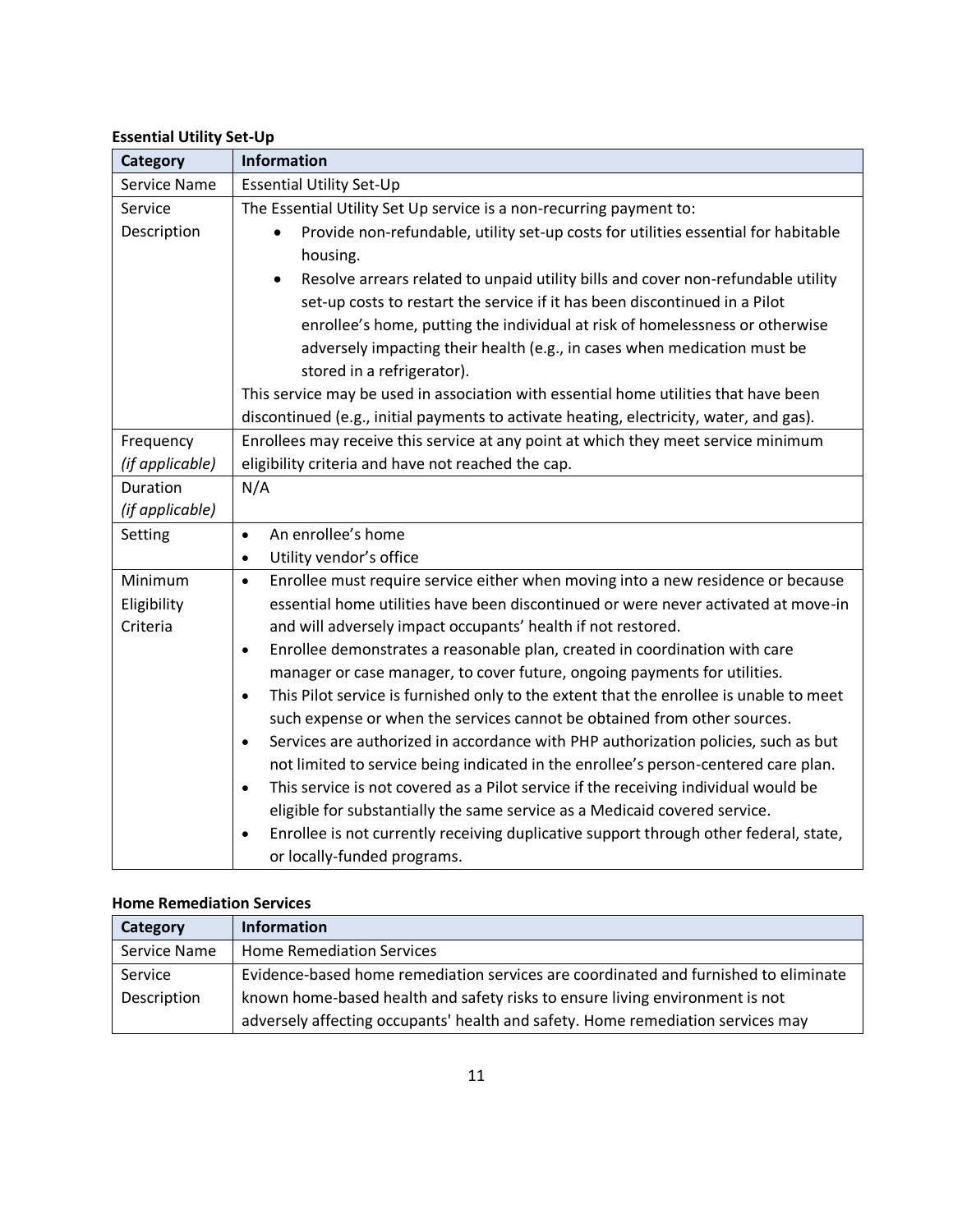|                 | include for example pest eradication, carpet or mold removal, installation of washable             |  |  |
|-----------------|----------------------------------------------------------------------------------------------------|--|--|
|                 | curtains or synthetic blinds to prevent allergens, or lead abatement.                              |  |  |
| Frequency       | Enrollees may receive home remediation services at any point at which they meet                    |  |  |
| (if applicable) | minimum service eligibility criteria and have not reached the cap.                                 |  |  |
| Duration        | N/A                                                                                                |  |  |
| (if applicable) |                                                                                                    |  |  |
| Setting         | Home remediation services occur in the enrollee's current place of residence or                    |  |  |
|                 | potential residence.                                                                               |  |  |
| Minimum         | Enrollee must be moving into a new housing unit or must reside in a housing unit                   |  |  |
| Eligibility     | that is adversely affecting his/her health or safety.                                              |  |  |
| Criteria        | The housing unit may be owned by the enrollee (so long as it is their<br>$\circ$                   |  |  |
|                 | primary place of residence) or rented.                                                             |  |  |
|                 | Landlord has agreed to and provided signed consent for approved home<br>$\bullet$                  |  |  |
|                 | remediation services prior to service delivery (if applicable).                                    |  |  |
|                 | Landlord has agreed to and provided signed consent to keep rent at current rate for<br>$\bullet$   |  |  |
|                 | a period of twenty-four months after receiving Pilot Home remediation services                     |  |  |
|                 | prior to service delivery (if applicable).                                                         |  |  |
|                 | Services are authorized in accordance with PHP authorization policies, such as but<br>$\bullet$    |  |  |
|                 | not limited to service being indicated in the enrollee's person-centered care plan.                |  |  |
|                 | Enrollee is not currently receiving duplicative support through other federal, state,<br>$\bullet$ |  |  |
|                 | or locally-funded programs.                                                                        |  |  |

# **Home Accessibility and Safety Modifications**

| <b>Category</b> | <b>Information</b>                                                                          |  |  |
|-----------------|---------------------------------------------------------------------------------------------|--|--|
| Service Name    | Home Accessibility and Safety Modifications                                                 |  |  |
| Service         | Evidence-based home accessibility and safety modifications are coordinated and              |  |  |
| Description     | furnished to eliminate known home-based health and safety risks to ensure living            |  |  |
|                 | environment is not adversely affecting occupants' health and safety. Home accessibility     |  |  |
|                 | modifications are adjustments to homes that need to be made in order to allow for           |  |  |
|                 | enrollee mobility, enable independent and safe living and accommodate medical               |  |  |
|                 | equipment and supplies. Home modifications should improve the accessibility and             |  |  |
|                 | safety of housing (e.g., installation of entrance ramps, hand-held shower controls, non-    |  |  |
|                 | slip surfaces, grab bars in bathtubs, installation of locks and/or other security measures, |  |  |
|                 | and reparation of cracks in floor).                                                         |  |  |
| Frequency       | Enrollees may receive home accessibility modifications at any point at which they meet      |  |  |
| (if applicable) | minimum eligibility criteria and have not reached the cap.                                  |  |  |
| Duration        | N/A                                                                                         |  |  |
| (if applicable) |                                                                                             |  |  |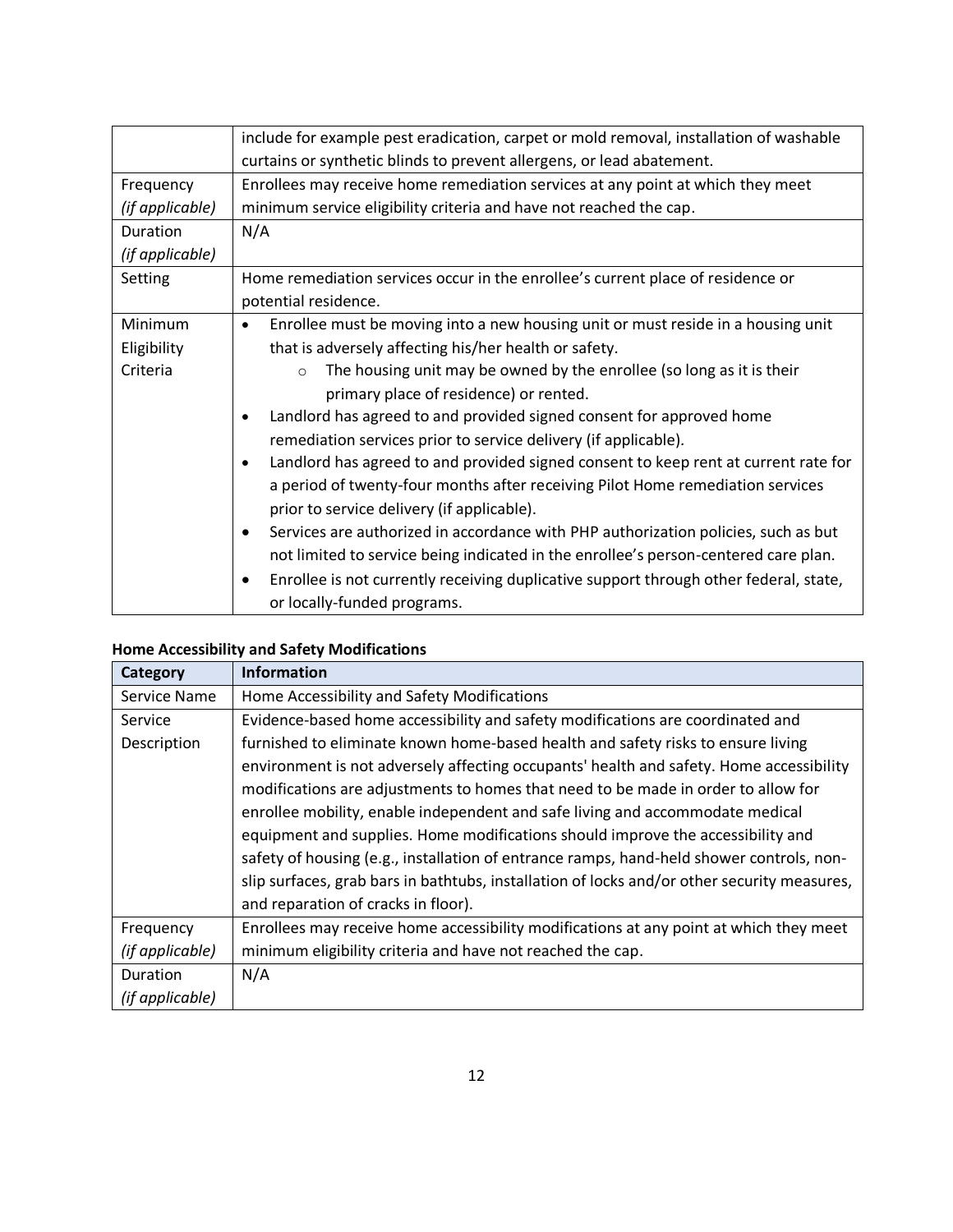| Setting     | Home accessibility and safety services will occur in the enrollee's current place of             |  |
|-------------|--------------------------------------------------------------------------------------------------|--|
|             | residence or potential residence.                                                                |  |
| Minimum     | Enrollee must be moving into a new housing unit or must reside in a housing unit<br>٠            |  |
| Eligibility | that is adversely affecting his/her health or safety.                                            |  |
| Criteria    | The housing unit may be owned by the enrollee (so long as it is their<br>$\circ$                 |  |
|             | primary place of residence) or rented.                                                           |  |
|             | Landlord has agreed to and provided signed consent for approved home                             |  |
|             | accessibility or safety modifications prior to service delivery (if applicable).                 |  |
|             | Landlord has agreed to and provided signed consent to keep rent at current rate for<br>$\bullet$ |  |
|             | a period of twenty-four months after approved home accessibility or safety                       |  |
|             | modification prior to service delivery (if applicable).                                          |  |
|             | Services are authorized in accordance with PHP authorization policies, such as but<br>$\bullet$  |  |
|             | not limited to service being indicated in the enrollee's person-centered care plan.              |  |
|             | Enrollee is not currently receiving duplicative support through other federal, state,            |  |
|             | or locally-funded programs.                                                                      |  |

### **Healthy Home Goods**

| Category        | <b>Information</b>                                                                                 |  |  |
|-----------------|----------------------------------------------------------------------------------------------------|--|--|
| Service Name    | <b>Healthy Home Goods</b>                                                                          |  |  |
| Service         | Healthy-related home goods are furnished to eliminate known home-based health and                  |  |  |
| Description     | safety risks to ensure living environment is not adversely affecting occupants' health             |  |  |
|                 | and safety. Home-related goods that may be covered include, for example, discrete                  |  |  |
|                 | items related to reducing environmental triggers in the home (e.g., a "Breathe Easy at             |  |  |
|                 | Home Kit" with EPA-vacuum, air filter, green cleaning supplies, hypoallergenic mattress            |  |  |
|                 | or pillow covers and non-toxic pest control supplies). Healthy Home Goods do not alter             |  |  |
|                 | the physical structure of an enrollee's housing unit.                                              |  |  |
| Frequency       | Enrollees may receive healthy home goods when there are health or safety issues                    |  |  |
| (if applicable) | adversely affecting their health or safety.                                                        |  |  |
| Duration        | N/A                                                                                                |  |  |
| (if applicable) |                                                                                                    |  |  |
| Setting         | Variable. Many times, goods will be given to an enrollee inside the home. Some goods               |  |  |
|                 | (e.g., air filters) may be given to an enrollee in a location outside the home, including an       |  |  |
|                 | HSO site or a clinical setting.                                                                    |  |  |
| Minimum         | Enrollee must be moving into a new housing unit or must reside in a housing unit<br>$\bullet$      |  |  |
| Eligibility     | that is adversely affecting his/her health or safety.                                              |  |  |
| Criteria        | Services are authorized in accordance with PHP authorization policies, such as but<br>$\bullet$    |  |  |
|                 | not limited to service being indicated in the enrollee's person-centered care plan.                |  |  |
|                 | Enrollee is not currently receiving duplicative support through other federal, state,<br>$\bullet$ |  |  |
|                 | or locally-funded programs.                                                                        |  |  |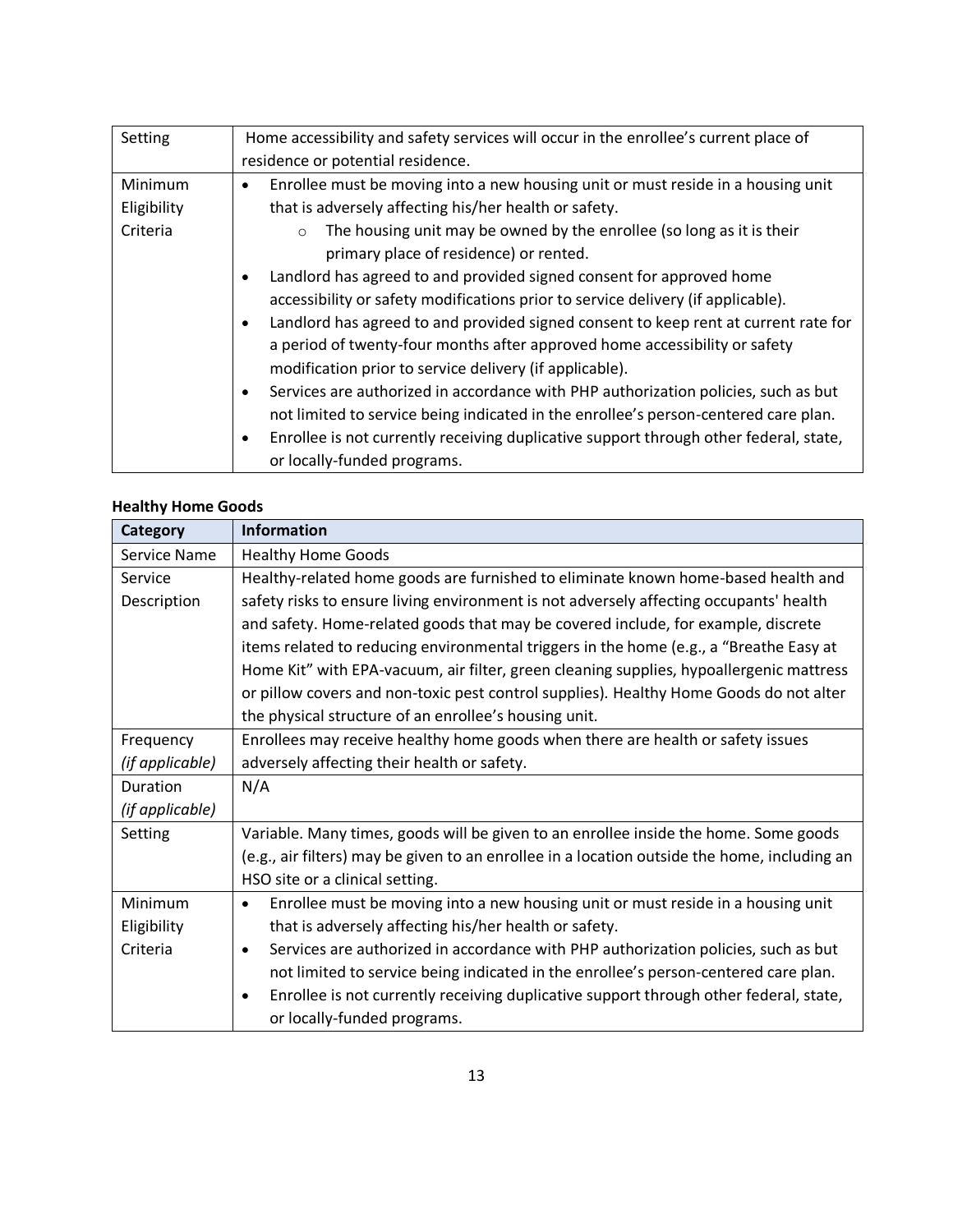| <b>Category</b> | <b>Information</b>                                                                             |  |  |  |
|-----------------|------------------------------------------------------------------------------------------------|--|--|--|
| Service Name    | One-Time Payment for Security Deposit and First Month's Rent                                   |  |  |  |
| Service         | Provision of a one-time payment for an enrollee's security deposit and first month's           |  |  |  |
| Description     | rent to secure affordable and safe housing that meet's the enrollee's needs. All units         |  |  |  |
|                 | that enrollees move into through this Pilot service must:                                      |  |  |  |
|                 | Pass a Housing Quality Standards (HQS) inspection<br>٠                                         |  |  |  |
|                 | Meet fair market rent and reasonableness check<br>$\bullet$                                    |  |  |  |
|                 | Meet a debarment check                                                                         |  |  |  |
|                 |                                                                                                |  |  |  |
|                 | For homeless enrollees, all services provided must align with a Housing First approach         |  |  |  |
|                 | to increase access to housing, maximize housing stability and prevent returns to               |  |  |  |
|                 | homelessness.                                                                                  |  |  |  |
| Frequency       | Once per enrollee over the lifetime of the demonstration                                       |  |  |  |
| (if applicable) |                                                                                                |  |  |  |
| Duration        | N/A                                                                                            |  |  |  |
| (if applicable) |                                                                                                |  |  |  |
| Setting         | N/A                                                                                            |  |  |  |
| Minimum         | Enrollee must be receiving Housing Navigation, Support and Sustaining Services or<br>$\bullet$ |  |  |  |
| Eligibility     | Holistic High Intensity Enhanced Case Management.                                              |  |  |  |
| Criteria        | Enrollees receiving services substantially similar to Housing Navigation,<br>$\circ$           |  |  |  |
|                 | Supports and Sustaining Services through a different funding source (e.g.                      |  |  |  |
|                 | Medicaid State Plan, a 1915(c) waiver service, or Housing and Urban                            |  |  |  |
|                 | Development grant) may still receive this Pilot service if deemed eligible.                    |  |  |  |
|                 | The provider delivering the substantially similar service must coordinate                      |  |  |  |
|                 | with the enrollee's Medicaid care manager (if applicable) to determine the                     |  |  |  |
|                 | necessity of the Pilot service and ensure appropriate documentation in the                     |  |  |  |
|                 | enrollee's care plan.                                                                          |  |  |  |
|                 | Enrollee must receive assistance with developing a reasonable plan to address<br>٠             |  |  |  |
|                 | future ability to pay rent through a housing stability plan.                                   |  |  |  |
|                 | Housing unit must pass a Housing Quality Standards (HQS) inspection prior to<br>٠              |  |  |  |
|                 | move-in or, in certain circumstances, a habitability inspection performed by the               |  |  |  |
|                 | case manager or other staff. If a habitability inspection is performed, an HQS                 |  |  |  |
|                 | inspection must be scheduled immediately following move-in.                                    |  |  |  |
|                 | Landlord must be willing to enter into a lease agreement that maintains a<br>٠                 |  |  |  |
|                 | satisfactory dwelling for the enrollee throughout the duration of the lease, unless            |  |  |  |
|                 | there are appropriate and fair grounds for eviction.                                           |  |  |  |
|                 | This pilot service is provided only to the extent that the enrollee is unable to meet<br>٠     |  |  |  |
|                 | such expense or when the services cannot be obtained from other sources.                       |  |  |  |

#### **One-Time Payment for Security Deposit and First Month's Rent**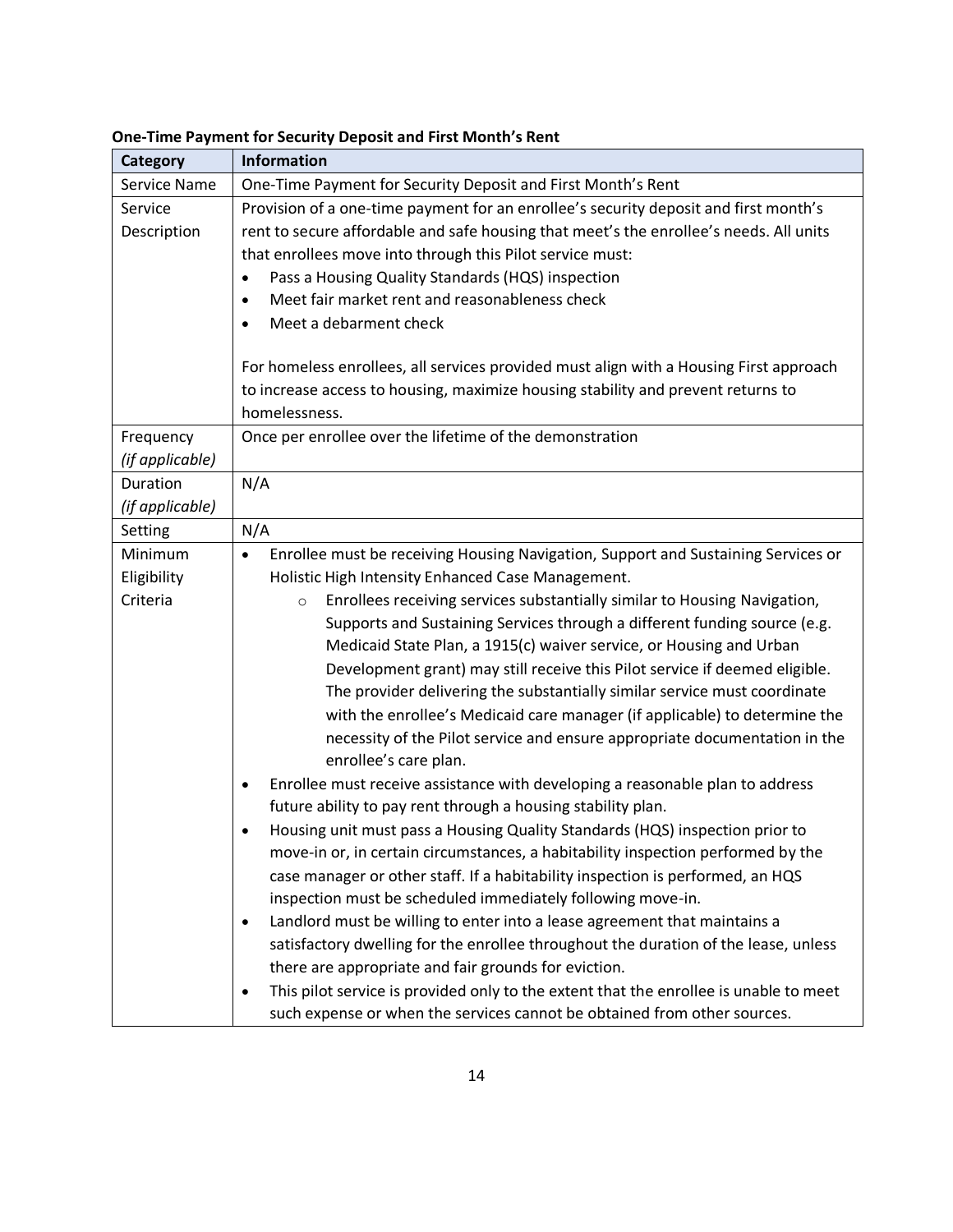|  | Services are authorized in accordance with PHP authorization policies, such as but    |
|--|---------------------------------------------------------------------------------------|
|  | not limited to service being indicated in the enrollee's person-centered care plan.   |
|  | Enrollee is not currently receiving duplicative support through other federal, state, |
|  | or locally-funded programs.                                                           |

# **Short-Term Post Hospitalization Housing**

| Category            | <b>Information</b>                                                                                            |  |  |  |
|---------------------|---------------------------------------------------------------------------------------------------------------|--|--|--|
| <b>Service Name</b> | Short-Term Post Hospitalization Housing                                                                       |  |  |  |
| Service             | Post-hospitalization housing for short-term period, not to exceed six [6] months, due to                      |  |  |  |
| Description         | individual's imminent homelessness at discharge from inpatient hospitalization.                               |  |  |  |
|                     | Housing should provide enrollees with a safe space to recuperate and perform activities                       |  |  |  |
|                     | of daily living while receiving ongoing medical care as needed and will be limited to                         |  |  |  |
|                     | housing in a private or shared housing unit. Short-Term Post Hospitalization Housing                          |  |  |  |
|                     | setting should promote independent living and transition to a permanent housing                               |  |  |  |
|                     | solution. Services may not be provided in a congregate setting, as defined by the                             |  |  |  |
|                     | Department.                                                                                                   |  |  |  |
|                     |                                                                                                               |  |  |  |
|                     | Allowable units for short-term post-hospitalization housing must provide the following<br>for enrollees:      |  |  |  |
|                     |                                                                                                               |  |  |  |
|                     | Access to a clean, healthy environment that allows enrollees to perform<br>activities of daily living;        |  |  |  |
|                     | Access to a private or semi-private, independent room with a personal bed for<br>$\bullet$<br>the entire day; |  |  |  |
|                     | Ability to receive onsite or easily accessible medical and case management<br>services, as needed.            |  |  |  |
|                     | Coordination of this service should begin prior to hospital discharge by a medical                            |  |  |  |
|                     | professional or care team member. The referral to Short-Term Post Hospitalization                             |  |  |  |
|                     | Housing should come from a member of the individual's care team.                                              |  |  |  |
|                     |                                                                                                               |  |  |  |
|                     | For homeless enrollees, all services provided must align with a Housing First approach                        |  |  |  |
|                     | to increase access to housing, maximize housing stability and prevent returns to                              |  |  |  |
|                     | homelessness.                                                                                                 |  |  |  |
| Frequency           | N/A                                                                                                           |  |  |  |
| (if applicable)     |                                                                                                               |  |  |  |
| Duration            | Up to six months, contingent on determination of continued Pilot eligibility                                  |  |  |  |
| (if applicable)     |                                                                                                               |  |  |  |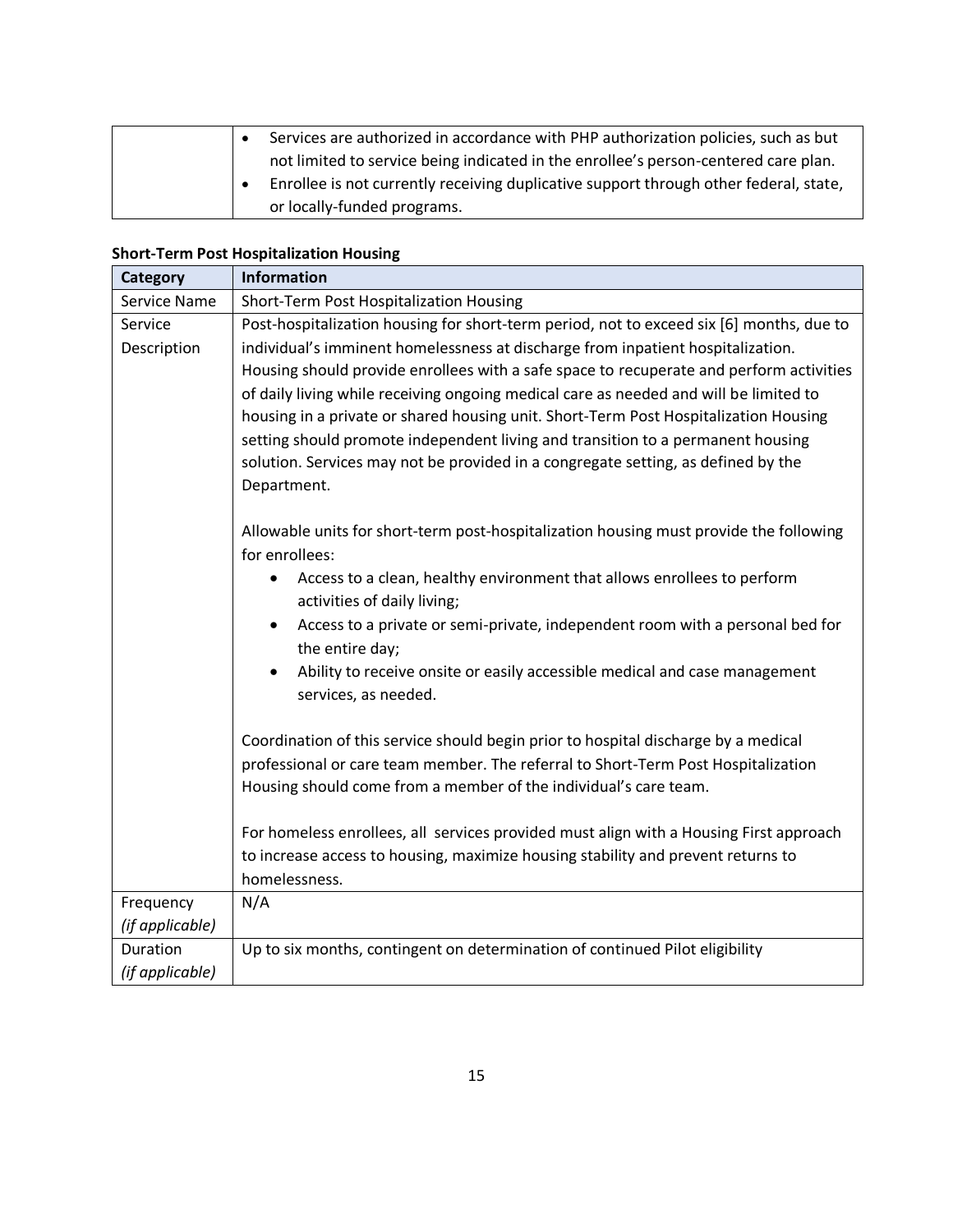| Setting     | Coordination should begin prior to hospital discharge. Services may not be provided in a           |
|-------------|----------------------------------------------------------------------------------------------------|
|             | congregate setting.                                                                                |
| Minimum     | Enrollee must receive Housing Navigation, Support and Sustaining Services or<br>$\bullet$          |
| Eligibility | Holistic High Intensity Enhanced Case Management in tandem with this service.                      |
| Criteria    | Enrollees receiving services substantially similar to Housing Navigation,<br>$\circ$               |
|             | Supports and Sustaining Services through a different funding source (e.g.                          |
|             | Medicaid State Plan, a 1915(c) waiver service, or Housing and Urban                                |
|             | Development grant) may still receive this Pilot service if deemed eligible.                        |
|             | The provider delivering the substantially similar service must coordinate                          |
|             | with the enrollee's Medicaid care manager (if applicable) to determine the                         |
|             | necessity of the Pilot service and ensure appropriate documentation in the                         |
|             | enrollee's care plan.                                                                              |
|             | Enrollee is imminently homeless post-inpatient hospitalization.<br>$\bullet$                       |
|             | Enrollee must receive assistance with developing a reasonable plan to address<br>$\bullet$         |
|             | future ability to pay rent through a housing stability plan.                                       |
|             | Housing unit must pass a Housing Quality Standards (HQS) inspection prior to<br>$\bullet$          |
|             | move-in or, in certain circumstances, a habitability inspection performed by the                   |
|             | case manager or other staff. If a habitability inspection is performed, an HQS                     |
|             | inspection must be scheduled immediately following move-in.                                        |
|             | Landlord must be willing to enter into a lease agreement that maintains a<br>$\bullet$             |
|             | satisfactory dwelling for the enrollee throughout the duration of the lease, unless                |
|             | there are appropriate and fair grounds for eviction.                                               |
|             | This Pilot service is provided only to the extent that the enrollee is unable to meet<br>$\bullet$ |
|             | such expense or when the services cannot be obtained from other sources.                           |
|             | Services are authorized in accordance with PHP authorization policies, such as but<br>$\bullet$    |
|             | not limited to service being indicated in the enrollee's person-centered care plan.                |
|             | Enrollee is not currently receiving duplicative support through other Pilot services.<br>$\bullet$ |
|             | Enrollee is not currently receiving duplicative support through other federal, state,<br>$\bullet$ |
|             | or locally-funded programs.                                                                        |

# **Interpersonal Violence / Toxic Stress Services**

| <b>IPV Case Management Services</b> |                                                                                                     |
|-------------------------------------|-----------------------------------------------------------------------------------------------------|
| Category                            | <b>Information</b>                                                                                  |
| Service Name                        | <b>IPV Case Management Services</b>                                                                 |
| Service                             | This service covers a set of activities that aim to support an individual in addressing             |
| Description                         | sequelae of an abusive relationship. These activities may include:                                  |
|                                     | Ongoing safety planning/management<br>$\bullet$                                                     |
|                                     | Assistance with transition-related needs, including activities such as obtaining a new<br>$\bullet$ |
|                                     | phone number, updating mailing addresses, school arrangements to minimize                           |
|                                     | disruption of school schedule                                                                       |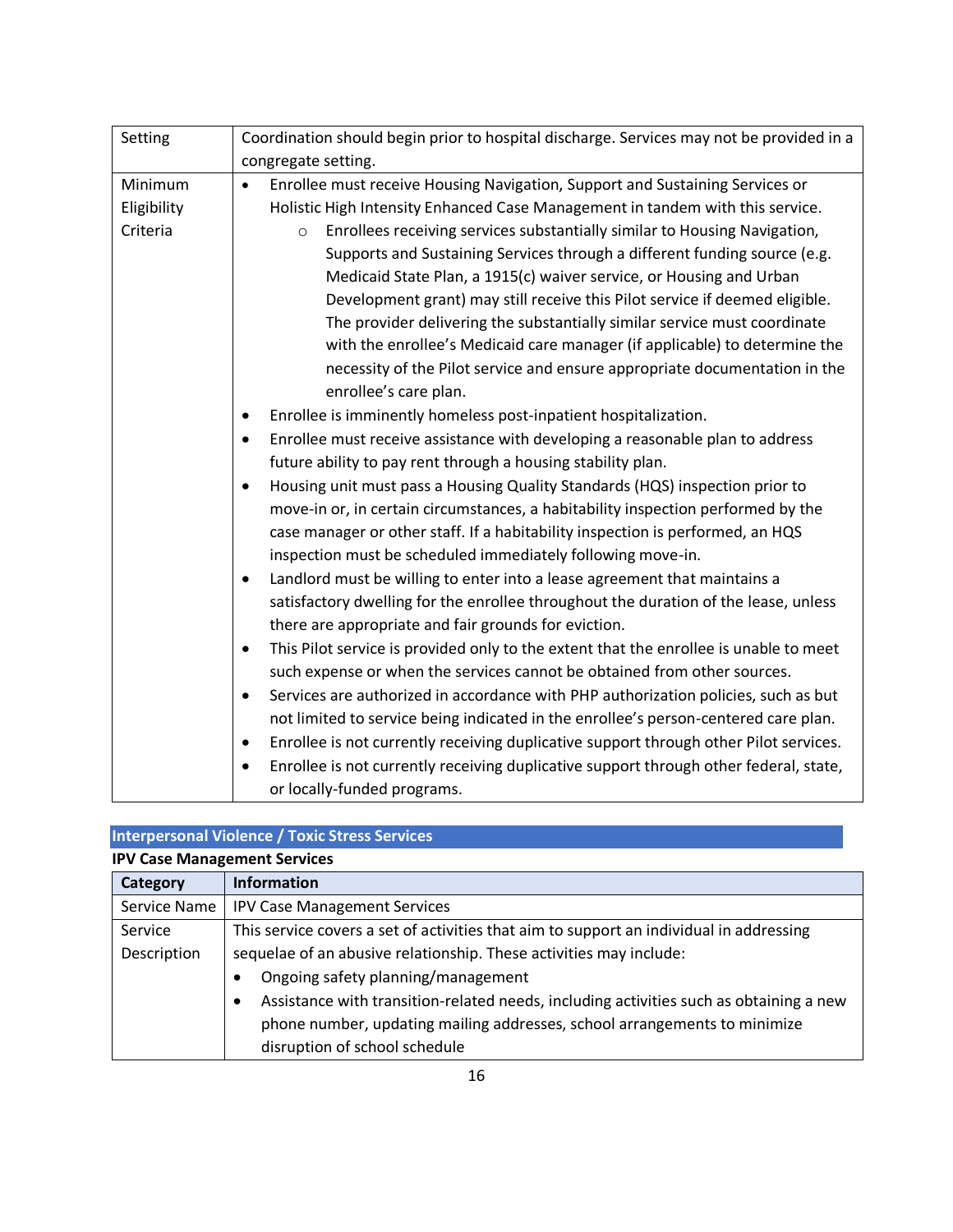|                 | Linkages to child care and after-school programs and community engagement<br>$\bullet$<br>activities                                                                                                                                    |
|-----------------|-----------------------------------------------------------------------------------------------------------------------------------------------------------------------------------------------------------------------------------------|
|                 | Linkages to community-based social service and mental health agencies with IPV<br>$\bullet$<br>experience, including trauma-informed mental health services for family members                                                          |
|                 | affected by domestic violence, including witnessing domestic violence                                                                                                                                                                   |
|                 | Referral to legal support to address needs such as obtaining orders of protection,<br>٠                                                                                                                                                 |
|                 | negotiating child custody agreements, or removing legal barriers to obtaining new<br>housing (excluding legal representation)                                                                                                           |
|                 | Referral to and provision of domestic violence shelter or emergency shelter, if safe<br>$\bullet$<br>and appropriate permanent housing is not immediately available, or, in lieu of<br>shelter, activities to ensure safety in own home |
|                 | Coordination with a housing service provider if additional expertise is required<br>$\bullet$                                                                                                                                           |
|                 | Coordination of transportation for the enrollee that is necessary to meet the goals of<br>٠<br>the IPV Case Management service                                                                                                          |
|                 | Informal or peer counseling and advocacy related to enrollees' needs and concerns.<br>$\bullet$                                                                                                                                         |
|                 | These may include accompanying the recipient to appointments, providing support                                                                                                                                                         |
|                 | during periods of anxiety or emotional distress, or encouraging constructive                                                                                                                                                            |
|                 | parenting activities and self-care.                                                                                                                                                                                                     |
|                 | Activities listed above may occur without the Pilot enrollee present. The HSO has the                                                                                                                                                   |
|                 | option to partner with other organizations to ensure it is able to provide all activities                                                                                                                                               |
|                 | described as part of this service. If desired by the HSO, the Lead Pilot Entity can facilitate                                                                                                                                          |
|                 | partnerships of this kind.                                                                                                                                                                                                              |
| Frequency       | As needed                                                                                                                                                                                                                               |
| (if applicable) |                                                                                                                                                                                                                                         |
| Duration        | Service duration would persist until services are no longer needed as determined in an                                                                                                                                                  |
| (if applicable) | individual's person-centered care plan, contingent on determination of continued Pilot                                                                                                                                                  |
|                 | eligibility.                                                                                                                                                                                                                            |
| Setting         | Various settings are appropriate, including at a shelter, home of the enrollee or home of                                                                                                                                               |
|                 | friend or relative, supportive housing, clinical or hospital setting, enrollee's residence,<br>HSO site, or other community setting deemed safe and sufficiently private but accessible                                                 |
|                 | to the enrollee.                                                                                                                                                                                                                        |
| Minimum         | Enrollee requires ongoing engagement. <sup>8</sup><br>$\bullet$                                                                                                                                                                         |
| Eligibility     | Services are authorized in accordance with PHP authorization policies, such as but<br>٠                                                                                                                                                 |
| Criteria        | not limited to service being indicated in the enrollee's person-centered care plan.                                                                                                                                                     |

<sup>&</sup>lt;sup>8</sup> This service is not intended for single or highly intermittent cases often handled through crisis hotlines. The pre-authorized three month interval is designed to address the unpredictable needs and engagement level for those with a sustained relationship with a human services organization.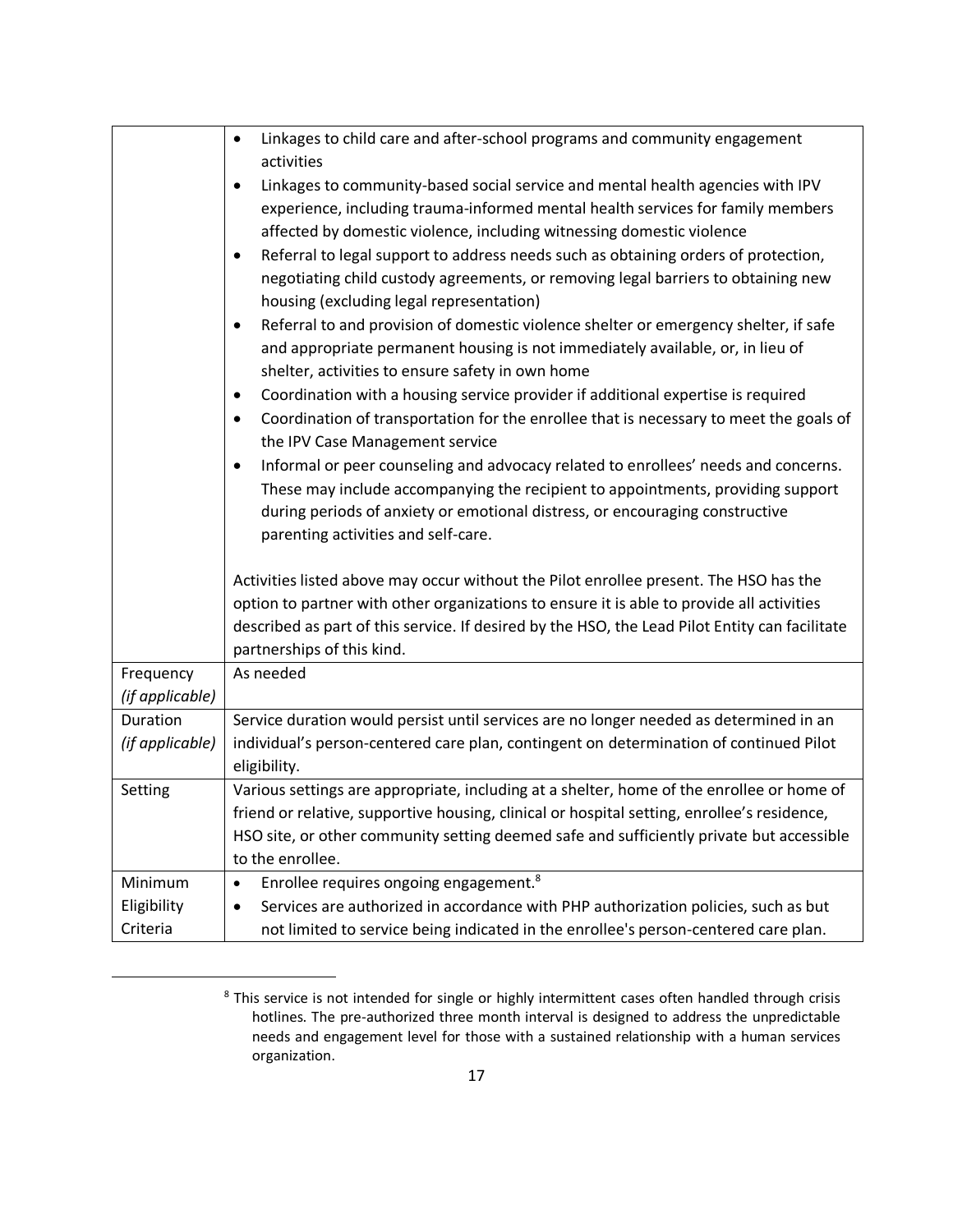| Enrollee is not currently receiving duplicative support through other Pilot services.<br>$\bullet$    |
|-------------------------------------------------------------------------------------------------------|
| Enrollees may not simultaneously receive the Housing Navigation, Support and<br>$\bullet$             |
| Sustaining Services and the IPV Case Management Services. Individuals with co-                        |
| occurring housing and IPV-related needs should receive the Holistic High Intensity                    |
| Case Management service.                                                                              |
| Enrollee is not currently receiving duplicative support through other federal, state, or<br>$\bullet$ |
| locally-funded programs.                                                                              |

#### **Violence Intervention Services**

| Category        | <b>Information</b>                                                                            |
|-----------------|-----------------------------------------------------------------------------------------------|
| Service Name    | <b>Violence Intervention Services</b>                                                         |
| Service         | This service covers the delivery of services to support individuals who are at risk for being |
| Description     | involved in community violence (i.e., violence that does not occur in a family context).      |
|                 | Individuals may be identified based on being the victim of a previous act of crime,           |
|                 | membership in a group of peers who are at risk, or based on other criteria. Once              |
|                 | identified, Peer Support Specialists and case managers provide:                               |
|                 | Individualized psychosocial education related to de-escalation skills and                     |
|                 | alternative approaches to conflict resolution                                                 |
|                 | Linkages to housing, food, education, employment opportunities, and after-                    |
|                 | school programs and community engagement activities.                                          |
|                 |                                                                                               |
|                 | Peer Support Specialists are expected to conduct regular outreach to their mentees, to        |
|                 | maintain situational awareness of their mentees' milieu, and to travel to conflict scenes     |
|                 | where their mentees may be involved in order to provide in-person de-escalation               |
|                 | support. Activities listed above may occur without the Pilot enrollee present.                |
|                 |                                                                                               |
|                 | The service should be informed by an evidence-based program such as (but not limited          |
|                 | to) Cure Violence.                                                                            |
| Frequency       | As needed                                                                                     |
| (if applicable) |                                                                                               |
| Duration        | Service duration would persist until services are no longer needed as determined in an        |
| (if applicable) | individual's person-centered care plan, contingent on determination of continued Pilot        |
|                 | eligibility.                                                                                  |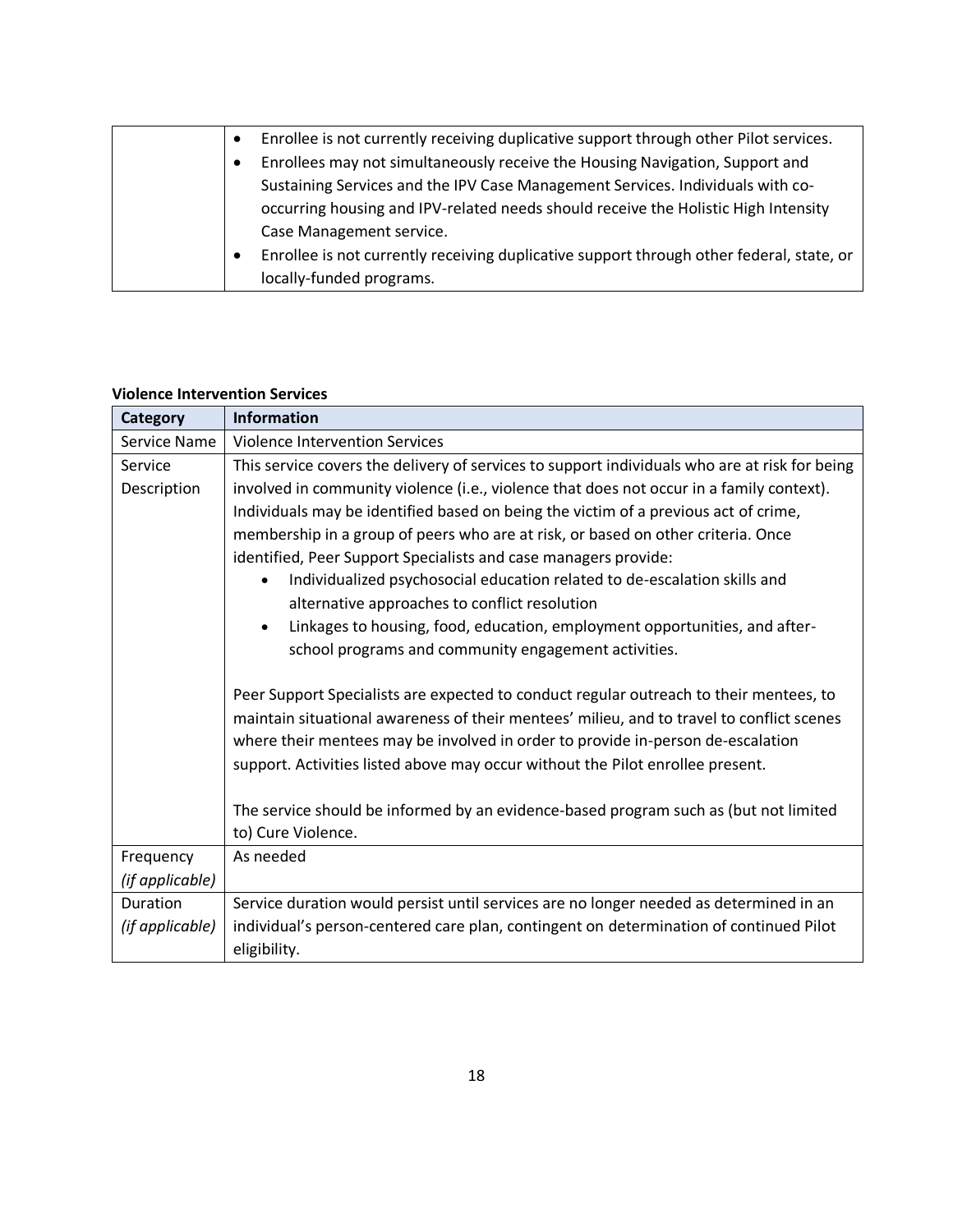| Setting     | Various settings are appropriate, including at an individual's home, school, HSO site, or<br>other community setting deemed safe and sufficiently private but accessible to the<br>enrollee. |
|-------------|----------------------------------------------------------------------------------------------------------------------------------------------------------------------------------------------|
|             |                                                                                                                                                                                              |
| Minimum     | Individual must have experienced violent injury or be determined as at risk for<br>٠                                                                                                         |
| Eligibility | experiencing significant violence by a case manager or by violence intervention                                                                                                              |
| Criteria    | prevention program staff members (with case manager concurrence)                                                                                                                             |
|             | Individual must be community-dwelling (i.e., not incarcerated).<br>$\bullet$                                                                                                                 |
|             | Services are authorized in accordance with PHP authorization policies, such as but<br>$\bullet$                                                                                              |
|             | not limited to service being indicated in the enrollee's person-centered care plan.                                                                                                          |
|             | Enrollee is not currently receiving duplicative support through other federal, state, or<br>$\bullet$                                                                                        |
|             | locally-funded programs.                                                                                                                                                                     |

# **Evidence-Based Parenting Curriculum**

• *Note: North Carolina has priced one approved curriculum, and will finalize a full list of allowable curricula and associated prices after selection of Pilot regions.* 

| <b>Category</b> | <b>Information</b>                                                                                    |
|-----------------|-------------------------------------------------------------------------------------------------------|
| Service Name    | <b>Evidence-Based Parenting Classes</b>                                                               |
| Service         | Evidence-based parenting curricula are meant to provide:                                              |
| Description     | Group and one-on-one instruction from a trained facilitator                                           |
|                 | Written and audiovisual materials to support learning                                                 |
|                 | Additional services to promote attendance and focus during classes                                    |
|                 | Evidence-based parenting classes are offered to families that may be at risk of disruption            |
|                 | due to parental stress or difficulty coping with parenting challenges, or child behavioral            |
|                 | or health issues. These services are also appropriate for newly reunited families following           |
|                 | foster care/out of home placement or parental incarceration. This service description                 |
|                 | outlines one approved curriculum: Incredible Years (Parent) - Preschool/School.                       |
|                 |                                                                                                       |
|                 | This service should be delivered in a trauma-informed, developmentally appropriate, and               |
|                 | culturally relevant manner.                                                                           |
| Frequency       | N/A                                                                                                   |
| (if applicable) |                                                                                                       |
| Duration        | 18-20 sessions, typically lasting 2-2.5 hours each.                                                   |
| (if applicable) |                                                                                                       |
| Setting         | Services may be provided in a classroom setting or may involve limited visits to                      |
|                 | recipients' homes.                                                                                    |
| Minimum         | Services are authorized in accordance with PHP authorization policies, such as but<br>$\bullet$       |
| Eligibility     | not limited to service being indicated in the enrollee's person-centered care plan.                   |
| Criteria        | Enrollee is not currently receiving duplicative support through other federal, state, or<br>$\bullet$ |
|                 | locally-funded programs.                                                                              |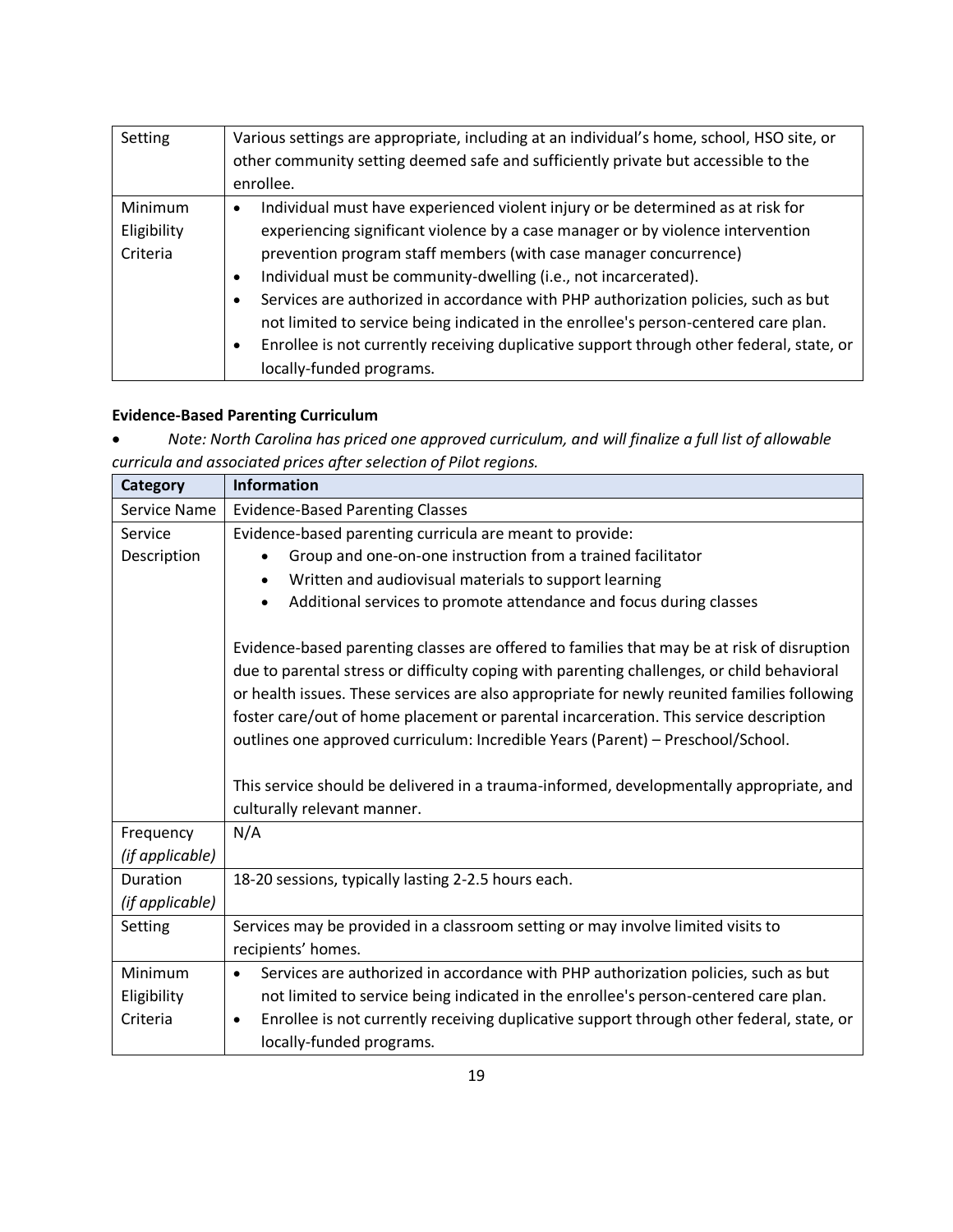### **Home Visiting Services**

• *Note: North Carolina has priced one approved curriculum, and will finalize a full list of allowable curricula and associated prices after selection of Pilot regions.* 

| Category        | <b>Information</b>                                                                         |
|-----------------|--------------------------------------------------------------------------------------------|
| Service Name    | <b>Home Visiting Services</b>                                                              |
| Service         | Home Visiting services are meant to provide:                                               |
| Description     | One-one observation, instruction and support from a trained case manager who               |
|                 | may be a licensed clinician                                                                |
|                 | Written and/or audiovisual materials to support learning                                   |
|                 |                                                                                            |
|                 | Evidence-based home visiting services are offered to families that may be at risk of       |
|                 | disruption due to parental stress or difficulty coping with parenting challenges, or child |
|                 | behavioral or health issues. These services are also appropriate for newly reunited        |
|                 | families following foster care/out of home placement or parental incarceration. This       |
|                 | service description outlines one approved curriculum: Parents As Teachers.                 |
|                 |                                                                                            |
|                 | This service should be delivered in a trauma-informed, developmentally appropriate, and    |
|                 | culturally relevant manner.                                                                |
| Frequency       | N/A                                                                                        |
| (if applicable) |                                                                                            |
| Duration        | • Families with one or no high-needs characteristics should get at least 12 home visits    |
| (if applicable) | annually                                                                                   |
|                 | • Families with two or more high-needs characteristics should receive at least 24 home     |
|                 | visits annually                                                                            |
|                 | • Home visits last approximately 60 minutes                                                |
|                 | • Home visits provided beyond 6 months are is contingent on determination of               |
|                 | continued Pilot eligibility                                                                |
| Setting         | Various settings are appropriate, including at an individual's home, school, HSO site, or  |
|                 | other community setting deemed safe and sufficiently private but accessible to the         |
|                 | enrollee.                                                                                  |
| Minimum         | • Services are authorized in accordance with PHP authorization policies, such as but not   |
| Eligibility     | limited to service being indicated in the enrollee's person-centered care plan.            |
| Criteria        | • Enrollee is not currently receiving duplicative support through other federal, state, or |
|                 | locally-funded programs.                                                                   |

### **Dyadic Therapy Services**

| Category | <b>Information</b>                     |
|----------|----------------------------------------|
|          | Service Name   Dyadic Therapy Services |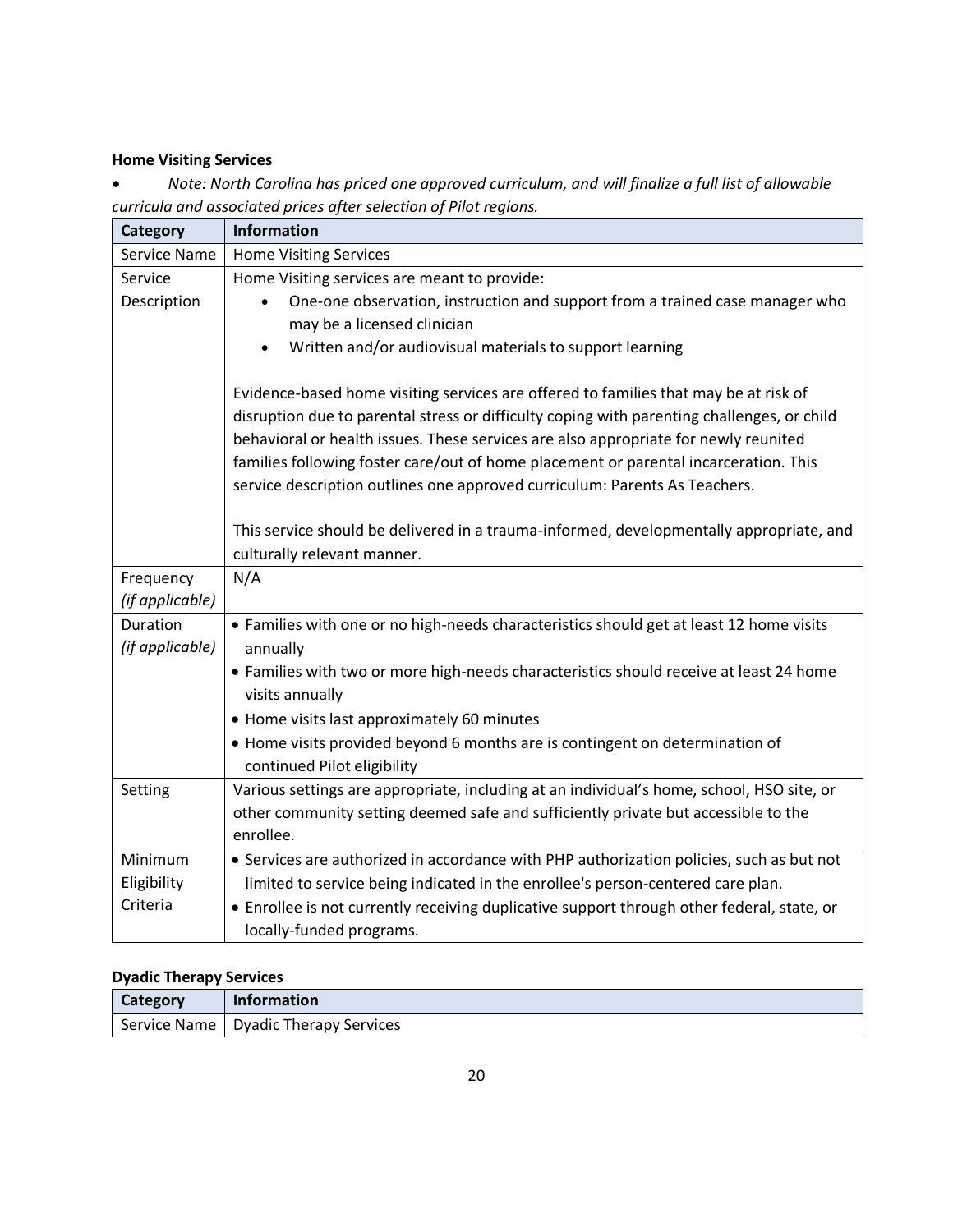| Service         | This service covers the delivery of dyadic therapy to benefit a child/adolescent at risk for          |
|-----------------|-------------------------------------------------------------------------------------------------------|
| Description     | or with an attachment disorder, a behavioral or conduct disorder, a mood disorder, an                 |
|                 | obsessive-compulsive disorder, post-traumatic stress disorder, or as a diagnostic tool to             |
|                 | assess for the presence of these disorders. This service only covers therapy provided to              |
|                 | the parent or caregiver of a Pilot enrolled child to address the parent's or caregiver's              |
|                 | behavioral health challenges that are negatively contributing to the child's well-being.              |
|                 | This is not a group-based therapy. Sessions are limited to the parent(s) or caregiver(s) of           |
|                 | the child/adolescent. Treatments are based on evidence-based therapeutic principles                   |
|                 | (for example, trauma-focused cognitive-behavioral therapy). When appropriate, the Pilot               |
|                 | enrolled child should but is not required to receive Medicaid-covered behavioral health               |
|                 | or dyadic therapy services as a complement to this Pilot service.                                     |
|                 |                                                                                                       |
|                 | This service aims to support families in addressing the sequelae of adverse childhood                 |
|                 | experiences and toxic stress that may contribute to adverse health outcomes.                          |
| Frequency       | As needed                                                                                             |
| (if applicable) |                                                                                                       |
| Duration        | As needed, contingent on determination of continued Pilot eligibility                                 |
| (if applicable) |                                                                                                       |
| Setting         | Services may be delivered in a range of locations, including but not limited to at a                  |
|                 | provider's location or in the recipient's home.                                                       |
| Minimum         | The covered individual is 21 years old or younger<br>$\bullet$                                        |
| Eligibility     | The parent or caregiver recipient of this service cannot be eligible to receive this<br>$\bullet$     |
| Criteria        | service as a Medicaid covered service.                                                                |
|                 | The covered individual is at risk for or has a disorder listed above that can be<br>$\bullet$         |
|                 | addressed through dyadic therapy directed at the covered individual's parent or                       |
|                 | caregiver, delivered together or separately, that is not otherwise covered under                      |
|                 | Medicaid.                                                                                             |
|                 | Services are authorized in accordance with PHP authorization policies, such as but<br>$\bullet$       |
|                 | not limited to service being indicated in the enrollee's person-centered care plan.                   |
|                 | Enrollee is not currently receiving duplicative support through other federal, state, or<br>$\bullet$ |
|                 | locally-funded program.                                                                               |

### **Food Services**

# **Food and Nutrition Access Case Management Services**

| Category     | <b>Information</b>                                                               |
|--------------|----------------------------------------------------------------------------------|
| Service Name | Food and Nutrition Access Case Management Services                               |
| Service      | Provision of one-on-one case management and/or educational services to assist an |
| Description  | enrollee in addressing food insecurity. Activities may include:                  |
|              | Assisting an individual in accessing school meals or summer lunch programs,      |
|              | including but not limited to:                                                    |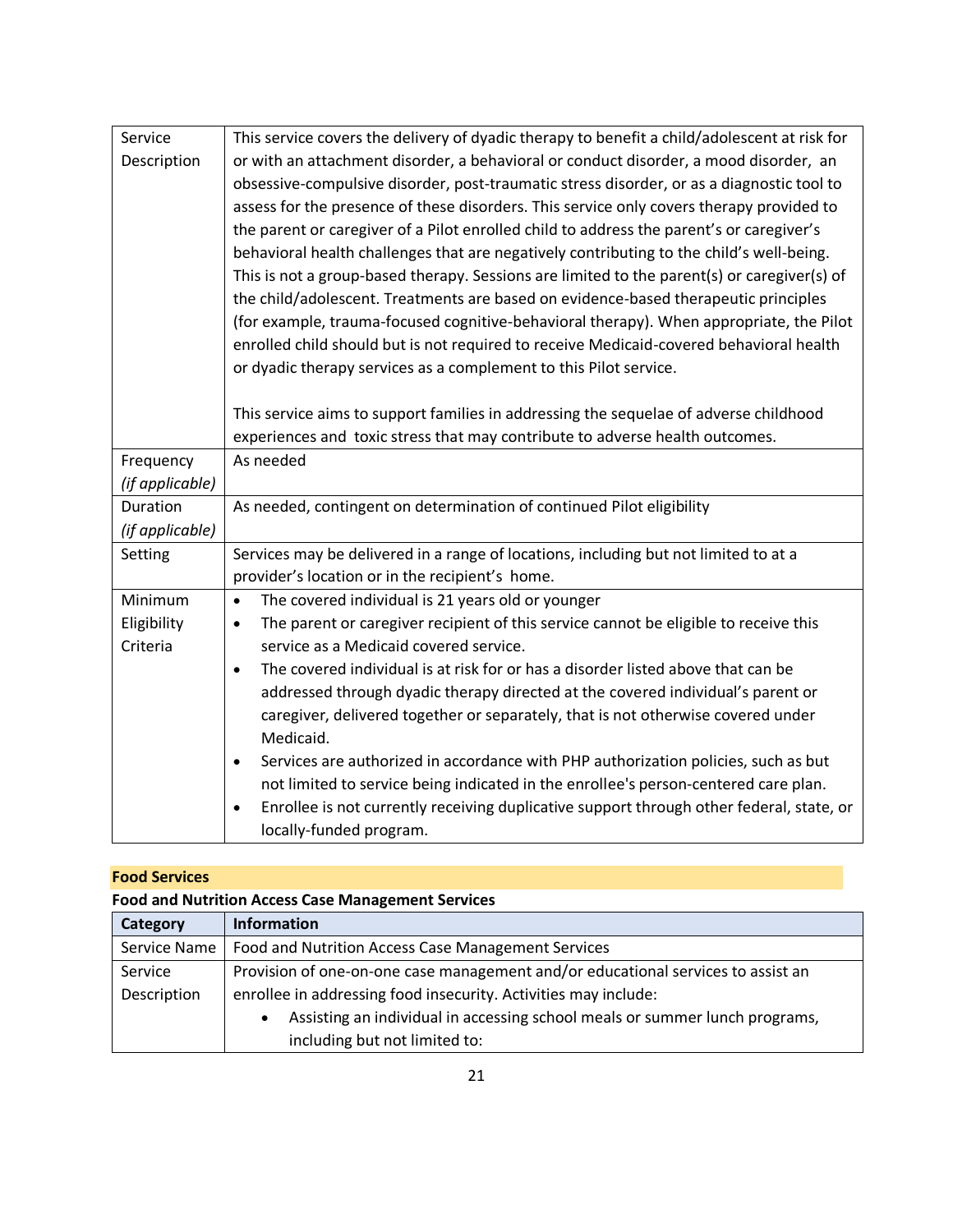| Frequency<br>(if applicable)<br>Duration<br>N/A<br>(if applicable)<br>Setting<br>$\bullet$ | Helping to identify programs for which the individual is eligible<br>$\circ$<br>Helping to fill out and track applications<br>$\circ$<br>Working with child's school guidance counselor or other staff to arrange<br>$\circ$<br>services<br>Assisting an individual in accessing other community-based food and nutrition<br>resources, such as food pantries, farmers market voucher programs, cooking<br>classes, Child and Adult Care Food programs, or other, including but not limited<br>to:<br>Helping to identify resources that are accessible and appropriate for the<br>$\circ$<br>individual<br>Accompanying individual to community sites to ensure resources are<br>$\circ$<br>accessed<br>Advising enrollee on transportation-related barriers to accessing community<br>food resources<br>It is the Department's expectation that Medicaid care managers will assist all eligible<br>individuals to enroll in SNAP and WIC and secure their enrollment through existing SNAP<br>and WIC assistance resources. Food and Nutrition Access Case Managers will address<br>more complex and specialized needs. However, if under exceptional circumstances a<br>Food and Nutrition Access Case Manager identifies an individual for whom all other<br>forms of assistance have been ineffective, they are permitted to assist the individual with |
|--------------------------------------------------------------------------------------------|--------------------------------------------------------------------------------------------------------------------------------------------------------------------------------------------------------------------------------------------------------------------------------------------------------------------------------------------------------------------------------------------------------------------------------------------------------------------------------------------------------------------------------------------------------------------------------------------------------------------------------------------------------------------------------------------------------------------------------------------------------------------------------------------------------------------------------------------------------------------------------------------------------------------------------------------------------------------------------------------------------------------------------------------------------------------------------------------------------------------------------------------------------------------------------------------------------------------------------------------------------------------------------------------------------------------------------------------------------------|
|                                                                                            |                                                                                                                                                                                                                                                                                                                                                                                                                                                                                                                                                                                                                                                                                                                                                                                                                                                                                                                                                                                                                                                                                                                                                                                                                                                                                                                                                              |
|                                                                                            |                                                                                                                                                                                                                                                                                                                                                                                                                                                                                                                                                                                                                                                                                                                                                                                                                                                                                                                                                                                                                                                                                                                                                                                                                                                                                                                                                              |
|                                                                                            |                                                                                                                                                                                                                                                                                                                                                                                                                                                                                                                                                                                                                                                                                                                                                                                                                                                                                                                                                                                                                                                                                                                                                                                                                                                                                                                                                              |
|                                                                                            |                                                                                                                                                                                                                                                                                                                                                                                                                                                                                                                                                                                                                                                                                                                                                                                                                                                                                                                                                                                                                                                                                                                                                                                                                                                                                                                                                              |
|                                                                                            |                                                                                                                                                                                                                                                                                                                                                                                                                                                                                                                                                                                                                                                                                                                                                                                                                                                                                                                                                                                                                                                                                                                                                                                                                                                                                                                                                              |
|                                                                                            |                                                                                                                                                                                                                                                                                                                                                                                                                                                                                                                                                                                                                                                                                                                                                                                                                                                                                                                                                                                                                                                                                                                                                                                                                                                                                                                                                              |
|                                                                                            |                                                                                                                                                                                                                                                                                                                                                                                                                                                                                                                                                                                                                                                                                                                                                                                                                                                                                                                                                                                                                                                                                                                                                                                                                                                                                                                                                              |
|                                                                                            |                                                                                                                                                                                                                                                                                                                                                                                                                                                                                                                                                                                                                                                                                                                                                                                                                                                                                                                                                                                                                                                                                                                                                                                                                                                                                                                                                              |
|                                                                                            |                                                                                                                                                                                                                                                                                                                                                                                                                                                                                                                                                                                                                                                                                                                                                                                                                                                                                                                                                                                                                                                                                                                                                                                                                                                                                                                                                              |
|                                                                                            |                                                                                                                                                                                                                                                                                                                                                                                                                                                                                                                                                                                                                                                                                                                                                                                                                                                                                                                                                                                                                                                                                                                                                                                                                                                                                                                                                              |
|                                                                                            |                                                                                                                                                                                                                                                                                                                                                                                                                                                                                                                                                                                                                                                                                                                                                                                                                                                                                                                                                                                                                                                                                                                                                                                                                                                                                                                                                              |
|                                                                                            |                                                                                                                                                                                                                                                                                                                                                                                                                                                                                                                                                                                                                                                                                                                                                                                                                                                                                                                                                                                                                                                                                                                                                                                                                                                                                                                                                              |
|                                                                                            |                                                                                                                                                                                                                                                                                                                                                                                                                                                                                                                                                                                                                                                                                                                                                                                                                                                                                                                                                                                                                                                                                                                                                                                                                                                                                                                                                              |
|                                                                                            |                                                                                                                                                                                                                                                                                                                                                                                                                                                                                                                                                                                                                                                                                                                                                                                                                                                                                                                                                                                                                                                                                                                                                                                                                                                                                                                                                              |
|                                                                                            |                                                                                                                                                                                                                                                                                                                                                                                                                                                                                                                                                                                                                                                                                                                                                                                                                                                                                                                                                                                                                                                                                                                                                                                                                                                                                                                                                              |
|                                                                                            |                                                                                                                                                                                                                                                                                                                                                                                                                                                                                                                                                                                                                                                                                                                                                                                                                                                                                                                                                                                                                                                                                                                                                                                                                                                                                                                                                              |
|                                                                                            |                                                                                                                                                                                                                                                                                                                                                                                                                                                                                                                                                                                                                                                                                                                                                                                                                                                                                                                                                                                                                                                                                                                                                                                                                                                                                                                                                              |
|                                                                                            | completing enrollment, including activities such as addressing documentation challenges                                                                                                                                                                                                                                                                                                                                                                                                                                                                                                                                                                                                                                                                                                                                                                                                                                                                                                                                                                                                                                                                                                                                                                                                                                                                      |
|                                                                                            | or contacting staff at a local SNAP or WIC agency to resolve issues, or otherwise.                                                                                                                                                                                                                                                                                                                                                                                                                                                                                                                                                                                                                                                                                                                                                                                                                                                                                                                                                                                                                                                                                                                                                                                                                                                                           |
|                                                                                            | Ad hoc sessions as needed. It is estimated that on average individuals will not receive                                                                                                                                                                                                                                                                                                                                                                                                                                                                                                                                                                                                                                                                                                                                                                                                                                                                                                                                                                                                                                                                                                                                                                                                                                                                      |
|                                                                                            | more than two to three sessions with a case manager.                                                                                                                                                                                                                                                                                                                                                                                                                                                                                                                                                                                                                                                                                                                                                                                                                                                                                                                                                                                                                                                                                                                                                                                                                                                                                                         |
|                                                                                            |                                                                                                                                                                                                                                                                                                                                                                                                                                                                                                                                                                                                                                                                                                                                                                                                                                                                                                                                                                                                                                                                                                                                                                                                                                                                                                                                                              |
|                                                                                            |                                                                                                                                                                                                                                                                                                                                                                                                                                                                                                                                                                                                                                                                                                                                                                                                                                                                                                                                                                                                                                                                                                                                                                                                                                                                                                                                                              |
|                                                                                            | May be offered:                                                                                                                                                                                                                                                                                                                                                                                                                                                                                                                                                                                                                                                                                                                                                                                                                                                                                                                                                                                                                                                                                                                                                                                                                                                                                                                                              |
|                                                                                            | At a community setting (e.g. community center, health care clinic, Federally<br>$\circ$                                                                                                                                                                                                                                                                                                                                                                                                                                                                                                                                                                                                                                                                                                                                                                                                                                                                                                                                                                                                                                                                                                                                                                                                                                                                      |
|                                                                                            | Qualified Health Center (FQHC), food pantry, food bank)                                                                                                                                                                                                                                                                                                                                                                                                                                                                                                                                                                                                                                                                                                                                                                                                                                                                                                                                                                                                                                                                                                                                                                                                                                                                                                      |
|                                                                                            | At an enrollee's home (for home-bound individuals)<br>$\circ$                                                                                                                                                                                                                                                                                                                                                                                                                                                                                                                                                                                                                                                                                                                                                                                                                                                                                                                                                                                                                                                                                                                                                                                                                                                                                                |
|                                                                                            | $\circ$                                                                                                                                                                                                                                                                                                                                                                                                                                                                                                                                                                                                                                                                                                                                                                                                                                                                                                                                                                                                                                                                                                                                                                                                                                                                                                                                                      |
| Minimum<br>$\bullet$                                                                       |                                                                                                                                                                                                                                                                                                                                                                                                                                                                                                                                                                                                                                                                                                                                                                                                                                                                                                                                                                                                                                                                                                                                                                                                                                                                                                                                                              |
|                                                                                            | Services are authorized in accordance with PHP authorization policies, such as but                                                                                                                                                                                                                                                                                                                                                                                                                                                                                                                                                                                                                                                                                                                                                                                                                                                                                                                                                                                                                                                                                                                                                                                                                                                                           |
| Criteria<br>٠                                                                              |                                                                                                                                                                                                                                                                                                                                                                                                                                                                                                                                                                                                                                                                                                                                                                                                                                                                                                                                                                                                                                                                                                                                                                                                                                                                                                                                                              |
| ٠                                                                                          | not limited to service being indicated in the enrollee's person-centered care plan.                                                                                                                                                                                                                                                                                                                                                                                                                                                                                                                                                                                                                                                                                                                                                                                                                                                                                                                                                                                                                                                                                                                                                                                                                                                                          |
| locally-funded programs.                                                                   | Enrollee is not currently receiving duplicative support through other Pilot services.<br>Enrollee is not currently receiving duplicative support through other federal, state, or                                                                                                                                                                                                                                                                                                                                                                                                                                                                                                                                                                                                                                                                                                                                                                                                                                                                                                                                                                                                                                                                                                                                                                            |
| Eligibility                                                                                | Via telephone or other modes of direct communication                                                                                                                                                                                                                                                                                                                                                                                                                                                                                                                                                                                                                                                                                                                                                                                                                                                                                                                                                                                                                                                                                                                                                                                                                                                                                                         |

# **Evidence-Based Group Nutrition Class**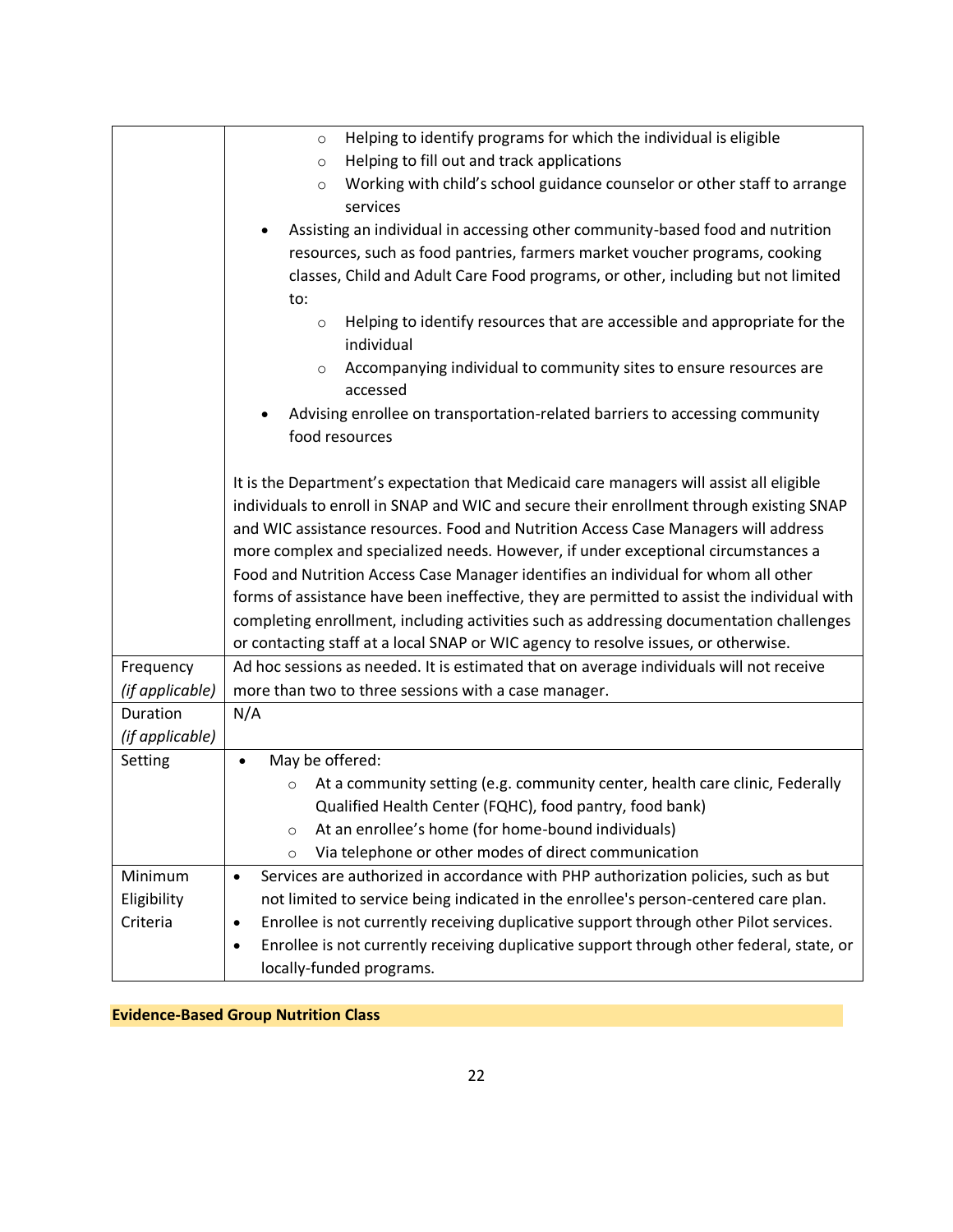| Category        | Information                                                                                           |
|-----------------|-------------------------------------------------------------------------------------------------------|
| Service Name    | <b>Evidence-Based Group Nutrition Class</b>                                                           |
| Service         | This service covers the provision of an evidence-based or evidence-informed nutrition                 |
| Description     | related course to a group of individuals. The purpose of the course is to provide hands-              |
|                 | on, interactive lessons to enrollees, on topics including but not limited to:                         |
|                 | Increasing fruit and vegetable consumption                                                            |
|                 | Preparing healthy, balanced meals<br>$\bullet$                                                        |
|                 | Growing food in a garden<br>$\bullet$                                                                 |
|                 | Stretching food dollars and maximizing food resources                                                 |
|                 | Facilitators may choose from evidence-based curricula, such as:                                       |
|                 | Cooking Matters (for Kids, Teens, Adults) <sup>9</sup>                                                |
|                 | A Taste of African Heritage (for Kids, Adults) <sup>10</sup>                                          |
|                 | For curricula not outlined above, an organization must follow an evidence-based                       |
|                 | curricula that is approved by DHHS, in consultation with the Lead Pilot Entity and PHPs.              |
| Frequency       | Typically weekly                                                                                      |
| (if applicable) |                                                                                                       |
| Duration        | Typically six weeks                                                                                   |
| (if applicable) |                                                                                                       |
| Setting         | Classes may be offered in a variety of community settings, including but not limited to               |
|                 | health clinics, schools, YMCAs, Head Start centers, community gardens, or community                   |
|                 | kitchens.                                                                                             |
| Minimum         | Enrollee has a diet or nutrition-related chronic illness, including but not limited to<br>$\bullet$   |
| Eligibility     | underweight, overweight/obesity, nutritional deficiencies, prediabetes/diabetes,                      |
| Criteria        | hypertension, cardiovascular disease, gestational diabetes or history of gestational                  |
|                 | diabetes, history of low birth weight, or high risk pregnancy.                                        |
|                 | Services are authorized in accordance with PHP authorization policies, such as but<br>$\bullet$       |
|                 | not limited to service being indicated in the enrollee's person-centered care plan.                   |
|                 | Enrollee is not currently receiving duplicative support through other federal, state, or<br>$\bullet$ |
|                 | locally-funded programs.                                                                              |

<sup>&</sup>lt;sup>9</sup> More information on Cooking Matters available at[: http://cookingmatters.org/node/2215](http://cookingmatters.org/node/2215)

<sup>10</sup> More information on A Taste Of African Heritage available at: <https://oldwayspt.org/programs/african-heritage-health/atoah-community-cooking-classes>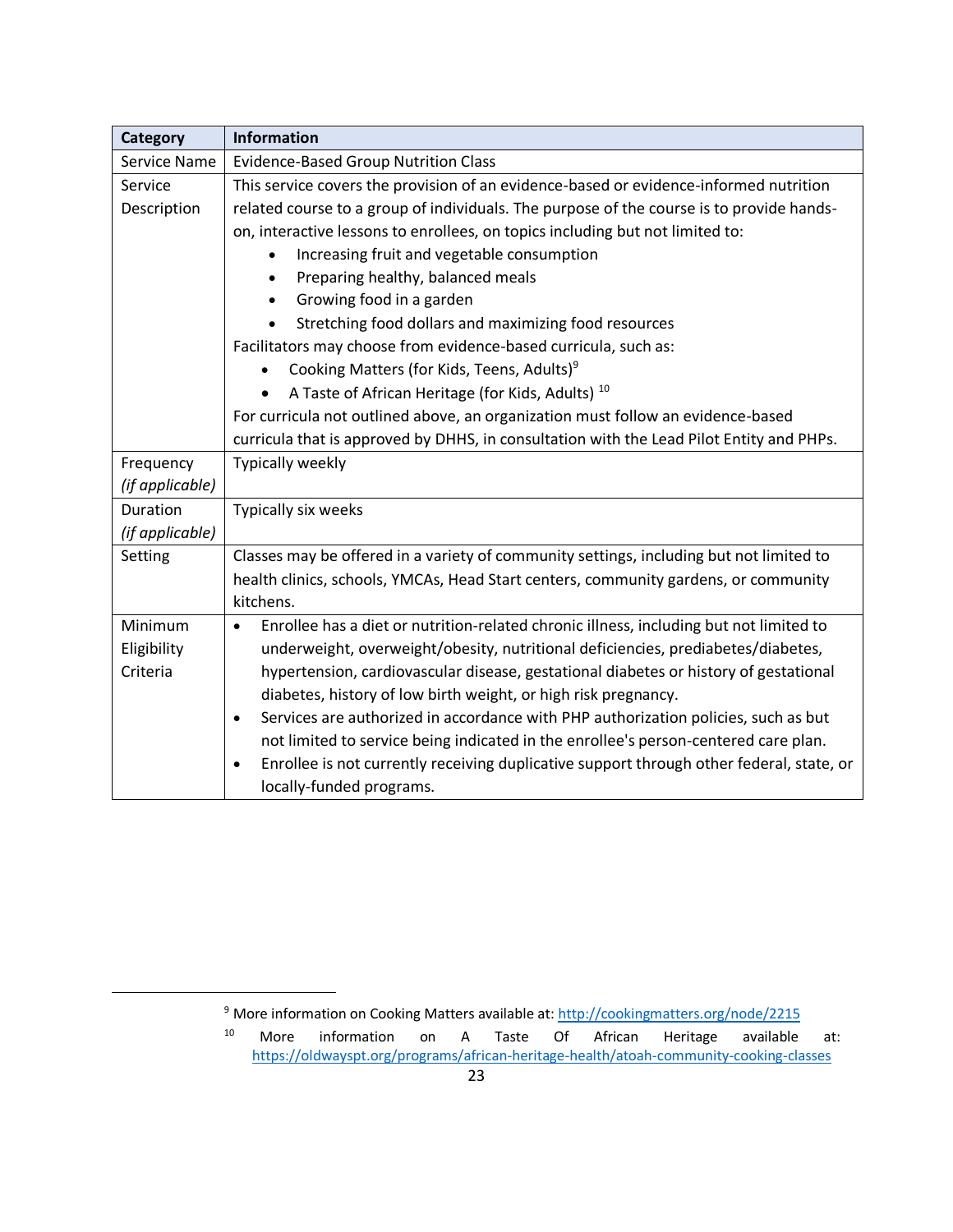#### **Diabetes Prevention Program**

| <b>Category</b> | <b>Information</b>                                                                                       |
|-----------------|----------------------------------------------------------------------------------------------------------|
| Service Name    | Diabetes Prevention Program                                                                              |
| Service         | Provision of the CDC-recognized "Diabetes Prevention Program" (DPP), which is a healthy                  |
| Description     | living course delivered to a group of individuals by a trained lifestyle coach designed to               |
|                 | prevent or delay type 2 diabetes. The program focuses on healthy eating and physical                     |
|                 | activity for those with prediabetes.                                                                     |
|                 |                                                                                                          |
|                 | The program must comply with CDC Diabetes Prevention Program Standards and                               |
|                 | Operating Procedures. <sup>11</sup>                                                                      |
| Frequency       | Minimum of 16 sessions in Phase I; Minimum of 6 sessions in Phase II, according to CDC                   |
| (if applicable) | Standards and Operating Procedures.                                                                      |
| Duration        | Typically one year, contingent on determination of continued Pilot eligibility                           |
| (if applicable) |                                                                                                          |
| Setting         | Intervention is offered at a community setting, clinical setting, or online, as part of the              |
|                 | approved DPP curriculum.                                                                                 |
| Minimum         | Enrollee must:<br>$\bullet$                                                                              |
| Eligibility     | Be 18 years of age or older,<br>$\circ$                                                                  |
| Criteria        | Have a BMI $\geq$ 25 ( $\geq$ 23 if Asian),<br>$\circ$                                                   |
|                 | Not be pregnant at the time of enrollment<br>$\circ$                                                     |
|                 | Not have a previous diagnosis of type 1 or type 2 diabetes prior to<br>$\circ$                           |
|                 | enrollment,                                                                                              |
|                 | Have one of the following:<br>$\circ$                                                                    |
|                 | A blood test result in the prediabetes range within the past year, or                                    |
|                 | A previous clinical diagnosis of gestational diabetes, or,                                               |
|                 | A screening result of high risk for type 2 diabetes through the<br>"Prediabetes Risk Test" <sup>12</sup> |
|                 | Services are authorized in accordance with PHP authorization policies, such as but<br>٠                  |
|                 | not limited to service being indicated in the enrollee's person-centered care plan.                      |
|                 | Enrollee is not currently receiving duplicative support through other federal, state, or<br>$\bullet$    |
|                 | locally-funded programs.                                                                                 |

### **Fruit and Vegetable Prescription**

| <b>Category</b> | <b>Information</b>                              |
|-----------------|-------------------------------------------------|
|                 | Service Name   Fruit and Vegetable Prescription |

<sup>11</sup> CDC Diabetes Prevention Program Standards and Operating Procedures, available at: https://www.cdc.gov/diabetes/prevention/pdf/dprp-standards.pdf

<sup>12</sup> Available at[: https://www.cdc.gov/prediabetes/takethetest/](https://www.cdc.gov/prediabetes/takethetest/)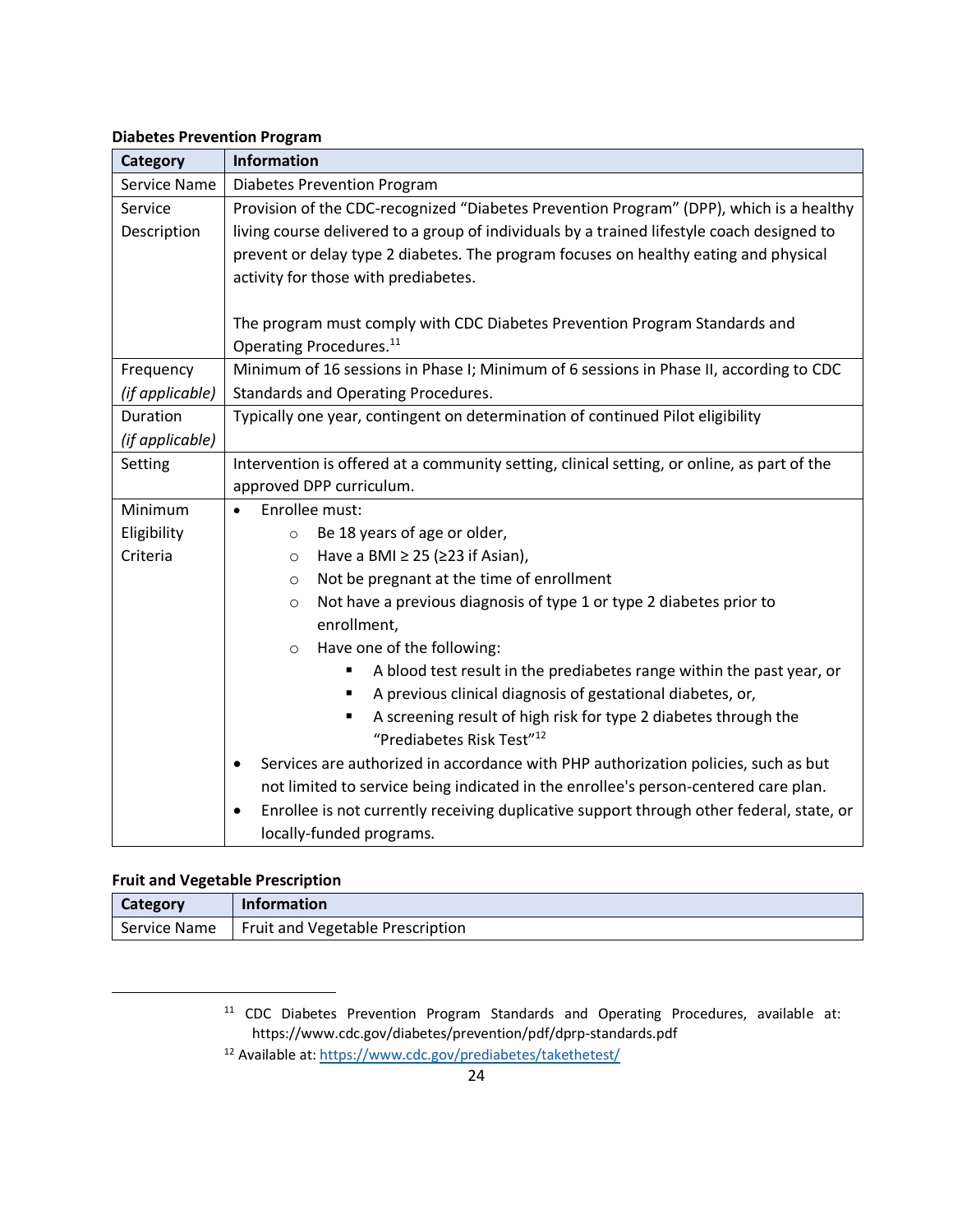| Service         | Food voucher to be used by an enrollee with a diet or nutrition-related chronic illness to          |
|-----------------|-----------------------------------------------------------------------------------------------------|
| Description     | purchase fruits and vegetables from a participating food retailer. Participating food               |
|                 | retailers must sell an adequate supply of WIC-eligible fruits and vegetables (i.e., fresh,          |
|                 | frozen, canned without any added fats, salt, or sugar). Food retailers may include but              |
|                 | are not limited to:                                                                                 |
|                 | Grocery stores<br>٠                                                                                 |
|                 | <b>Farmers markets</b><br>$\bullet$                                                                 |
|                 | Mobile markets<br>$\bullet$                                                                         |
|                 | Community-supported agriculture (CSA) programs<br>$\bullet$                                         |
|                 | Corner stores<br>$\bullet$                                                                          |
|                 | A voucher transaction may be facilitated manually or electronically, depending on the               |
|                 | most appropriate method for a given food retail setting. The cost associated with                   |
|                 | coordinating the provision of services are included.                                                |
| Frequency       | One voucher per enrollee. Each voucher will have a duration as defined by the HSO                   |
| (if applicable) | providing it. For example, some HSOs may offer a monthly voucher while others may                   |
|                 | offer a weekly voucher.                                                                             |
| Duration        | 6 months (on average), contingent on determination of continued Pilot eligibility                   |
| (if applicable) |                                                                                                     |
| Setting         | Enrollees spend vouchers at food retailers. Human service organizations administer and              |
|                 | coordinate the service in a variety of settings: engaging with enrollees in the community           |
|                 | (e.g. health care and community-based settings) to explain the service, administering               |
|                 | food retailer reimbursements and other administrative functions from their office, and              |
|                 | potentially meeting with food retailers in the field.                                               |
| Minimum         | Enrollee has a diet or nutrition-related chronic illness, including but not limited to<br>$\bullet$ |
| Eligibility     | underweight, overweight/obesity, nutritional deficiencies, prediabetes/diabetes,                    |
| Criteria        | hypertension, cardiovascular disease, gestational diabetes or history of gestational                |
|                 | diabetes, history of low birth weight, or high risk pregnancy.                                      |
|                 | If potentially eligible for SNAP and/or WIC, the enrollee must either:<br>٠                         |
|                 | Be enrolled in SNAP and/or WIC, or<br>$\circ$                                                       |
|                 | Have submitted a SNAP and/or WIC application within the last 2 months, or<br>$\circ$                |
|                 | Have been determined ineligible for SNAP and/or WIC within the past 12<br>$\circ$                   |
|                 | months                                                                                              |
|                 | Services are authorized in accordance with PHP authorization policies, such as but<br>٠             |
|                 | not limited to service being indicated in the enrollee's person-centered care plan.                 |
|                 | Enrollee is not currently receiving duplicative support through other federal, state,<br>$\bullet$  |
|                 | or locally-funded programs.                                                                         |

# **Healthy Food Box (For Pick-Up)**

| <b>Category</b> | <b>Information</b>                            |
|-----------------|-----------------------------------------------|
|                 | Service Name   Healthy Food Box (For Pick-Up) |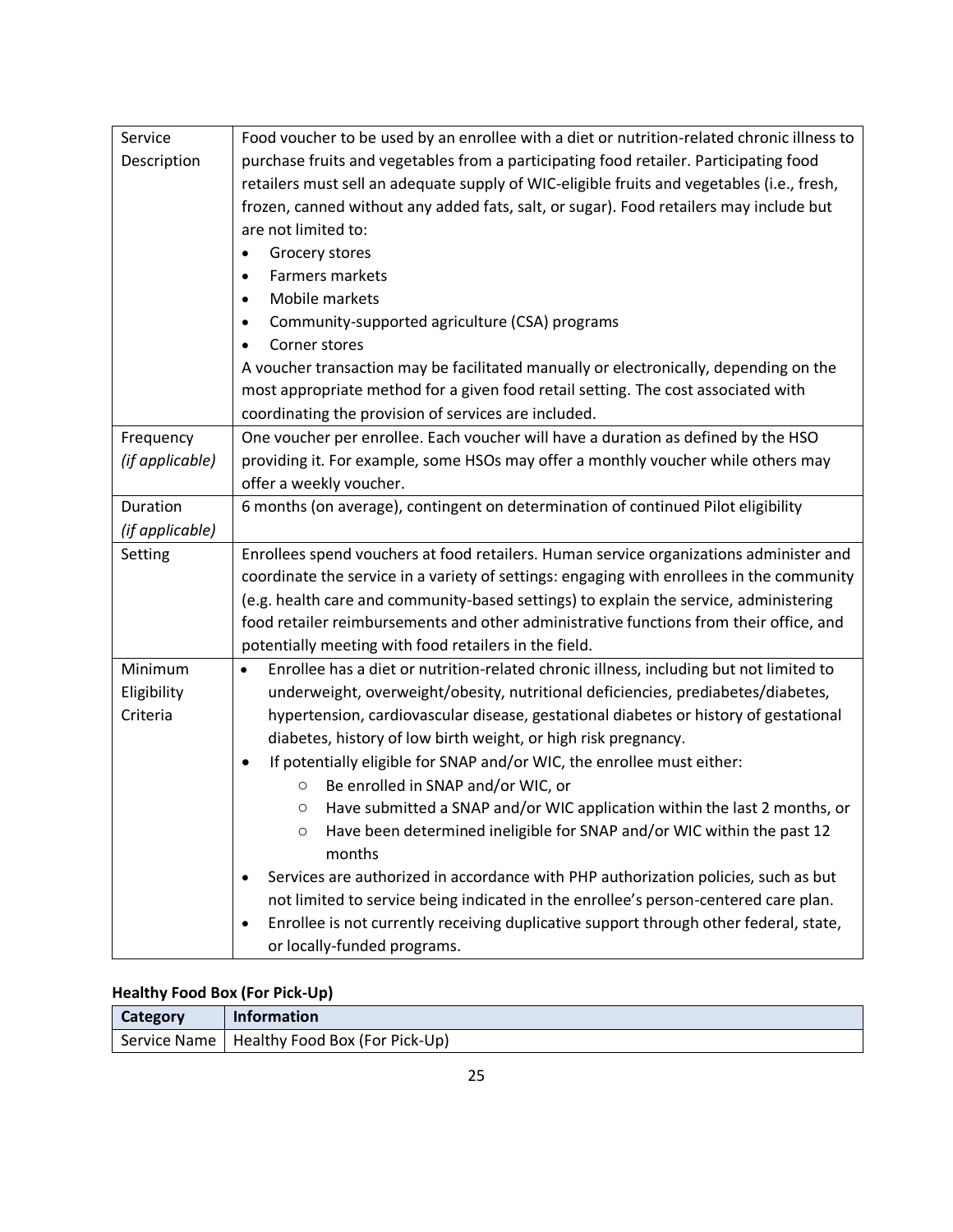| Service         | A healthy food box for pick-up consists of an assortment of nutritious foods provided to              |
|-----------------|-------------------------------------------------------------------------------------------------------|
| Description     | an enrollee in a community setting, aimed at promoting improved nutrition for the                     |
|                 | service recipient. It is designed to supplement the daily food needs for food-insecure                |
|                 | individuals with diet or nutrition-related chronic illness. This service does not constitute          |
|                 | a full nutritional regimen (three meals per day per person).                                          |
|                 |                                                                                                       |
|                 | Healthy food boxes should be furnished using a client choice model when possible and                  |
|                 | should be provided alongside nutrition education materials related to topics including                |
|                 | but not limited to healthy eating and cooking instructions.                                           |
| Frequency       | <b>Typically weekly</b>                                                                               |
| (if applicable) |                                                                                                       |
| Duration        | On average, this service is delivered for 3 months.                                                   |
| (if applicable) | Service would continue until services are no longer needed as indicated in an individual's            |
|                 | person-centered care plan.                                                                            |
| Setting         | Food is sourced and warehoused by a central food bank, and then delivered to<br>$\bullet$             |
|                 | community settings by the food bank.                                                                  |
|                 | Food is offered for pick-up by the enrollee in a community setting, for example at a<br>$\bullet$     |
|                 | food pantry, community center, or a health clinic.                                                    |
| Minimum         | Enrollee has a diet or nutrition-related chronic illness, including but not limited to<br>$\bullet$   |
| Eligibility     | underweight, overweight/obesity, nutritional deficiencies, prediabetes/diabetes,                      |
| Criteria        | hypertension, cardiovascular disease, gestational diabetes or history of gestational                  |
|                 | diabetes, history of low birth weight, or high risk pregnancy.                                        |
|                 | If potentially eligible for SNAP and/or WIC, the enrollee must either:<br>$\bullet$                   |
|                 | Be enrolled in SNAP and/or WIC, or<br>$\circ$                                                         |
|                 | Have submitted a SNAP and/or WIC application within the last 2 months, or<br>$\circ$                  |
|                 | Have been determined ineligible for SNAP and/or WIC within the past 12<br>$\circ$<br>months           |
|                 | Services are authorized in accordance with PHP authorization policies, such as but<br>$\bullet$       |
|                 | not limited to service being indicated in the enrollee's person-centered care plan.                   |
|                 | Enrollee is not currently receiving duplicative support through other federal, state, or<br>$\bullet$ |
|                 | locally-funded programs.                                                                              |
|                 |                                                                                                       |

# **Healthy Food Box (Delivered)**

| Category     | <b>Information</b>                                                                         |
|--------------|--------------------------------------------------------------------------------------------|
| Service Name | Healthy Food Box (Home Delivered)                                                          |
| Service      | A healthy food box for delivery consists of an assortment of nutritious foods that is      |
| Description  | delivered to an enrollee's home, aimed at promoting improved nutrition for the service     |
|              | recipient. It is designed to supplement the daily food needs for food-insecure individuals |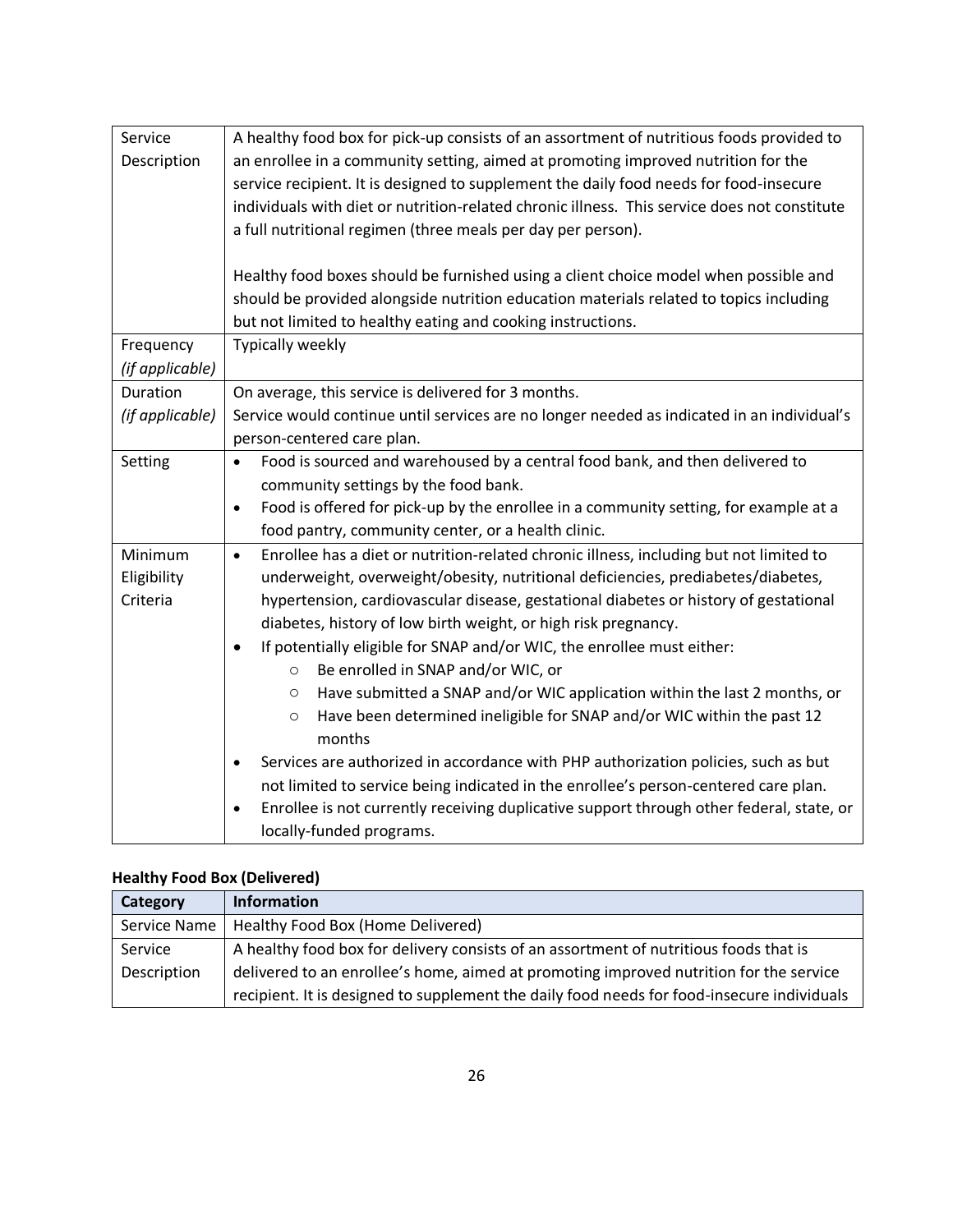|                                    | with diet or nutrition-related chronic illness. This service does not constitute a full<br>nutritional regimen (three meals per day per person).                                                                                                                                                                                                                                                                                                                                                                                                                                                                                                                                                                                                                                                                                           |
|------------------------------------|--------------------------------------------------------------------------------------------------------------------------------------------------------------------------------------------------------------------------------------------------------------------------------------------------------------------------------------------------------------------------------------------------------------------------------------------------------------------------------------------------------------------------------------------------------------------------------------------------------------------------------------------------------------------------------------------------------------------------------------------------------------------------------------------------------------------------------------------|
|                                    | Healthy food boxes should be provided alongside nutrition education materials related<br>to topics including but not limited to healthy eating and cooking instructions.                                                                                                                                                                                                                                                                                                                                                                                                                                                                                                                                                                                                                                                                   |
| Frequency<br>(if applicable)       | <b>Typically weekly</b>                                                                                                                                                                                                                                                                                                                                                                                                                                                                                                                                                                                                                                                                                                                                                                                                                    |
| Duration<br>(if applicable)        | On average, this service is delivered for 3 months.<br>Service would continue until services are no longer needed as indicated in an individual's<br>person-centered care plan.                                                                                                                                                                                                                                                                                                                                                                                                                                                                                                                                                                                                                                                            |
| Setting                            | Food is sourced and warehoused by a central food bank.<br>$\bullet$<br>Food boxes are delivered to enrollee's home.<br>$\bullet$                                                                                                                                                                                                                                                                                                                                                                                                                                                                                                                                                                                                                                                                                                           |
| Minimum<br>Eligibility<br>Criteria | Enrollee does not have capacity to shop for self or get to food distribution site or<br>$\bullet$<br>have adequate social support to meet these needs.<br>Enrollee has a diet or nutrition-related chronic illness, including but not limited to<br>$\bullet$<br>underweight, overweight/obesity, nutritional deficiencies, prediabetes/diabetes,<br>hypertension, cardiovascular disease, gestational diabetes or history of gestational<br>diabetes, history of low birth weight, or high risk pregnancy.<br>If potentially eligible for SNAP and/or WIC, the enrollee must either:<br>$\bullet$<br>Be enrolled in SNAP and/or WIC, or<br>$\circ$<br>Have submitted a SNAP and/or WIC application within the last 2 months, or<br>$\circ$<br>Have been determined ineligible for SNAP and/or WIC within the past 12<br>$\circ$<br>months |
|                                    | Enrollee is not currently receiving duplicative support through other federal, state, or<br>$\bullet$<br>locally-funded programs.<br>Services are authorized in accordance with PHP authorization policies, such as but<br>$\bullet$<br>not limited to service being indicated in the enrollee's person-centered care plan.                                                                                                                                                                                                                                                                                                                                                                                                                                                                                                                |

# **Healthy Meal (For Pick-Up)**

| Category     | <b>Information</b>                                                                                                                                                    |
|--------------|-----------------------------------------------------------------------------------------------------------------------------------------------------------------------|
| Service Name | Healthy Meal (For Pick-Up)                                                                                                                                            |
| Service      | A healthy meal for pick-up consists of a frozen or shelf stable meal that is provided to an                                                                           |
| Description  | enrollee in a community setting, aimed at promoting improved nutrition for the service<br>recipient. This service includes preparation and dissemination of the meal. |
|              | Meals must provide at least one-third of the recommended Dietary Reference Intakes                                                                                    |
|              | established by the Food and Nutrition Board of the Institute of Medicine of the National                                                                              |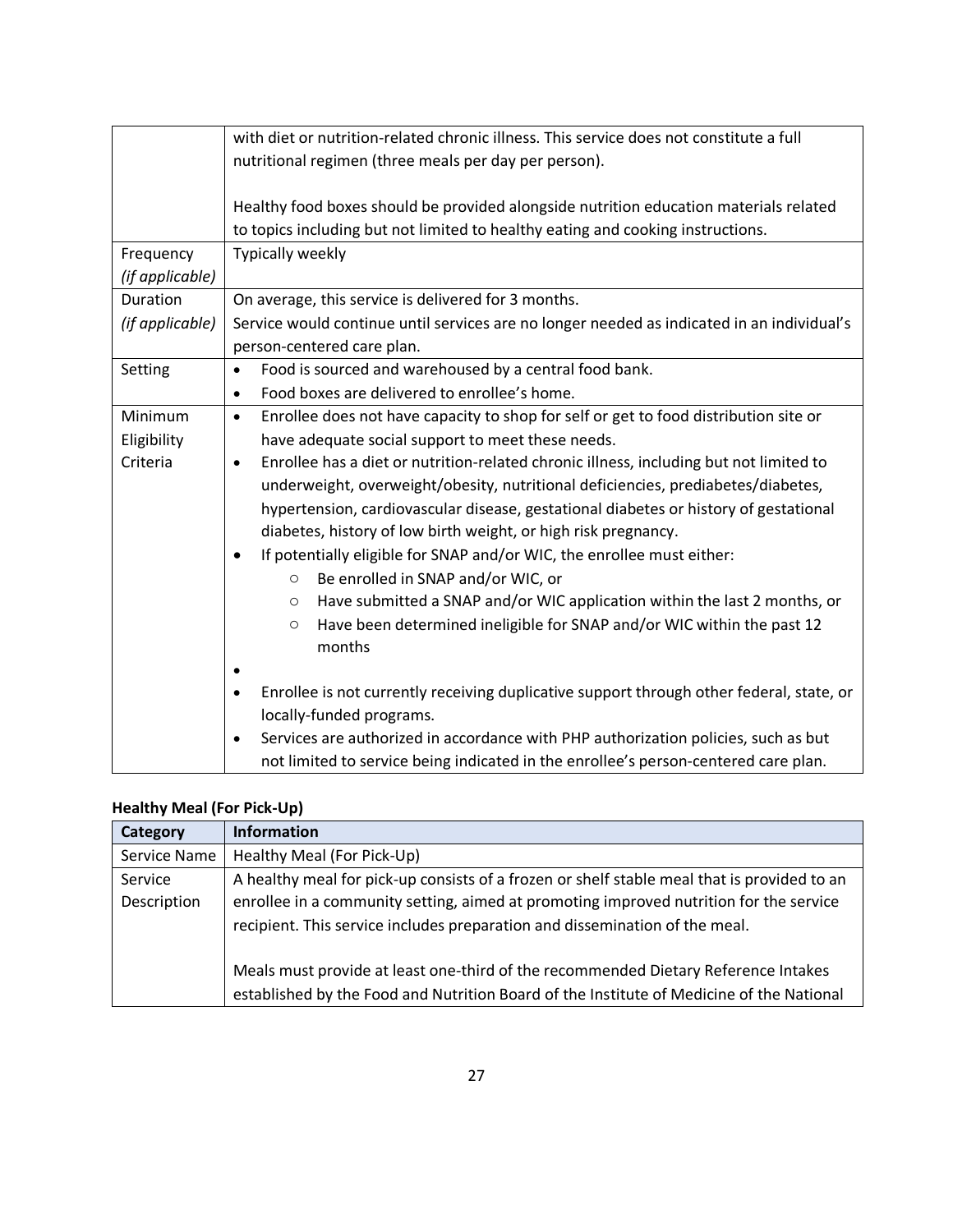|                 | Academy of Sciences, <sup>13</sup> and adhere to the current Dietary Guidelines for Americans,        |
|-----------------|-------------------------------------------------------------------------------------------------------|
|                 | issued by the Secretaries of the U.S. Department of Health and Human Services and the                 |
|                 | U.S. Department of Agriculture. <sup>14</sup> Meals may be tailored to meet cultural preferences      |
|                 | and specific medical needs. This service does not constitute a full nutritional regimen               |
|                 | (three meals per day per person).                                                                     |
| Frequency       | Frequency of meal services will differ based on the severity of the individual's needs.               |
| (if applicable) |                                                                                                       |
| Duration        | Service would continue until services are no longer needed as indicated in an individual's            |
| (if applicable) | person-centered care plan, contingent on determination of continued Pilot eligibility.                |
| Setting         | Meals are offered for pick-up in a community setting, for example at a food pantry,<br>$\bullet$      |
|                 | community center, or a health clinic.                                                                 |
| Minimum         | Enrollee does not have capacity to shop and cook for self or have adequate social<br>$\bullet$        |
| Eligibility     | support to meet these needs.                                                                          |
| Criteria        | Enrollee has a diet or nutrition-related chronic illness, including but not limited to<br>$\bullet$   |
|                 | underweight, overweight/obesity, nutritional deficiencies, prediabetes/diabetes,                      |
|                 | hypertension, cardiovascular disease, gestational diabetes or history of gestational                  |
|                 | diabetes, history of low birth weight, or high risk pregnancy.                                        |
|                 | If potentially eligible for SNAP and/or WIC, the enrollee must either:<br>$\bullet$                   |
|                 | Be enrolled in SNAP and/or WIC, or<br>$\circ$                                                         |
|                 | Have submitted a SNAP and/or WIC application within the last 2 months, or<br>$\circ$                  |
|                 | Have been determined ineligible for SNAP and/or WIC within the past 12<br>$\circ$                     |
|                 | months                                                                                                |
|                 | Services are authorized in accordance with PHP authorization policies, such as but<br>$\bullet$       |
|                 | not limited to service being indicated in the enrollee's person-centered care plan.                   |
|                 | Enrollee is not currently receiving duplicative support through other federal, state, or<br>$\bullet$ |
|                 | locally-funded programs.                                                                              |

### **Healthy Meal (Home Delivered)**

| <b>Category</b> | <b>Information</b>                           |
|-----------------|----------------------------------------------|
|                 | Service Name   Healthy Meal (Home Delivered) |

<sup>13</sup> Dietary Reference Intakes available at: https://www.nal.usda.gov/fnic/dietary-referenceintakes.

<sup>14</sup> Most recent version of the Dietary Guidelines for Americans is available at: https://health.gov/dietaryguidelines/2015/guidelines/.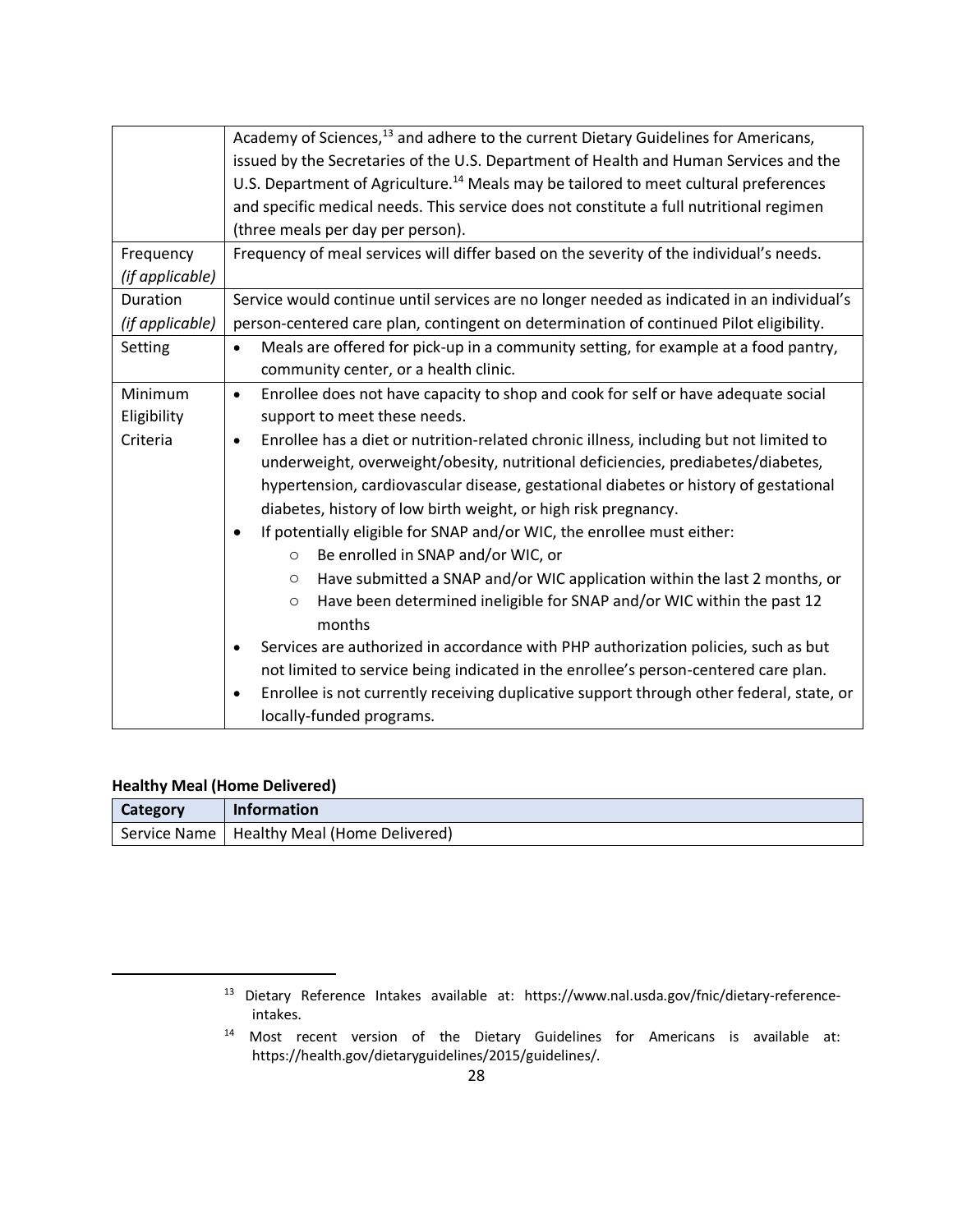| Service         | A healthy, home-delivered meal consists of a hot, cold, or frozen meal that is delivered to           |
|-----------------|-------------------------------------------------------------------------------------------------------|
| Description     | an enrollee's home, aimed at promoting improved nutrition for the service recipient. This             |
|                 | service includes preparation and delivery of the meal.                                                |
|                 |                                                                                                       |
|                 | Meals must provide at least one-third of the recommended Dietary Reference Intakes                    |
|                 | established by the Food and Nutrition Board of the Institute of Medicine of the National              |
|                 | Academy of Sciences, <sup>15</sup> and adhere to the current Dietary Guidelines for Americans,        |
|                 | issued by the Secretaries of the U.S. Department of Health and Human Services and the                 |
|                 | U.S. Department of Agriculture. <sup>16</sup> Meals may be tailored to meet cultural preferences      |
|                 | and specific medical needs. This service does not constitute a full nutritional regimen               |
|                 | (three meals per day per person).                                                                     |
| Frequency       | Meal delivery services for enrollees requiring this service will differ based on the severity         |
| (if applicable) | of the individual's needs. On average, individuals receive 2 meals per day (or 14 meals               |
|                 | per week).                                                                                            |
| Duration        | Service would continue until services are no longer needed as indicated in an individual's            |
| (if applicable) | person-centered care plan, contingent on determination of continued Pilot eligibility.                |
| Setting         | Meals are delivered to enrollee's home.                                                               |
| Minimum         | Enrollee does not have capacity to shop and cook for self or have adequate social<br>$\bullet$        |
| Eligibility     | support to meet these needs.                                                                          |
| Criteria        | Enrollee has a diet or nutrition-related chronic illness, including but not limited to<br>$\bullet$   |
|                 | underweight, overweight/obesity, nutritional deficiencies, prediabetes/diabetes,                      |
|                 | hypertension, cardiovascular disease, gestational diabetes or history of gestational                  |
|                 | diabetes, history of low birth weight, or high risk pregnancy.                                        |
|                 | If potentially eligible for SNAP and/or WIC, the enrollee must either:<br>$\bullet$                   |
|                 | Be enrolled in SNAP and/or WIC, or<br>O                                                               |
|                 | Have submitted a SNAP and/or WIC application within the last 2 months, or<br>$\circ$                  |
|                 | Have been determined ineligible for SNAP and/or WIC within the past 12<br>$\circ$                     |
|                 | months                                                                                                |
|                 | Services are authorized in accordance with PHP authorization policies, such as but                    |
|                 | not limited to service being indicated in the enrollee's person-centered care plan.                   |
|                 | This service is not covered as a Pilot service if the receiving individual would be<br>$\bullet$      |
|                 | eligible for substantially the same service as a Medicaid covered service.                            |
|                 | Enrollee is not currently receiving duplicative support through other federal, state, or<br>$\bullet$ |
|                 | locally-funded programs.                                                                              |

### **Medically Tailored Home Delivered Meal**

- <sup>15</sup> Dietary Reference Intakes available at: https://www.nal.usda.gov/fnic/dietary-referenceintakes.
- <sup>16</sup> Most recent version of the Dietary Guidelines for Americans is available at: https://health.gov/dietaryguidelines/2015/guidelines/.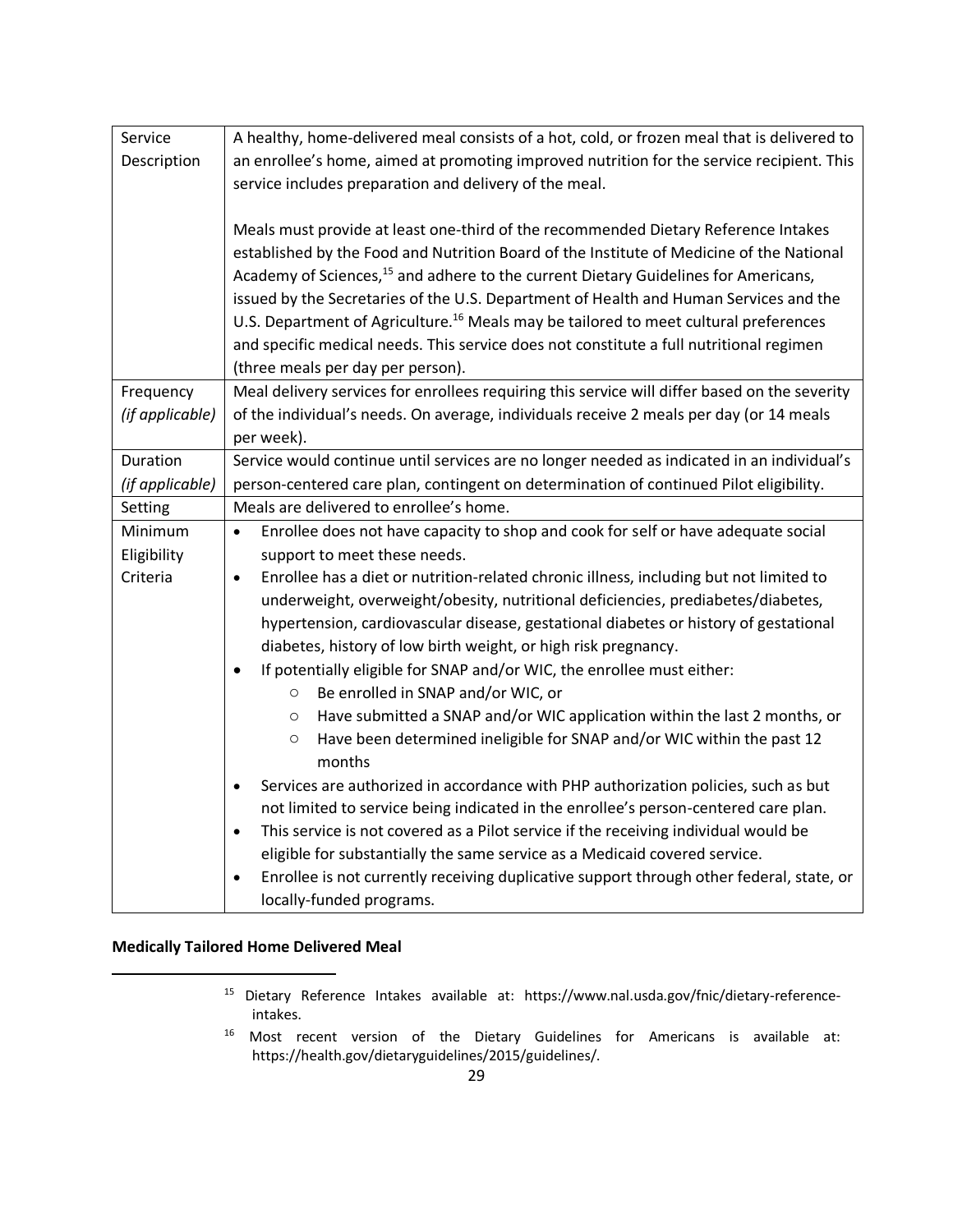| <b>Category</b> | <b>Information</b>                                                                                |
|-----------------|---------------------------------------------------------------------------------------------------|
| Service Name    | Medically Tailored Home Delivered Meal                                                            |
| Service         | Home delivered meal which is medically tailored for a specific disease or condition. This         |
| Description     | service includes an initial evaluation with a Registered Dietitian Nutritionist (RD/RDN) or       |
|                 | Licensed Dietitian Nutritionist (LDN) to assess and develop a medically-appropriate               |
|                 | nutrition care plan, the preparation and delivery of the prescribed nutrition care                |
|                 | regimen, and regular reassessment at least once every 3 months.                                   |
|                 | Meals must be in accordance with nutritional guidelines established by the National               |
|                 | Food Is Medicine Coalition (FIMC) or other appropriate guidelines. <sup>17</sup> Meals may be     |
|                 | tailored to meet cultural preferences. For health conditions not outlined in the Food Is          |
|                 | Medicine Coalition standards above, an organization must follow a widely recognized               |
|                 | nutrition guideline approved by the LPE. This service does not constitute a full nutritional      |
|                 | regimen (three meals per day per person).                                                         |
| Frequency       | Meal delivery services for enrollees requiring this service will differ based on the severity     |
| (if applicable) | of the individual's needs. On average, individuals receive 2 meals per day (or 14 meals           |
|                 | per week).                                                                                        |
| Duration        | Service would continue until services are no longer needed as indicated in an individual's        |
| (if applicable) | person-centered care plan, contingent on determination of continued Pilot eligibility.            |
| Setting         | Nutrition assessment is conducted in person, in a clinic environment, the enrollee's<br>$\bullet$ |
|                 | home, or telephonically as appropriate.                                                           |
|                 | Meals are delivered to enrollee's home.<br>$\bullet$                                              |
| Minimum         | Enrollee does not have capacity to shop and cook for self or have adequate social<br>$\bullet$    |
| Eligibility     | support to meet these needs.                                                                      |
| Criteria        | Eligible disease states include but are not limited to obesity, failure to thrive,<br>$\bullet$   |
|                 | slowed/faltering growth pattern, gestational diabetes, pre-eclampsia, HIV/AIDS,                   |
|                 | kidney disease, diabetes/pre-diabetes, and heart failure.                                         |
|                 | If potentially eligible for SNAP and/or WIC, the enrollee must either:<br>$\bullet$               |
|                 | Be enrolled in SNAP and/or WIC, or<br>O                                                           |
|                 | Have submitted a SNAP and/or WIC application within the last 2 months, or<br>$\circ$              |
|                 | Have been determined ineligible for SNAP and/or WIC within the past 12<br>$\circ$<br>months       |
|                 | Services are authorized in accordance with PHP authorization policies, such as but                |
|                 | not limited to service being indicated in the enrollee's person-centered care plan.               |
|                 | Enrollee is not currently receiving duplicative support through other Pilot services.<br>٠        |
|                 | This service is not covered as a Pilot service if the receiving individual would be<br>$\bullet$  |
|                 | eligible for substantially the same service as a Medicaid covered service.                        |
|                 |                                                                                                   |

17 **FIMC** standards available at: https://static1.squarespace.com/static/580a7cb9e3df2806e84bb687/t/5ca66566e5e5f01ac 91a9ab4/1554408806530/FIMC+Nutriton+Standards-Final.pdf.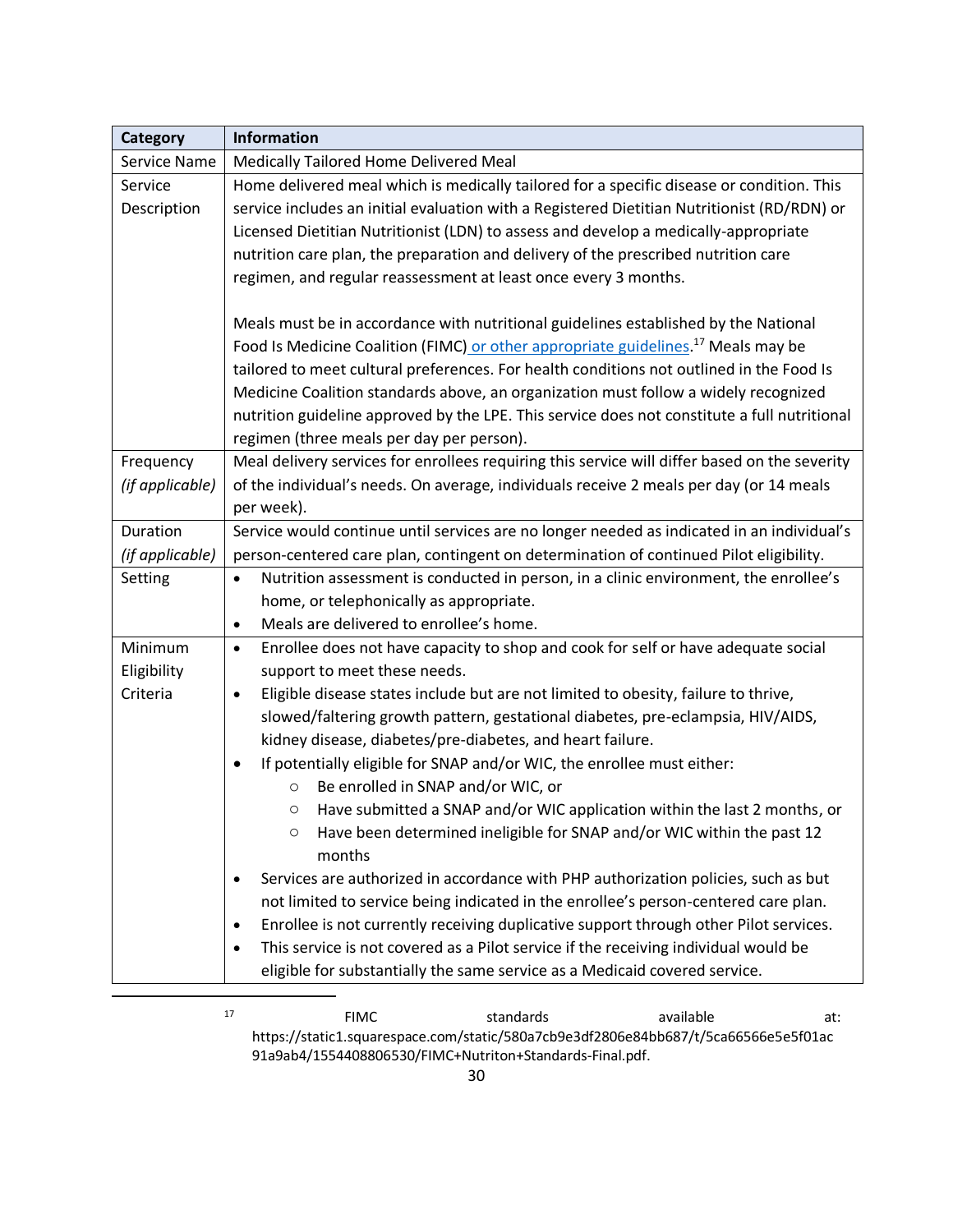|  | Enrollee is not currently receiving duplicative support through other federal, state, or |
|--|------------------------------------------------------------------------------------------|
|  | locally-funded programs.                                                                 |

### **Transportation Services**

| <b>Reimbursement for Health-Related Public Transportation</b> |  |
|---------------------------------------------------------------|--|
|---------------------------------------------------------------|--|

| Category            | <b>Information</b>                                                                                                                                                                                                                                                                                                                                                                                                                                                                                                                                                                                                                                                                                                                                                                              |
|---------------------|-------------------------------------------------------------------------------------------------------------------------------------------------------------------------------------------------------------------------------------------------------------------------------------------------------------------------------------------------------------------------------------------------------------------------------------------------------------------------------------------------------------------------------------------------------------------------------------------------------------------------------------------------------------------------------------------------------------------------------------------------------------------------------------------------|
| <b>Service Name</b> | Reimbursement for Health-Related Public Transportation                                                                                                                                                                                                                                                                                                                                                                                                                                                                                                                                                                                                                                                                                                                                          |
| Service             | Provision of health-related transportation for qualifying Pilot enrollees through                                                                                                                                                                                                                                                                                                                                                                                                                                                                                                                                                                                                                                                                                                               |
| Description         | vouchers for public transportation.                                                                                                                                                                                                                                                                                                                                                                                                                                                                                                                                                                                                                                                                                                                                                             |
|                     | This service may be furnished to transport Pilot enrollees to non-medical services that<br>promote community engagement, health and well-being. The service may include<br>transportation to locations indicated in an enrollee's care plan that may include, for<br>example:<br>Grocery stores/farmer's markets;<br>$\bullet$<br>Job interview(s) and/or place of work;<br>$\bullet$<br>Places for recreation related to health and wellness (e.g., public parks and/or<br>$\bullet$<br>gyms);<br>Group parenting classes/childcare locations;<br>$\bullet$<br>Health and wellness-related educational events;<br>$\bullet$<br>Places of worship, services and other meetings for community support;<br>$\bullet$<br>Locations where other approved Pilot services are delivered.<br>$\bullet$ |
|                     | Pilot transportation services will not replace non-emergency medical transportation as                                                                                                                                                                                                                                                                                                                                                                                                                                                                                                                                                                                                                                                                                                          |
|                     | required in Medicaid.                                                                                                                                                                                                                                                                                                                                                                                                                                                                                                                                                                                                                                                                                                                                                                           |
| Frequency           | As needed                                                                                                                                                                                                                                                                                                                                                                                                                                                                                                                                                                                                                                                                                                                                                                                       |
| (if applicable)     |                                                                                                                                                                                                                                                                                                                                                                                                                                                                                                                                                                                                                                                                                                                                                                                                 |
| Duration            | N/A                                                                                                                                                                                                                                                                                                                                                                                                                                                                                                                                                                                                                                                                                                                                                                                             |
| (if applicable)     |                                                                                                                                                                                                                                                                                                                                                                                                                                                                                                                                                                                                                                                                                                                                                                                                 |
| Setting             | N/A                                                                                                                                                                                                                                                                                                                                                                                                                                                                                                                                                                                                                                                                                                                                                                                             |
| Minimum             | Family, neighbors and friends are unable to assist with transportation<br>$\bullet$                                                                                                                                                                                                                                                                                                                                                                                                                                                                                                                                                                                                                                                                                                             |
| Eligibility         | Public transportation is available in the enrollee's community.<br>$\bullet$                                                                                                                                                                                                                                                                                                                                                                                                                                                                                                                                                                                                                                                                                                                    |
| Criteria            | Service is only available for enrollees who do not have access to their own or a<br>$\bullet$                                                                                                                                                                                                                                                                                                                                                                                                                                                                                                                                                                                                                                                                                                   |
|                     | family vehicle.                                                                                                                                                                                                                                                                                                                                                                                                                                                                                                                                                                                                                                                                                                                                                                                 |
|                     | Services are authorized in accordance with PHP authorization policies, such as but<br>$\bullet$                                                                                                                                                                                                                                                                                                                                                                                                                                                                                                                                                                                                                                                                                                 |
|                     | not limited to service being indicated in the enrollee's person-centered care plan.                                                                                                                                                                                                                                                                                                                                                                                                                                                                                                                                                                                                                                                                                                             |
|                     | Enrollee is not currently receiving duplicative support through other Pilot services.<br>$\bullet$                                                                                                                                                                                                                                                                                                                                                                                                                                                                                                                                                                                                                                                                                              |
|                     | Enrollee is not currently receiving duplicative support through other federal, state,<br>$\bullet$                                                                                                                                                                                                                                                                                                                                                                                                                                                                                                                                                                                                                                                                                              |
|                     | or locally-funded programs.                                                                                                                                                                                                                                                                                                                                                                                                                                                                                                                                                                                                                                                                                                                                                                     |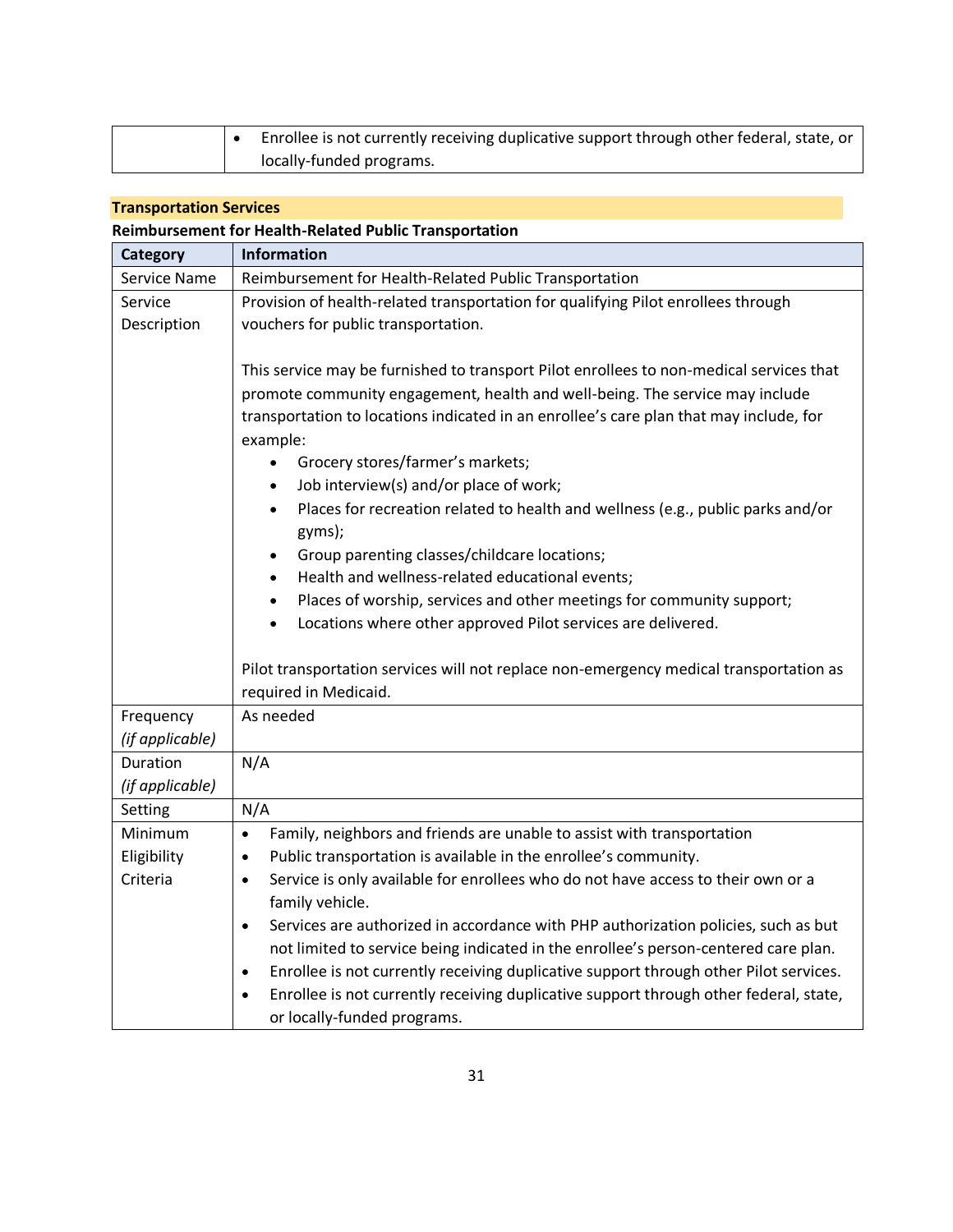| <b>Category</b> | <b>Information</b>                                                                                                                                                      |
|-----------------|-------------------------------------------------------------------------------------------------------------------------------------------------------------------------|
| Service Name    | Reimbursement for Health-Related Private Transportation                                                                                                                 |
| Service         | Provision of private health-related transportation for qualifying Pilot enrollees through                                                                               |
| Description     | one or more of the following services:                                                                                                                                  |
|                 | Community transportation options (e.g., local organization that organizes and                                                                                           |
|                 | provides transportation on a volunteer or paid basis)                                                                                                                   |
|                 | Direct transportation by a professional, private or semi-private transportation<br>$\bullet$                                                                            |
|                 | vendor (e.g., shuttle bus company or privately operated wheelchair-accessible<br>transport) $^{18}$                                                                     |
|                 | Account credits for taxis or ridesharing mobile applications for transportation<br>$\bullet$                                                                            |
|                 | Private transportation services may be utilized in areas where public transportation is                                                                                 |
|                 | not an available and/or not an efficient option (e.g., in rural areas).                                                                                                 |
|                 | The following services may be deemed allowable, cost-effective alternatives to private<br>transportation by a Pilot enrollee's Prepaid Health Plan (PHP): <sup>19</sup> |
|                 | Repairs to an enrollee's vehicle<br>$\bullet$                                                                                                                           |
|                 | Reimbursement for gas mileage, in accordance with North Carolina's Non-<br>$\bullet$                                                                                    |
|                 | Emergency Medical Transportation clinical policy <sup>20</sup>                                                                                                          |
|                 | This service may be furnished to transport Pilot enrollees to non-medical services that                                                                                 |
|                 | promote community engagement, health and well-being. The service may include                                                                                            |
|                 | transportation to locations indicated in an enrollee's care plan that may include, for<br>example:                                                                      |
|                 | Grocery stores/farmer's markets;<br>$\bullet$                                                                                                                           |
|                 | Job interview(s) and/or place of work;<br>٠                                                                                                                             |
|                 | Places for recreation related to health and wellness (e.g. public parks and/or<br>$\bullet$                                                                             |
|                 | gyms);                                                                                                                                                                  |
|                 | Group parenting classes/childcare locations;                                                                                                                            |

#### **Reimbursement for Health-Related Private Transportation**

<sup>18</sup> An organization providing non-emergency medical transportation in North Carolina is permitted to provide this Pilot service. However, the organization will only receive reimbursement when an individual is transported in accordance with the Pilot service requirements, including that the service is furnished to transport Pilot enrollees to non-medical services that promote community engagement, health and well-being.

<sup>19</sup> Repairs to a enrollee's vehicle and reimbursement for gas mileage may be particularly likely to be cost-effective alternatives in rural areas of North Carolina but may also applicable in other areas of the State with limited public transportation.

<sup>20</sup> Reimbursement for gas mileage must be in accordance with North Carolina's Non-Emergency Medical Transportation (NEMT) Policy, available at: https://www.medicaid.gov/Stateresource-center/Medicaid-State-Plan-Amendments/Downloads/NC/NC-18-011.pdf.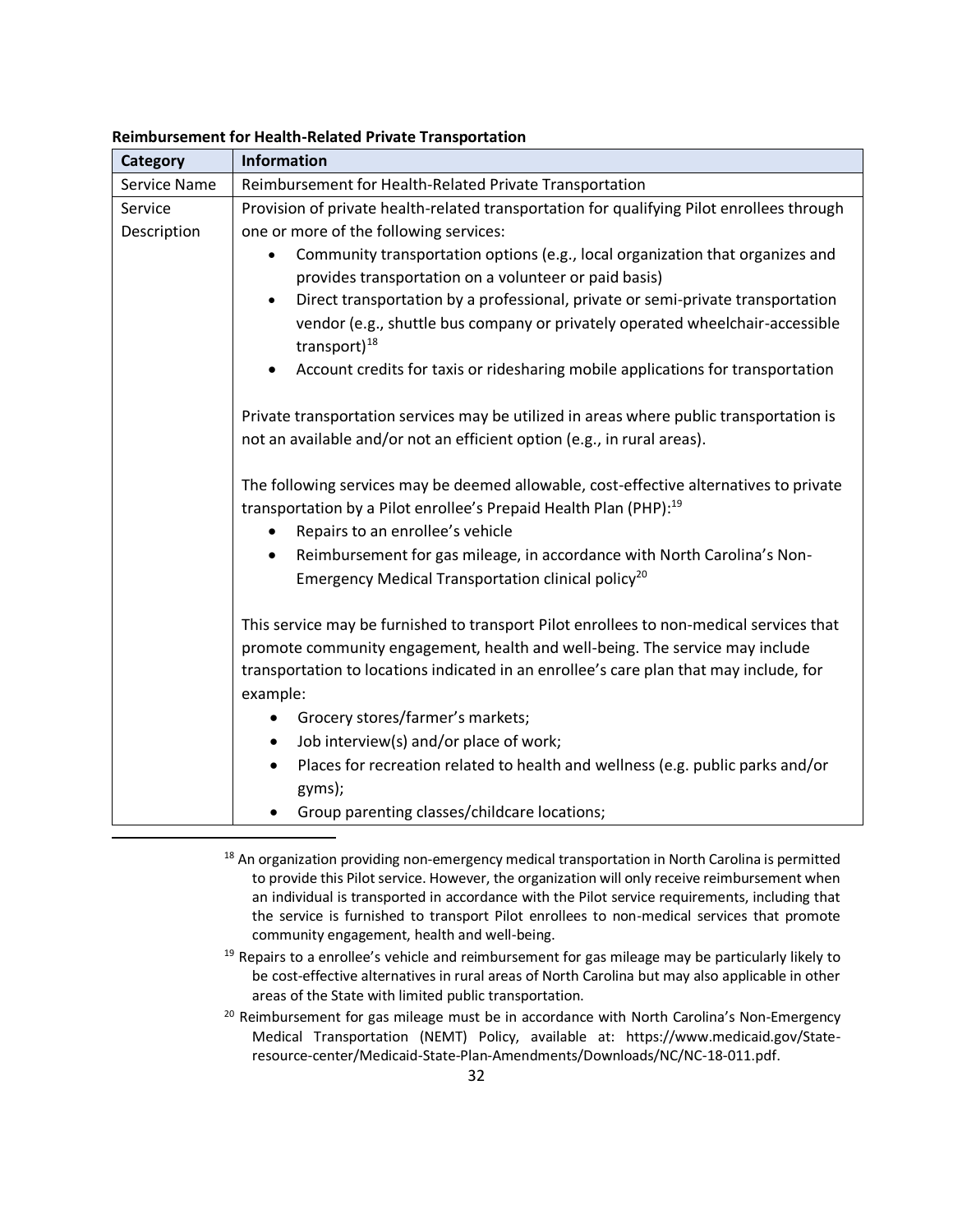|                 | Health and wellness-related educational events;<br>Places of worship, services and other meetings for community support;<br>$\bullet$<br>Locations where other approved Pilot services are delivered.<br>$\bullet$ |
|-----------------|--------------------------------------------------------------------------------------------------------------------------------------------------------------------------------------------------------------------|
|                 | Pilot transportation services will not replace non-emergency medical transportation as<br>required in Medicaid.                                                                                                    |
| Frequency       | As needed                                                                                                                                                                                                          |
| (if applicable) |                                                                                                                                                                                                                    |
| Duration        | N/A                                                                                                                                                                                                                |
| (if applicable) |                                                                                                                                                                                                                    |
| Setting         | N/A                                                                                                                                                                                                                |
| Minimum         | Services are authorized in accordance with PHP authorization policies, such as but<br>$\bullet$                                                                                                                    |
| Eligibility     | not limited to service being indicated in the enrollee's person-centered care plan.                                                                                                                                |
| Criteria        | Enrollee is not currently receiving duplicative support through other Pilot services.<br>٠                                                                                                                         |
|                 | Enrollee is not currently receiving duplicative support through other federal, state,<br>$\bullet$                                                                                                                 |
|                 | or locally-funded programs.                                                                                                                                                                                        |

# **Transportation PMPM Add-On for Case Management Services**

| <b>Category</b> | Information                                                            |
|-----------------|------------------------------------------------------------------------|
|                 | Service Name   Transportation PMPM Add-On for Case Management Services |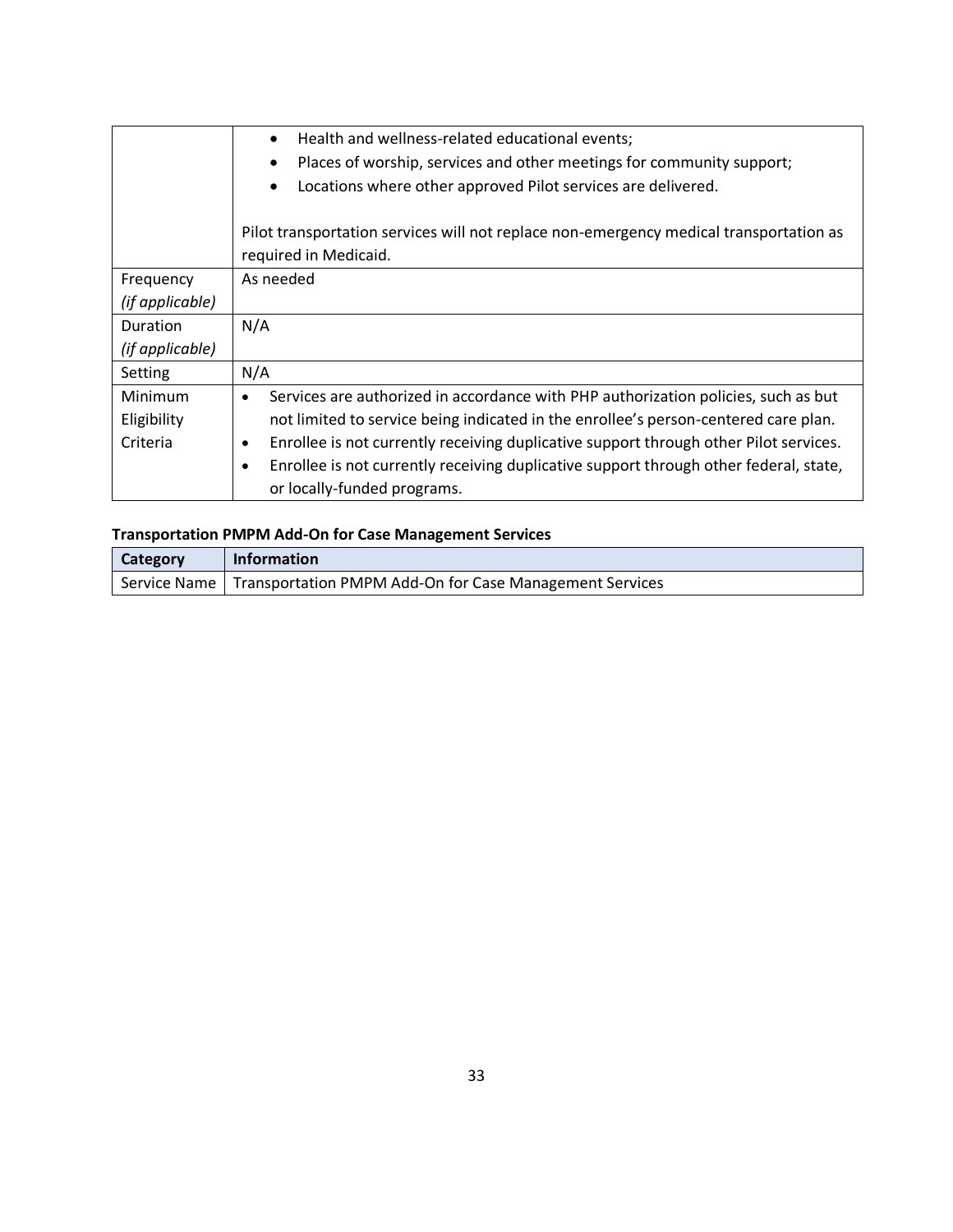| Service     | Reimbursement for coordination and provision of transportation for Pilot enrollees        |
|-------------|-------------------------------------------------------------------------------------------|
| Description | provided by an organization delivering one or more of the following case management       |
|             | services:                                                                                 |
|             | Housing Navigation, Support and Sustaining Services<br>٠                                  |
|             | <b>IPV Case Management</b><br>٠                                                           |
|             | Holistic High Intensity Enhanced Case Management                                          |
|             | This service is for transportation needed to meet the goals of each of the case           |
|             | management services listed above. Transportation must be to and from appointments         |
|             | related to identified case management goals. For example, an organization providing       |
|             | Housing Navigation, Support and Sustaining Services may transport an individual to        |
|             | potential housing sites. An organization providing IPV case management may transport      |
|             | an individual to peer support groups and sessions.                                        |
|             | Transportation will be managed or directly provided by a case manager or other HSO        |
|             | staff member. Allowable forms of transportation include, for example:                     |
|             | Use of HSO-owned vehicle or contracted transportation vendor;<br>$\bullet$                |
|             | Use of personal car by HSO case manager or other staff member;<br>$\bullet$               |
|             | Vouchers for public transportation;                                                       |
|             | Account credits for taxis/ridesharing mobile applications for transportation (in          |
|             | areas without access to public transportation.                                            |
|             |                                                                                           |
|             | Organizations that provide case management may elect to either receive this PMPM add-     |
|             | on to cover their costs of providing and managing enrollees' transportation, or may use   |
|             | the "Reimbursement for Health-Related Transportation" services-public or private-to       |
|             | receive reimbursement for costs related to enrollees' transportation (e.g., paying for an |
|             | enrollee's bus voucher). Organizations will have the opportunity to opt in or out of the  |
|             | PMPM add-on annually. Organizations that have opted in for the PMPM add-on may not        |
|             | separately bill for "Reimbursement for Health-Related Transportation" services.           |

### **Cross-Domain Services**

# **Holistic High Intensity Enhanced Case Management**

| <b>Category</b> | <b>Information</b>                                                                         |
|-----------------|--------------------------------------------------------------------------------------------|
| Service Name    | Holistic High Intensity Enhanced Case Management                                           |
| Service         | Provision of one-to-one case management and/or educational services to address co-         |
| Description     | occurring needs related to housing insecurity and interpersonal violence/toxic stress, and |
|                 | as needed transportation and food insecurities. Activities may include those outlined in   |
|                 | the following three service definitions:                                                   |
|                 | Housing Navigation, Support and Sustaining Services<br>$\bullet$                           |
|                 | Food and Nutrition Access Case Management Services<br>$\bullet$                            |
|                 | <b>IPV Case Management Services</b><br>$\bullet$                                           |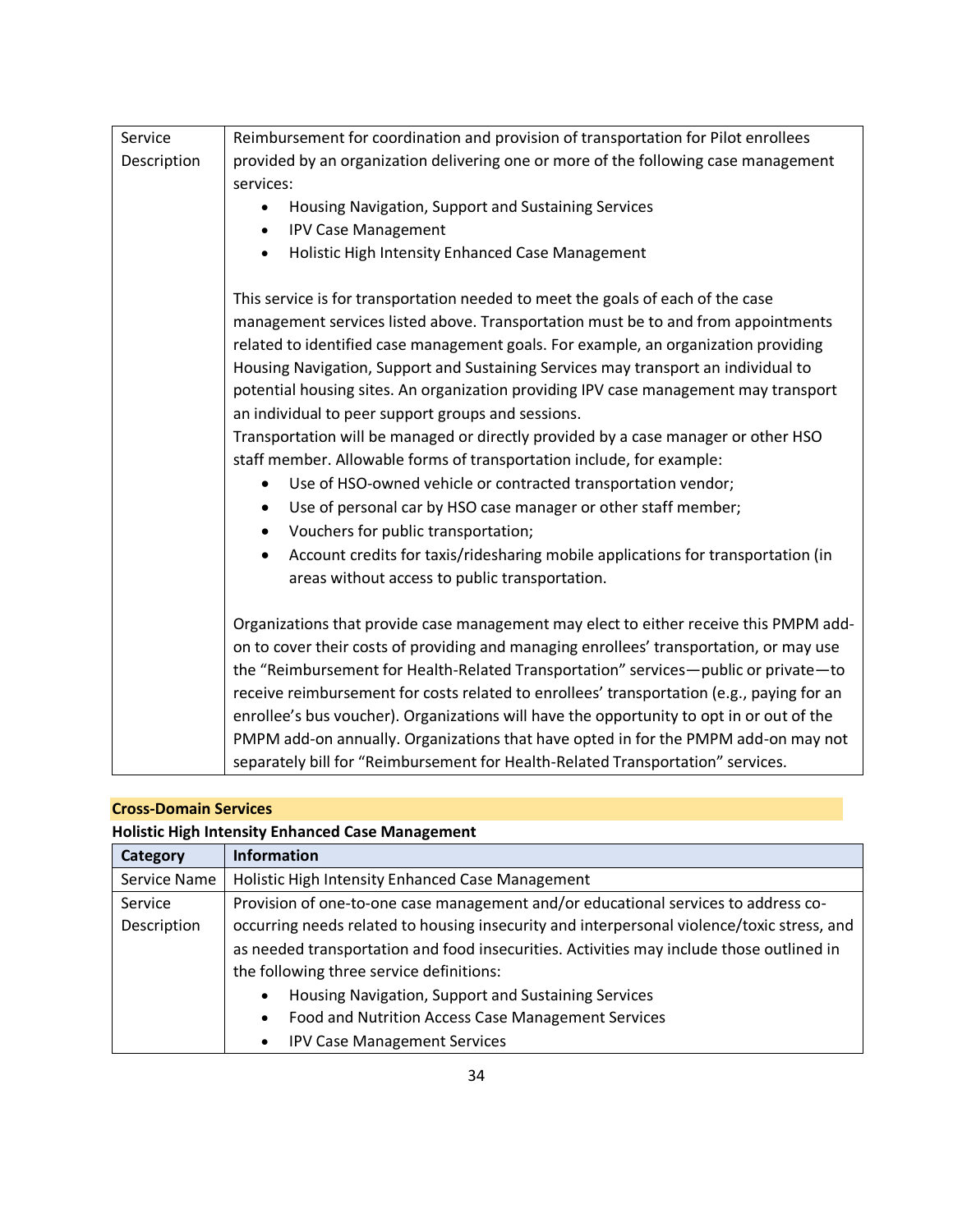|                 | Note that case management related to transportation needs are included in the services                |
|-----------------|-------------------------------------------------------------------------------------------------------|
|                 | referenced above.                                                                                     |
|                 |                                                                                                       |
|                 | Activities listed above may occur without the Pilot enrollee present.                                 |
|                 | The HSO has the option to partner with other organizations to ensure it is able to provide            |
|                 | all activities described as part of this service. If desired by the HSO, the Lead Pilot Entity        |
|                 | can facilitate partnerships of this kind.                                                             |
| Frequency       | As needed                                                                                             |
| (if applicable) |                                                                                                       |
| Duration        | Service duration would persist until services are no longer needed as determined in an                |
| (if applicable) | individual's person-centered care plan, contingent on determination of continued Pilot                |
|                 | eligibility.                                                                                          |
| Setting         | Most sessions with enrollees should be in-person, in a setting desired by the<br>$\bullet$            |
|                 | individual. In-person meetings will, on average occur for the first 3 months of                       |
|                 | service.                                                                                              |
|                 | Case managers may only utilize telephonic contacts if deemed appropriate.<br>$\bullet$                |
|                 | Some sessions may be "off-site," (e.g., at potential housing locations).<br>$\bullet$                 |
| Minimum         | Enrollee must concurrently require both Housing Navigation, Support and Sustaining<br>$\bullet$       |
| Eligibility     | Services and IPV Case Management services.                                                            |
| Criteria        | Services are authorized in accordance with PHP authorization policies, such as but<br>$\bullet$       |
|                 | not limited to service being indicated in the enrollee's person-centered care plan.                   |
|                 | Enrollee is not currently receiving duplicative support through other Pilot services.<br>$\bullet$    |
|                 | Enrollee is not currently receiving duplicative support through other federal, state, or<br>$\bullet$ |
|                 | locally-funded programs.                                                                              |

### **Medical Respite**

| Category     | <b>Information</b>                                                                               |  |
|--------------|--------------------------------------------------------------------------------------------------|--|
| Service Name | <b>Medical Respite Care</b>                                                                      |  |
| Service      | A short-term, specialized program focused on individuals who are homeless or                     |  |
| Description  | imminently homeless, have recently been discharged from a hospital setting and require           |  |
|              | continuous access to medical care. Medical respite services include comprehensive                |  |
|              | residential care that provides the enrollee the opportunity to rest in a stable setting          |  |
|              | while enabling access to hospital, medical, and social services that assist in completing        |  |
|              | their recuperation. Medical respite provides a stable setting and certain services for           |  |
|              | individuals who are too ill or frail to recover from a physical illness/injury while living in a |  |
|              | place not suitable for human habitation, but are not ill enough to be in a hospital.             |  |
|              | Medical respite services should include, at a minimum:                                           |  |
|              |                                                                                                  |  |
|              | <b>Short-Term Post-Hospitalization Housing:</b>                                                  |  |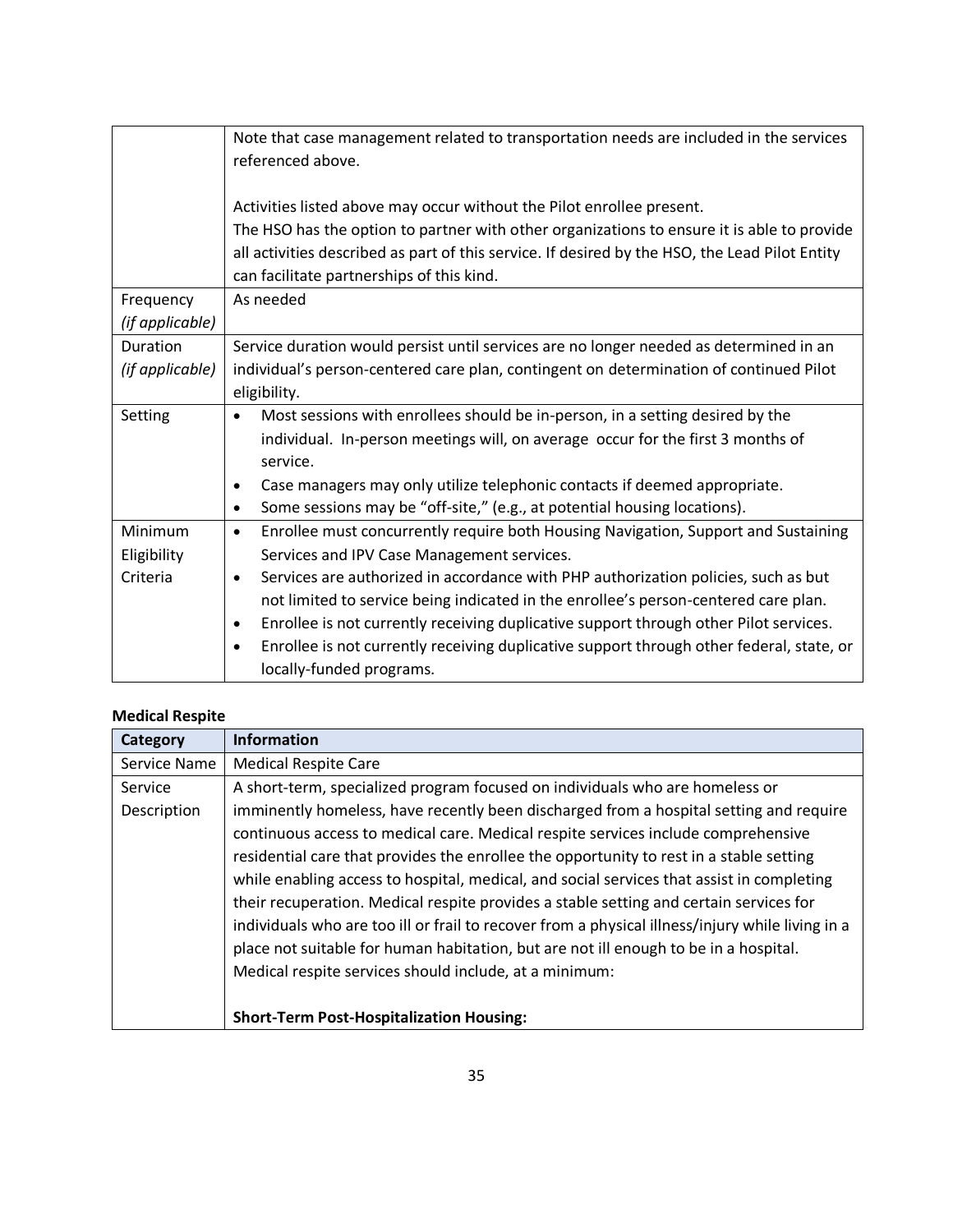| Post-hospitalization housing for short-term period, not to exceed six [6] months, due to<br>individual's imminent homelessness at discharge. Housing should provide enrollees with<br>a safe space to recuperate and perform activities of daily living while receiving ongoing<br>medical care as needed and will be limited to housing in a private or shared housing<br>unit. Short-Term Post Hospitalization Housing setting should promote independent living<br>and transition to a permanent housing solution. Services may not be provided in a<br>congregate setting, as defined by the Department. |
|--------------------------------------------------------------------------------------------------------------------------------------------------------------------------------------------------------------------------------------------------------------------------------------------------------------------------------------------------------------------------------------------------------------------------------------------------------------------------------------------------------------------------------------------------------------------------------------------------------------|
| Allowable units for short-term post-hospitalization housing must provide the following<br>for enrollees:<br>Access to a clean, healthy environment that allows enrollees to perform<br>٠<br>activities of daily living;<br>Access to a private or semi-private, independent room with a personal bed for<br>$\bullet$<br>the entire day;<br>Ability to receive onsite or easily accessible medical and case management<br>services, as needed.                                                                                                                                                               |
| Coordination of this service should begin prior to hospital discharge by a medical<br>professional or team member. The referral to medical respite should come from a<br>member of the individual's care team.                                                                                                                                                                                                                                                                                                                                                                                               |
| For homeless enrollees, all services provided must align with a Housing First approach to<br>increase access to housing, maximize housing stability and prevent returns to<br>homelessness.                                                                                                                                                                                                                                                                                                                                                                                                                  |
| <b>Medically Tailored Meal (delivered to residential setting)</b><br>Home delivered meal which is medically tailored for a specific disease or condition. This<br>service includes an initial evaluation with a Registered Dietitian Nutritionist (RD/RDN) or<br>Licensed Dietitian Nutritionist (LDN) to assess and develop a medically-appropriate<br>nutrition care plan, as well as the preparation and delivery of the prescribed nutrition<br>care regimen.                                                                                                                                            |
| Meals must be in accordance with nutritional guidelines established by the National<br>Food Is Medicine Coalition (FIMC) or other appropriate guidelines. <sup>21</sup> Meals may be<br>tailored to meet cultural preferences. For health conditions not outlined in the Food Is<br>Medicine Coalition standards above, an organization must follow a widely recognized                                                                                                                                                                                                                                      |

 $21$  **EIMC** Standards available at: [https://static1.squarespace.com/static/580a7cb9e3df2806e84bb687/t/5ca66566e5e5f01ac](https://static1.squarespace.com/static/580a7cb9e3df2806e84bb687/t/5ca66566e5e5f01ac91a9ab4/1554408806530/FIMC+Nutriton+Standards-Final.pdf) [91a9ab4/1554408806530/FIMC+Nutriton+Standards-Final.pdf.](https://static1.squarespace.com/static/580a7cb9e3df2806e84bb687/t/5ca66566e5e5f01ac91a9ab4/1554408806530/FIMC+Nutriton+Standards-Final.pdf)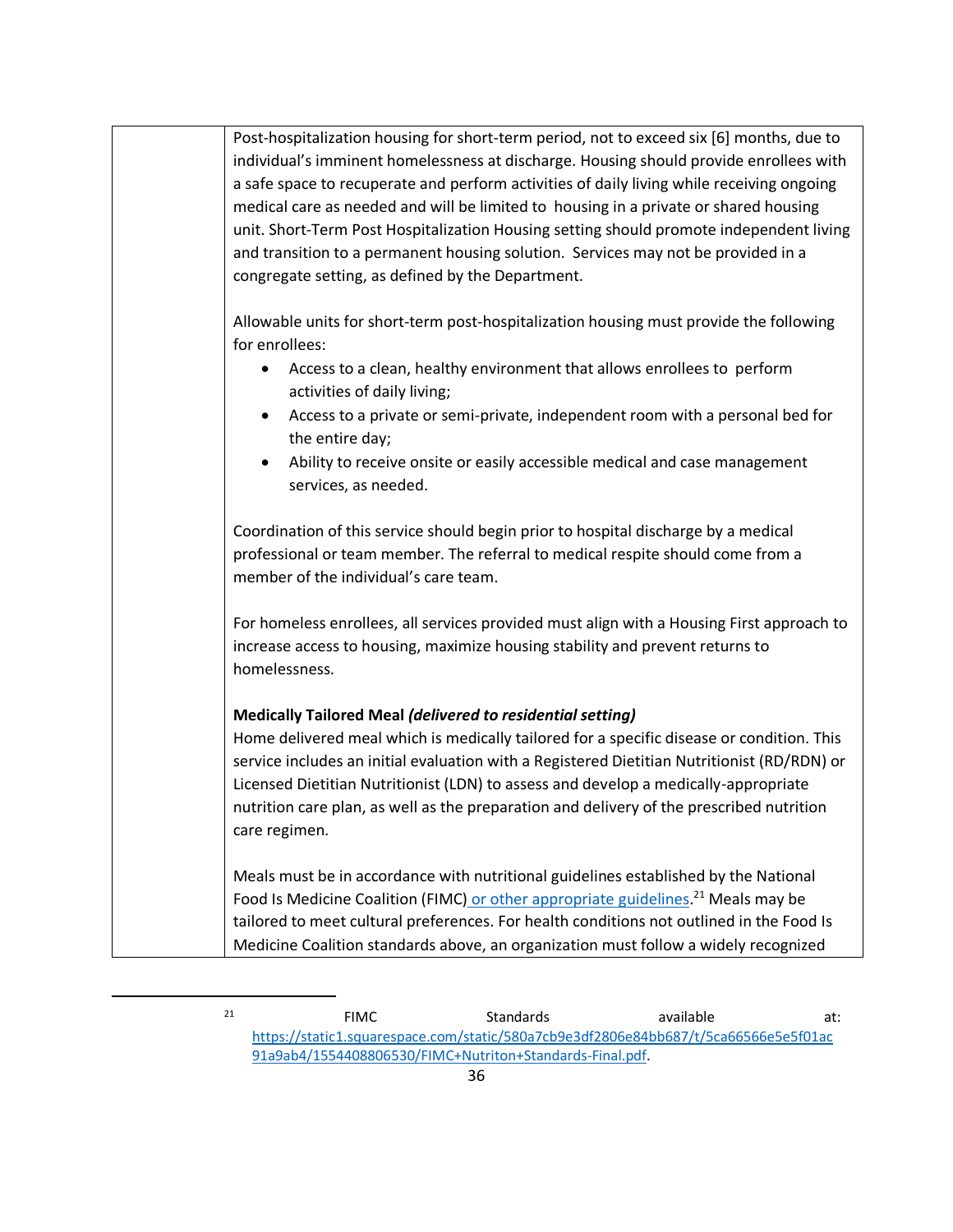|                 | nutrition guideline approved by the LPE. This service does not constitute a full nutritional                                                                         |
|-----------------|----------------------------------------------------------------------------------------------------------------------------------------------------------------------|
|                 | regimen (three meals per day per person).                                                                                                                            |
|                 |                                                                                                                                                                      |
|                 | <b>Transportation Services</b>                                                                                                                                       |
|                 | Provision of private/semi-private transportation services, reimbursement for public                                                                                  |
|                 | transportation and reimbursement for private transportation (e.g., taxis and ridesharing                                                                             |
|                 | apps—only in areas where public transportation is unavailable) for the enrollee receiving                                                                            |
|                 | medical respite care to social services that promote community engagement, health and                                                                                |
|                 | well-being. Refer to service definitions for Reimbursement for Health-Related Public                                                                                 |
|                 | Transportation and Reimbursement for Health-Related Private Transportation for further                                                                               |
|                 | service description detail.                                                                                                                                          |
|                 |                                                                                                                                                                      |
|                 | Medical respite program staff are required to check-in regularly with the individual's<br>Medicaid care manager to coordinate physical, behavioral and social needs. |
| Frequency       | N/A                                                                                                                                                                  |
| (if applicable) |                                                                                                                                                                      |
| Duration        | Up to six months, contingent on determination of continued Pilot eligibility.                                                                                        |
| (if applicable) |                                                                                                                                                                      |
| Setting         | The majority of the services will occur in the allowable short-term post-<br>$\bullet$                                                                               |
|                 | hospitalization housing settings described in the service description.                                                                                               |
|                 | Some services will occur outside of the residential setting (e.g., transportation to<br>$\bullet$                                                                    |
|                 | wellness-related activities/events, site visits to potential housing options).                                                                                       |
| Minimum         | Individuals who are homeless or imminently homeless, have recently been<br>$\bullet$                                                                                 |
| Eligibility     | discharged from a hospital setting and require continuous access to medical care.                                                                                    |
| Criteria        | Enrollee should remain in Medical Respite only as long as it is indicated as necessary<br>$\bullet$                                                                  |
|                 | by a healthcare professional.                                                                                                                                        |
|                 | Enrollee requires access to comprehensive medical care post-hospitalization<br>$\bullet$                                                                             |
|                 | Enrollee requires intensive, in-person case management to recuperate and heal post-<br>$\bullet$                                                                     |
|                 | hospitalization.                                                                                                                                                     |
|                 | Services are authorized in accordance with PHP authorization policies, such as but<br>$\bullet$                                                                      |
|                 | not limited to service being indicated in the enrollee's person-centered care plan.                                                                                  |
|                 | Enrollee is not currently receiving duplicative support through other Pilot services.<br>$\bullet$                                                                   |
|                 | Enrollee is not currently receiving duplicative support through other federal, state, or<br>$\bullet$                                                                |
|                 | locally-funded programs.                                                                                                                                             |

# **Linkages to Health-Related Legal Supports**

| Category     | Information                                                                              |
|--------------|------------------------------------------------------------------------------------------|
| Service Name | Linkages to Health-Related Legal Supports                                                |
| Service      | This service will assist enrollees with a specific matter with legal implications that   |
| Description  | influences their ability to secure and/or maintain healthy and safe housing and mitigate |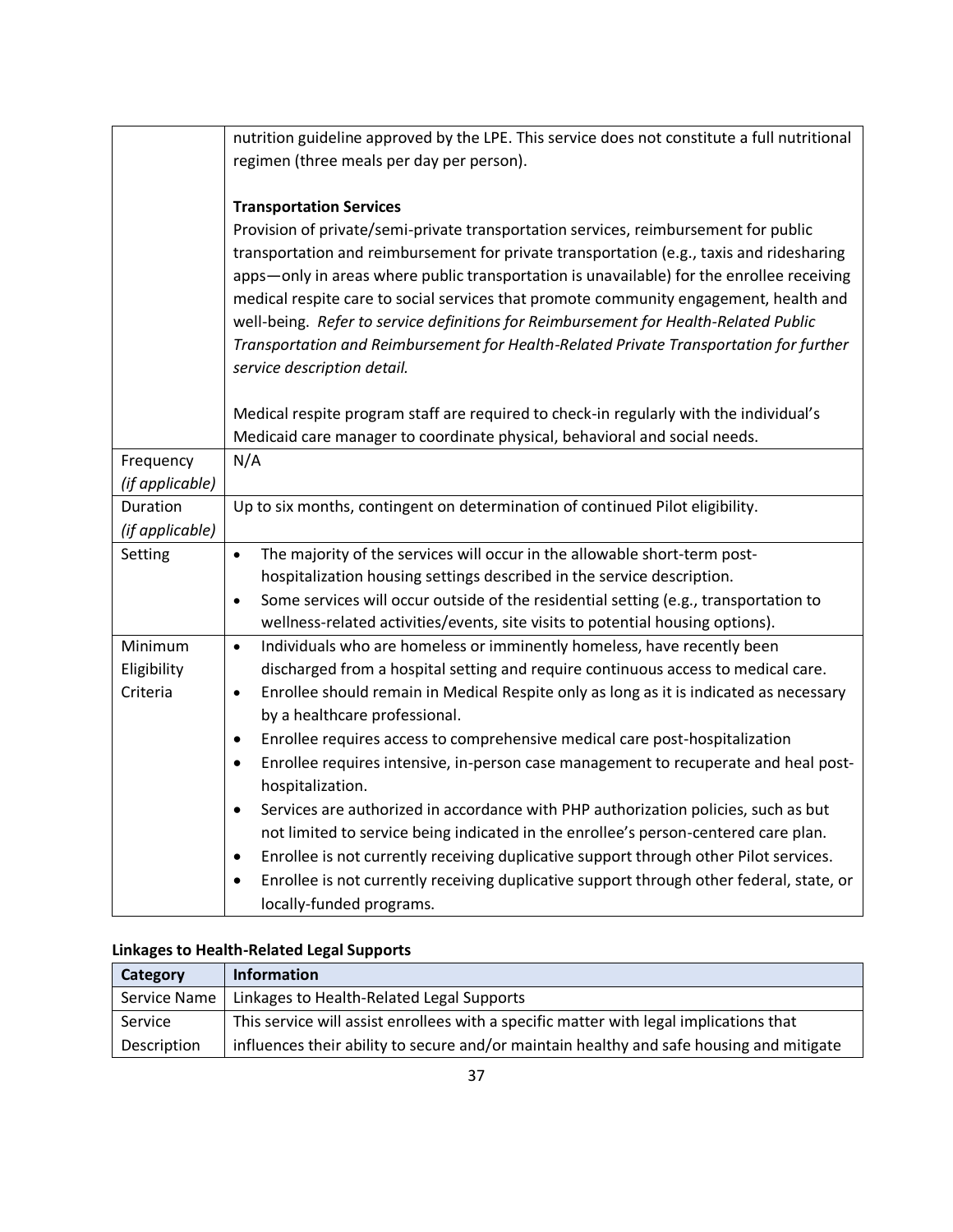|                              | or eliminate exposure to interpersonal violence or toxic stress. This service may cover,                                                                                                                                                                                                                                                                                                                                                                                                                                                     |
|------------------------------|----------------------------------------------------------------------------------------------------------------------------------------------------------------------------------------------------------------------------------------------------------------------------------------------------------------------------------------------------------------------------------------------------------------------------------------------------------------------------------------------------------------------------------------------|
|                              | for example:                                                                                                                                                                                                                                                                                                                                                                                                                                                                                                                                 |
|                              | Assessing an enrollee to identify legal issues that, if addressed, could help to secure<br>$\bullet$<br>or maintain healthy and safe housing and mitigate or eliminate exposure to<br>interpersonal violence or toxic stress, including by reviewing information such as<br>specific facts, documents (e.g., leases, notices, and letters), laws, and programmatic<br>rules relevant to an enrollee's current or potential legal problem;<br>Helping enrollees understand their legal rights related to maintaining healthy and<br>$\bullet$ |
|                              | safe housing and mitigating or eliminating exposure to interpersonal violence or<br>toxic stress (e.g., explaining rights related to landlord/tenant disputes, explaining the<br>purpose of an order of protection and the process for obtaining one);                                                                                                                                                                                                                                                                                       |
|                              | Identifying potential legal options, resources, tools and strategies that may help an<br>$\bullet$<br>enrollee to secure or maintain healthy and safe housing and mitigate or eliminate<br>exposure to interpersonal violence or toxic stress (e.g., providing self-advocacy<br>instructions, removing a former partner's debts from credit rating);                                                                                                                                                                                         |
|                              | Providing advice to enrollees about relevant laws and course(s) of action and, as<br>$\bullet$<br>appropriate, helping an enrollee prepare "pro se" (without counsel) documents.                                                                                                                                                                                                                                                                                                                                                             |
|                              | This service is meant to address the needs of an individual who requires legal expertise,<br>as opposed to the more general support that can be offered by a care manager, case<br>manager or peer advocate. The care manager or case manager coordinating this service<br>must clearly identify the scope of the authorized health-related legal support within the<br>enrollee's care plan.                                                                                                                                                |
|                              | This service is limited to providing advice and counsel to enrollees and does not include<br>"legal representation," such as making contact with or negotiating with an enrollee's<br>potential adverse party (e.g., landlord, abuser, creditor, or employer) or representing an<br>enrollee in litigation, administrative proceedings, or alternative dispute proceedings.                                                                                                                                                                  |
|                              | After issues are identified and potential strategies reviewed with an enrollee, the service<br>provider is expected to connect the enrollee to an organization or individual that can<br>provide legal representation and/or additional legal support with non-Pilot resources.                                                                                                                                                                                                                                                              |
| Frequency<br>(if applicable) | As needed when minimum eligibility criteria are met                                                                                                                                                                                                                                                                                                                                                                                                                                                                                          |
| Duration                     | Services are provided in short sessions that generally total no more than 10 hours.                                                                                                                                                                                                                                                                                                                                                                                                                                                          |
| (if applicable)              |                                                                                                                                                                                                                                                                                                                                                                                                                                                                                                                                              |